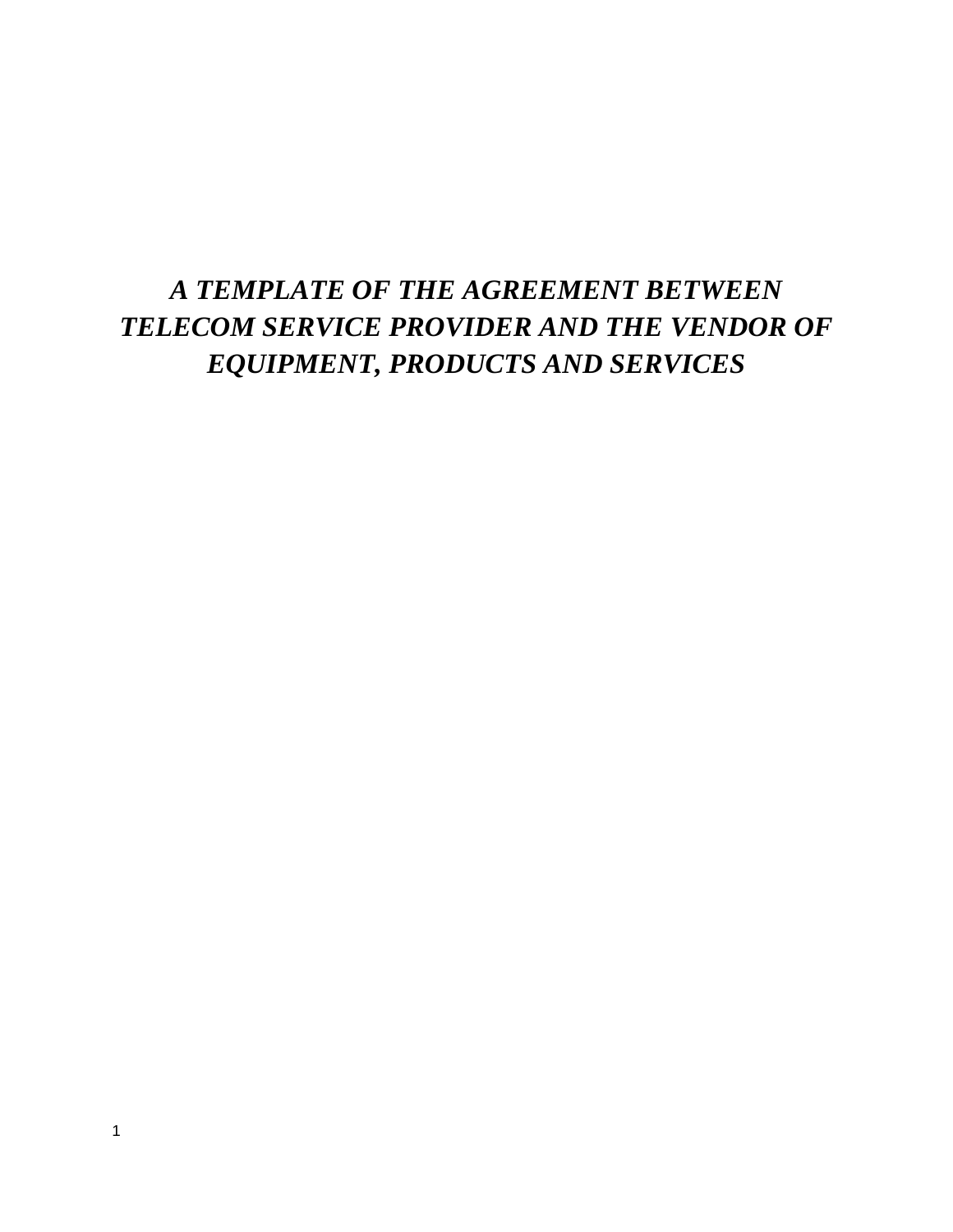**[DATE]**

**[TSP Logo]**

# **SECURITY AND BUSINESS CONTINUITY AGREEMENT**

**Between**

**TSP**

**And**

**[VENDOR]**

**NOTE: THIS AGREEMENT IS DESIGNED TO ALLOW TSP TO ENTER INTO AGREEMENT WITH VENDOR TO ENUSRE THAT EQUIPMENT AND SERVICES PROVIDED ARE SECURE AND TO ENABLE THE VENDOR TO HAVE ACCESS TO TSP SYSTEMS, NETWORK, DATA AND INFORMATION AND VICE VERSA, TO FULFIL THE PURPOSE SET OUT IN THIS AGREEMENT.**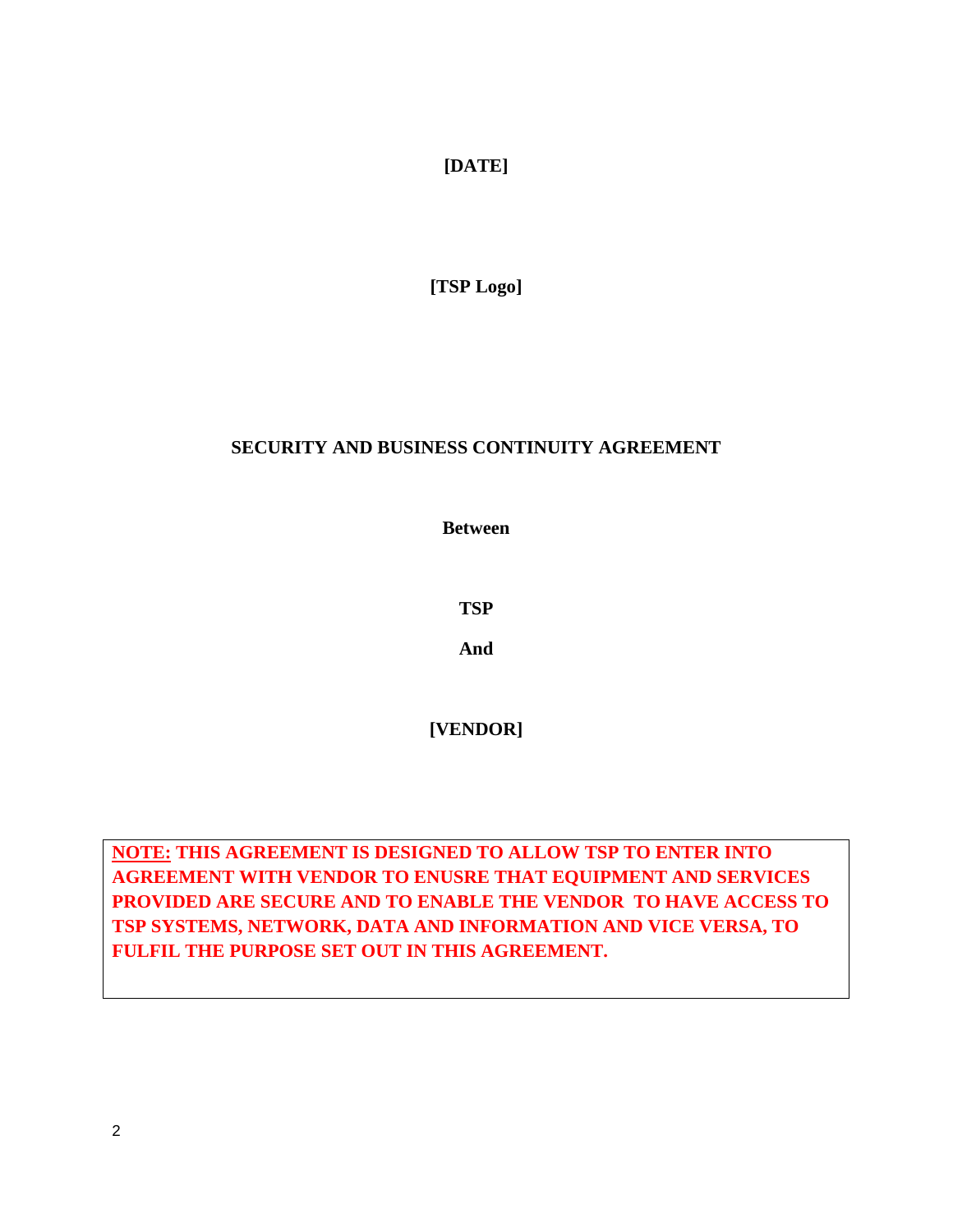THIS AGREEMENT made at \_\_\_\_\_\_\_\_\_\_\_\_\_\_\_\_\_\_\_\_\_ on this the \_\_\_\_\_\_\_\_\_\_ day of 2010 amongst;

M/s. ……………………… a company incorporated under the Companies Act, 1956 having its Registered Office at \_\_\_\_\_\_\_\_\_\_\_\_\_\_\_\_\_\_\_\_\_\_\_\_ \_\_\_\_\_\_\_ acting through Mr. duly constituted attorney/authorized person pursuant to the General Power of Attorney dated \_\_\_\_\_\_\_\_\_\_\_\_executed as per terms of the Board Resolution dated \_\_\_\_\_\_\_\_\_\_\_\_\_\_\_\_\_\_\_\_\_, (hereinafter called the TSP), which expression shall include its successors and permitted assigns on one Part.

#### AND

\_\_\_\_\_\_\_\_\_\_\_\_\_\_\_\_\_\_\_\_\_\_\_\_\_\_\_\_, a company incorporated in ………………………….. (name of country) having its Registered Office at acting through Mr. \_\_\_\_\_\_\_\_\_\_\_\_\_\_\_\_\_\_\_\_\_duly constituted attorney/authorized person pursuant to the General Power of Attorney dated \_\_\_\_\_\_\_\_\_\_\_\_\_executed as per terms of the Board Resolution dated \_\_\_\_\_\_\_\_\_\_\_\_\_\_\_\_\_\_\_\_, (hereinafter called The Vendor, also called Supplier or vendor, which expression shall include its affiliates, subsidiaries, successors and permitted assigns) on the Other Part.

#### WHEREAS:

- (i) Under the LICENCE AGREEMENT dated \_\_\_\_\_\_\_ entered into between the Dept. of Telecommunications, Government of India "(hereinafter referred to as "LICENSOR") and the TSP as LICENSEE, the LICENSOR has granted the LICENCE to the LICENSEE under Section 4, Indian Telegraph Act 1885 licensed to provide Unified Access Services / Basic / Mobile Services/ /NLD/ILD/ ISP/VSAT Services for the service area (as per the details given in Annexure 1) is as per terms and conditions in the relevant License Agreement(s).
- (ii) With a view to help and address the security and security management of TSP's networks in respect of equipment / products/ software / services, the parties hereto are desirous of recording the terms and conditions as set forth in this Agreement.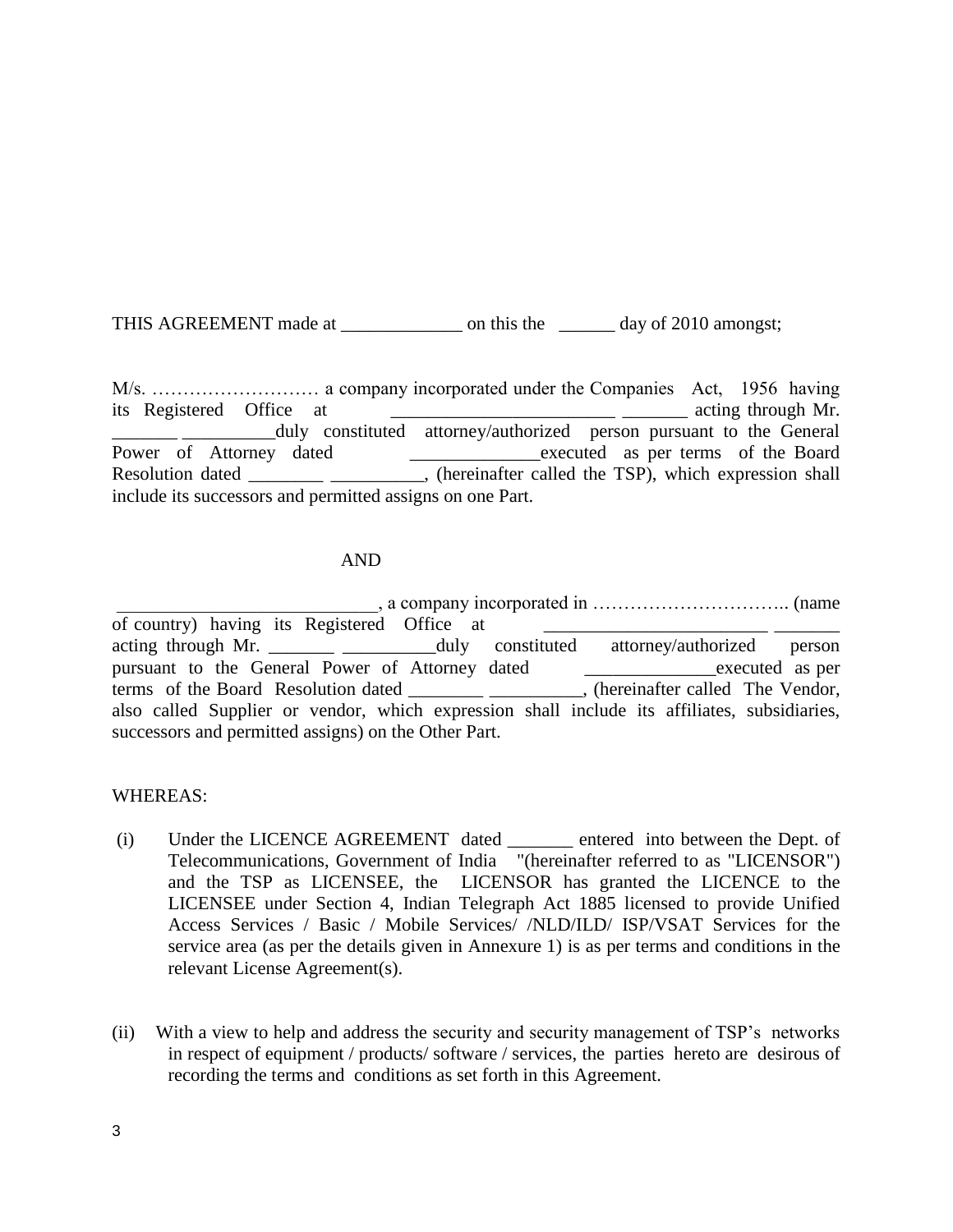(iii) The Vendor has agreed to the terms, conditions and covenants set out in this AGREEMENT.

Note for the overall Agreement:

This Agreement should be read in conjunction with the respective contractual agreements the TSP and the Vendor have for the supply of Equipments/Products and Services. In case of any conflict, the conditions of this agreement shall prevail.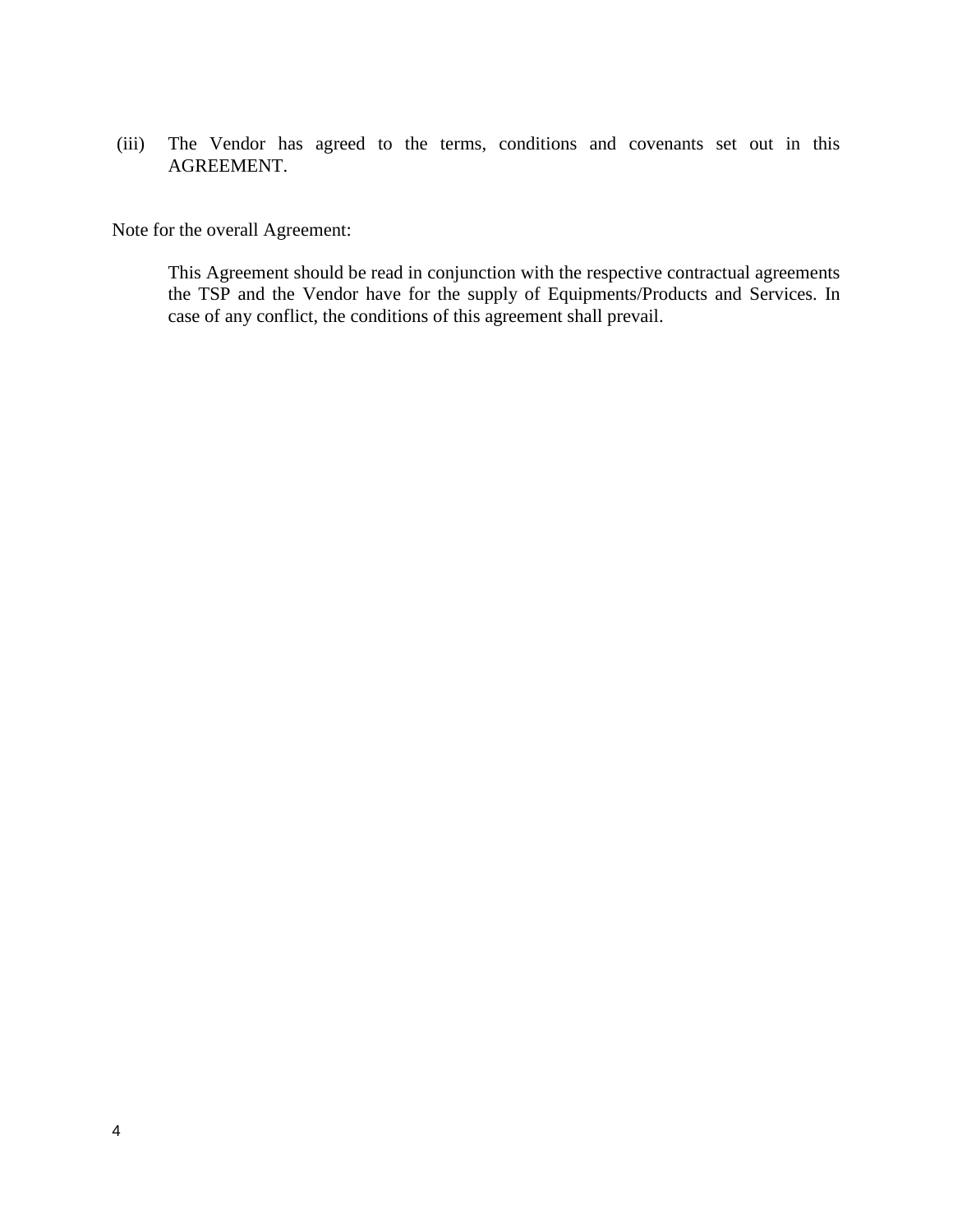#### **Definition of Terms and expressions**

 Unless the context otherwise requires, the different terms and expression used shall have the meaning assigned to them for the purpose of this agreement in the following paragraphs:

- a. **"Access"** interconnection with TSP Systems or access to or use of TSP Information stored on TSP Systems through interconnection with TSP Systems or access to or use of TSP Information stored on Vendor Systems or access to or use of TSP Information stored in any mobile device.
- b. **"Authorised"** TSP has approved Access as part of the authorisation process and the Vendor Security Contact has a record of this authorisation. "Authorisation" shall be construed accordingly.
- c. **"Commencement Date"** and "End Date" means the date the agreement is executed and the date when the validity or term of this contract ends or terminated.
- d. **"Contract Personnel"** means dedicated resources of the Vendor in terms of employees, subcontractors including employees of sub contractors and agents including agent's sub contractors and their employees engaged for the purpose of this Agreement.
- e. **"ISO 27001"** means the international security standard.
- f. **"NAIF"** means Network Authorisation and Interconnect Facility is a procedure for registration of global network interconnect between TSPs and external companies.
- g. **"Sensitive Information"** means any TSP Information marked as classified as per TSP's data classification policy or deemed business critical. This also includes any other data, or element of information, notified as such by the Government (e.g. IT Act 2000).
- h. **"Standards"** means all the relevant standards associated with national and international security standard, including but without limitation to ISO 27001 and as evolved from time to time.
- i. **"Subcontractor"** any person, partnership or corporation with whom the Vendor places a contract and/or an order for the supply of any equipment, item, service or for any work in relation to the purpose of this Agreement. "Subcontract" shall be construed accordingly.
- j. **"Supplies"** means all components, materials, plant, tools, test equipment, documentation, hardware firmware, Software, spares and parts and all the things & items to be provided to TSP pursuant to the Agreement together with all Information and Work the Agreement requires be supplied to or performed for TSP.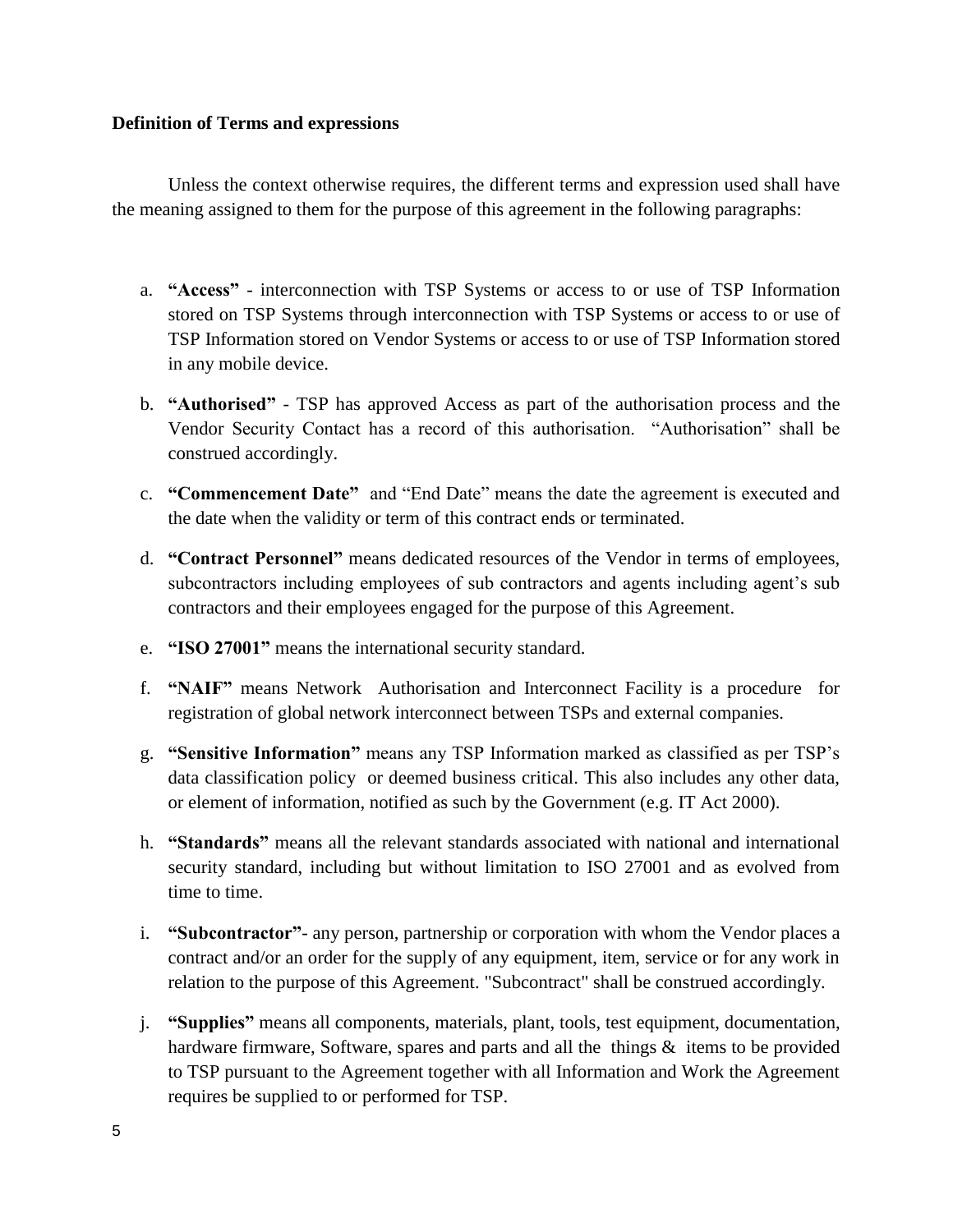- k. **"Term"** means the term of this Agreement from the [Commencement Date] to [End Date].
- l. **"TSP"** means Telecom Service Provider licensed under section 4 of Indian Telegraph Act 1885 by the Licensor, Government of India
- m. **"TSP Group Security"** means the security organisation based within the TSP Group Company.
- n. **"TSP Information"** means all data including data, text, image, sound, voice, codes, circuit diagrams, core & applications software and database, intellectual property as well as personal, public, operational and services data in TSPs custody which is and /or received which are supplied/ shared with Vendor for the purpose of this Agreement or are obtained by the Vendor on behalf of TSP.
- o. **"TSP Items"** all items provided by TSP to the Vendor and all items held by the Vendor which belong to TSP.
- p. **"TSP Regulatory Contact"** means incharge of TSP Regulatory Operations or such other person whose details shall be notified by TSP to the Vendor from time to time.
- q. **"TSP Security Contact"** means incharge of TSP Security Operations Centre or such other person whose details shall be notified by TSP to the Vendor from time to time.
- r. **"TSP Systems"** means any TSP computer, application, databases , network infrastructure, network elements and appliances, core and applications software or such other systems as may be agreed in writing from time to time between TSP and the Vendor.
- s. **"Vendor"** means who supplies Equipment, Software and/or managed services to TSP for the purpose of installation, provision, operations and/or maintenance of TSP's networks.
- t. **"Vendor Security Contact"** means such person whose details shall be notified by the Vendor to TSP from time to time for such purpose.
- u. **"Vendor Regulatory Contact"** means such person whose details shall be notified by the Vendor to TSP from time to time for such purpose.
- v. **"Vendor Systems"** means any Vendor owned computer hardware or software, application database or network elements / appliance or such other systems as may be agreed in writing from time to time by TSP and the Vendor.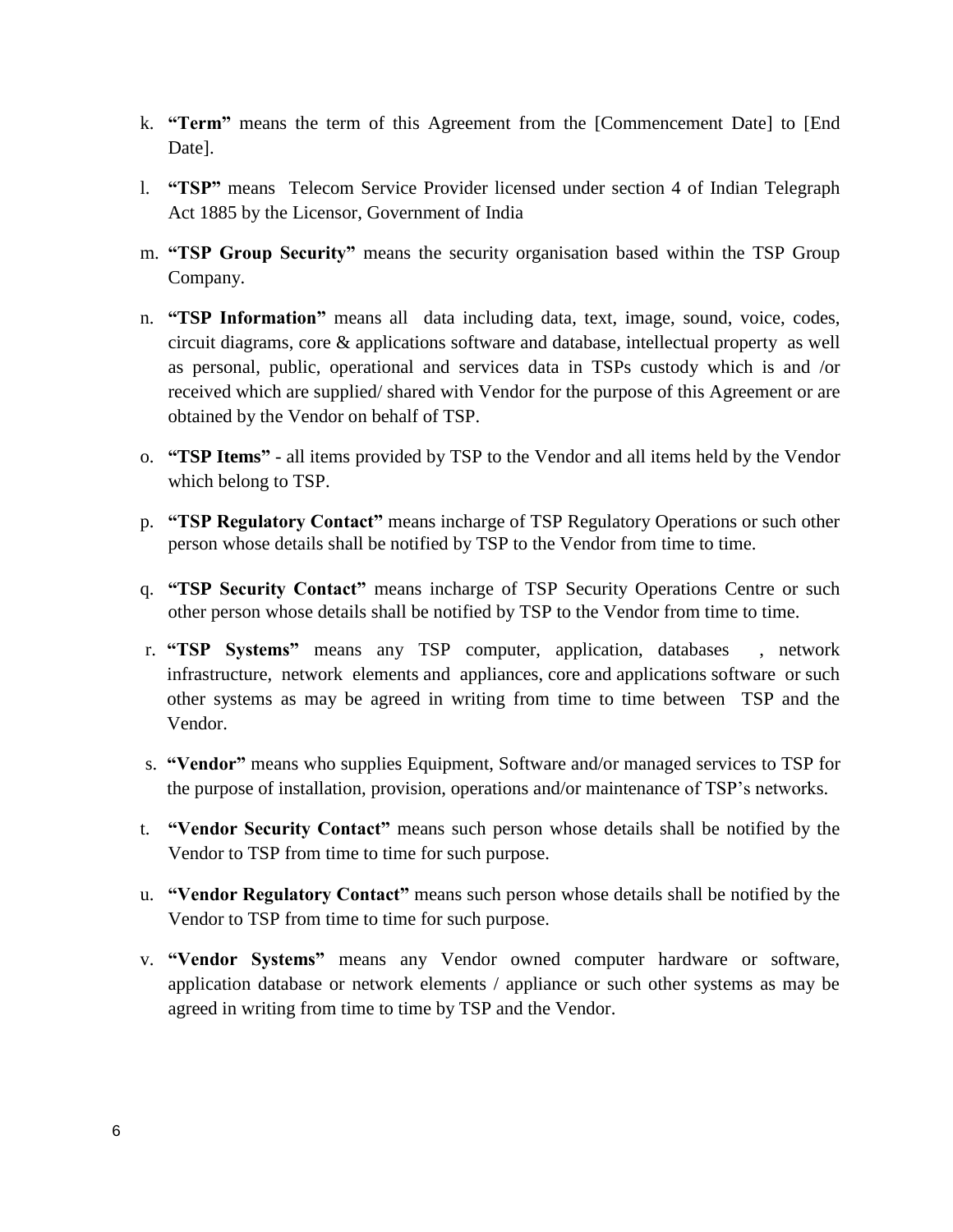## **2. Scope**

This Agreement sets out the provisions under which the Vendor will be able to supply equipments and services and be granted Access to TSP Systems , network, equipments, data and facilities and TSP Information including Sensitive Information for the purpose of installation, provision, operations and maintenance by the Vendor

## **3. International Standard ISO 27001 Certification**

The Vendor shall have ISO 27001 certification or shall comply with the provisions & standards of ISO 27001 certification or have equivalent standards or certification commensurate with ISO 27001 and related aspects.

4. **Security Requirements:** The vendor shall comply with following security policies:

# **4.1 GENERAL**

- 4.1.1 The Vendor shall be Authorised to access only TSP Systems and TSP Information in accordance with the provisions of this Agreement and only during the term of this Agreement.
- 4.1.2 The Vendor shall identify to TSP details of the Vendor Security Contact at the Commencement Date who will act as a single point of contact for TSP , such as a senior manager or CIO responsible for security, for any security issues. This responsibility shall be detailed within his/her job description. This does not mean that the Vendor shall not be responsible as an organization or company and its management. The vendor security contact shall only be a security cleared Indian national. The security clearance for the security contact will be applied and obtained by the TSP from the Licensor.
- 4.1.3 As part of the Authorisation process, details of Vendor's Contract Personnel that need Access will be requested by TSP. The Vendor Security Contact shall at all times ensure that only Contract Personnel who have a need to Access in order to fulfill the purpose of this Agreement as Authorised. This authorization and any changes in the personnel would be notified by the Vendor for the information and for the approval (wherever applicable) of the TSP.
- 4.1.4 Pursuant to Clause 4.1.3 above, the Vendor acknowledges that only the Contract Personnel having requisite training are Authorized to access TSP System.
- 4.1.5 The Vendor shall have a well defined Information Security policy compliant with ISO/IEC 27001:2005 or have equivalent standards and in line with the TSP's information security policies and requirements.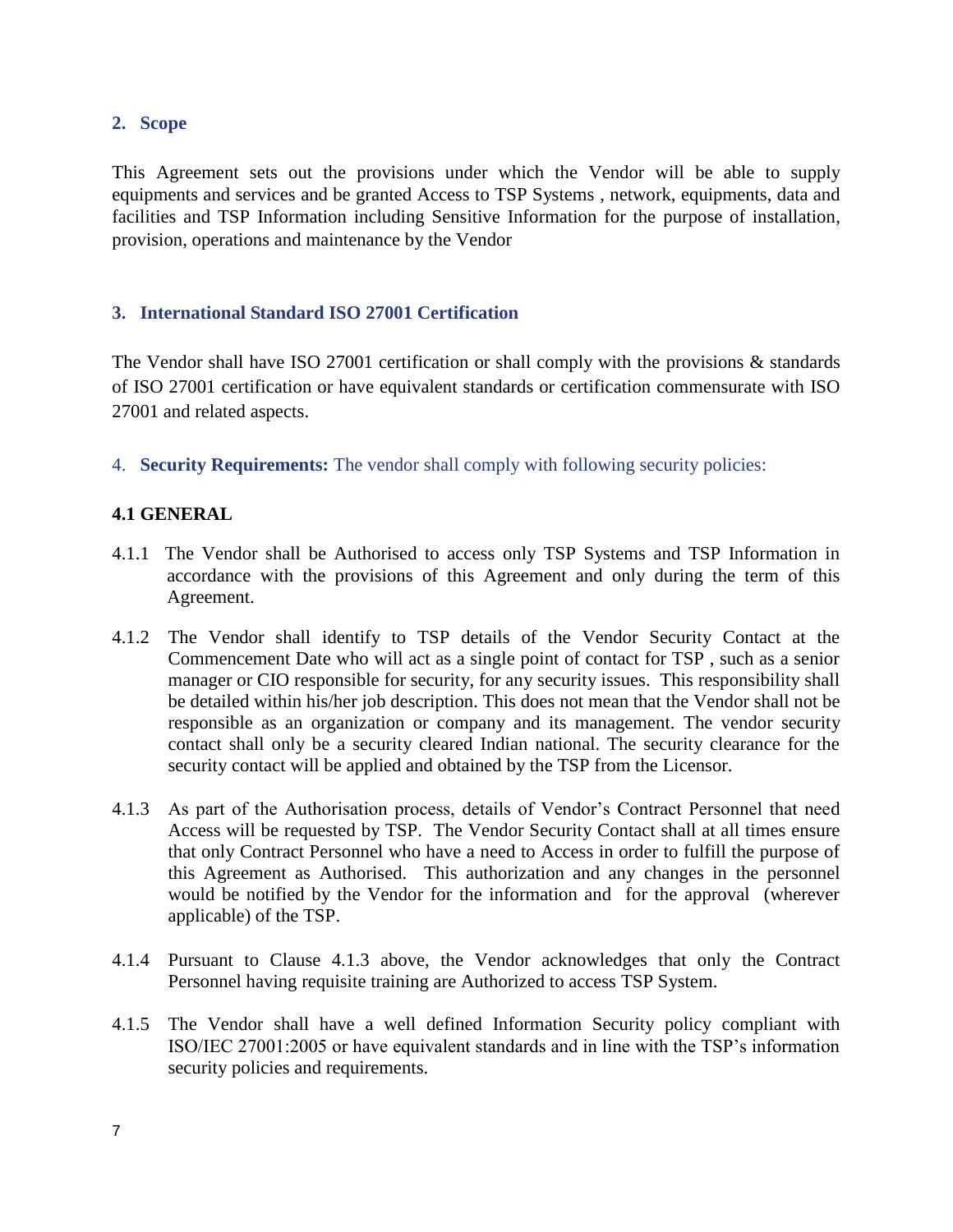- 4.1.6 The Vendor shall ensure that they have information security organization in place to implement the provisions of TSP's information security policies. The Information Security responsibilities of all Vendor employees working for TSP shall be defined and communicated.
- 4.1.7 The Vendor shall establish and maintain contacts with special interest groups to ensure that the understanding of the information security environment is current, including updates on security advisories, vulnerabilities and patches and ensure that the same is implemented.
- 4.1.8 The Vendor shall conduct a Risk Analysis and ensure that all risks due to it own and subcontractors' operations with TSP are identified, measured and mitigated as per the TSPs requirements. The Risk Assessment report is required to be shared with the Chief Security officer/CISO of TSP.

# 4.2 **PHYSICAL SECURITY**

- 4.2.1 All Contract Personnel including sub contractors and their employees, agents and their employees of the Vendor working on TSP premises shall be in possession of a TSP Identification or Electronic Access Control ("TSP ID/EAC") card. This card is to be used as a means of identity verification on TSP premises at all times and as such the photographic image displayed on the TSP ID/EAC card must be clear and be a true likeness of the Contract Personnel. If the TSP has any advanced identity verification systems the same would also apply. TSP may re-define such verification measures from time to time.
- 4.2.2 All Contract Personnel including sub contractors and their employees, agents and their employees of the Vendor accessing premises (sites, buildings or internal areas) to fulfil the Purpose, where TSP Information is stored or processed, shall be in possession of an Identification or Electronic Access Control ("ID/EAC") card. This card is to be used as a means of identity verification on these premises at all times and as such the photographic image displayed on the ID/EAC card must be clear and be a true likeness of the Contract Personnel or the Subcontractor or the Vendor's employees, subcontractors and agents. If the TSP has any advanced identity verification systems the same would also apply. TSP may re-define such verification measures from time to time
- 4.2.3 The Vendor shall not (and, where relevant, shall procure that any Contract Personnel shall not) without the prior written Authorisation of the TSP Security Contact connect any equipment, device or software not supplied by TSP to any TSP System and where it is not intended to be connected at a point in the TSP system.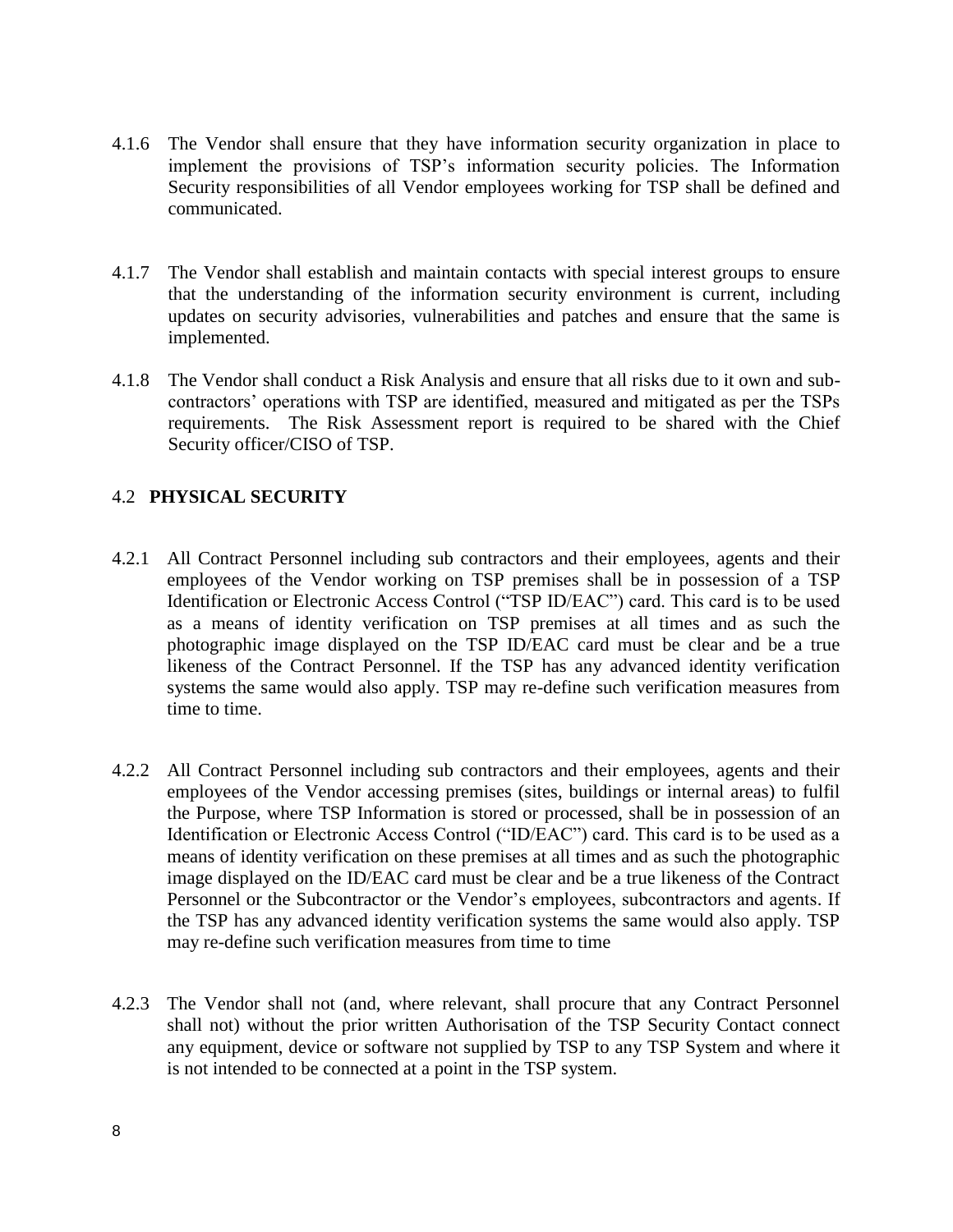- 4.2.4 The Vendor shall be able to demonstrate that it has procedures to deal with security threats directed against TSP or against a Vendor working on behalf of TSP whilst safeguarding TSP Information.
- 4.2.5 The vendor and/or its contract personnel shall not access TSP's electronic systems without first obtaining the written consent of the TSP security Contact;
- 4.2.6 The Vendor's Access to sites, buildings or internal areas where TSP Information is stored or processed, shall be as Authorised and the Vendor and all its Authorised personnel shall adhere to robust processes and procedures to ensure compliance.
- 4.2.7 The Vendor shall ensure that all TSP Information, Contract Personnel, Vendor Systems and TSP Systems and networks used to fulfill the Purpose are logically and physically separated in a secure manner from all other information, personnel or networks created or maintained by the Vendor. Additionally, secure areas in Vendor premises (e.g. network communications rooms), shall be segregated and protected by appropriate entry controls to ensure that only authorised Contract Personnel are allowed access to these secure areas. The access made to these areas by any Vendor's personnel shall be audited regularly, and re-authorisation of access rights to these areas must be carried out annually as a minimum.
- 4.2.8 The use of digital or conventional cameras, including any form of video camera or mobile phone cameras, of the interior of TSP premises is not permissible without prior Authorisation from the TSP Security Contact. Vendor shall ensure that photography or capture of moving image of Vendor areas where TSP Information is processed or stored shall not capture any TSP Information.
- 4.2.9 CCTV security systems and their associated recording medium shall be used by the Vendor either in response to security incidents, as a security surveillance tool, as a deterrent or as an aid to the possible apprehension of individuals caught in the act of committing a crime. As such, these systems shall be authorised by appropriate TSP Security Contact, and stored images shall be securely held for at least 6 months. Notwithstanding the above, TSP may object to CCTV surveillance if circumstances deem that such surveillance is inappropriate in relation to the purpose of this Agreement.
- 4.2.10 The Vendor shall maintain a controlled record of all assigned TSP physical assets and assigned TSP Items to them*.*
- 4.2.11 The local area surrounding the Vendor's facilities shall be inspected for risks and threats on a regular basis by the Vendor and such reports made available to TSP.
- 4.2.12 The Vendor shall disable the Access immediately if any Contract Personnel no longer require Access or change role for any reason whatsoever or whose integrity is suspected or considered doubtful or as may be notified by TSP in accordance with clause 4.3.1.

## **4.3 LOGICAL SECURITY**

4.3.1 The Vendor shall notify TSP immediately if any Contract Personnel no longer require Access or change role for any reason whatsoever thus enabling TSP to disable or modify the Access rights.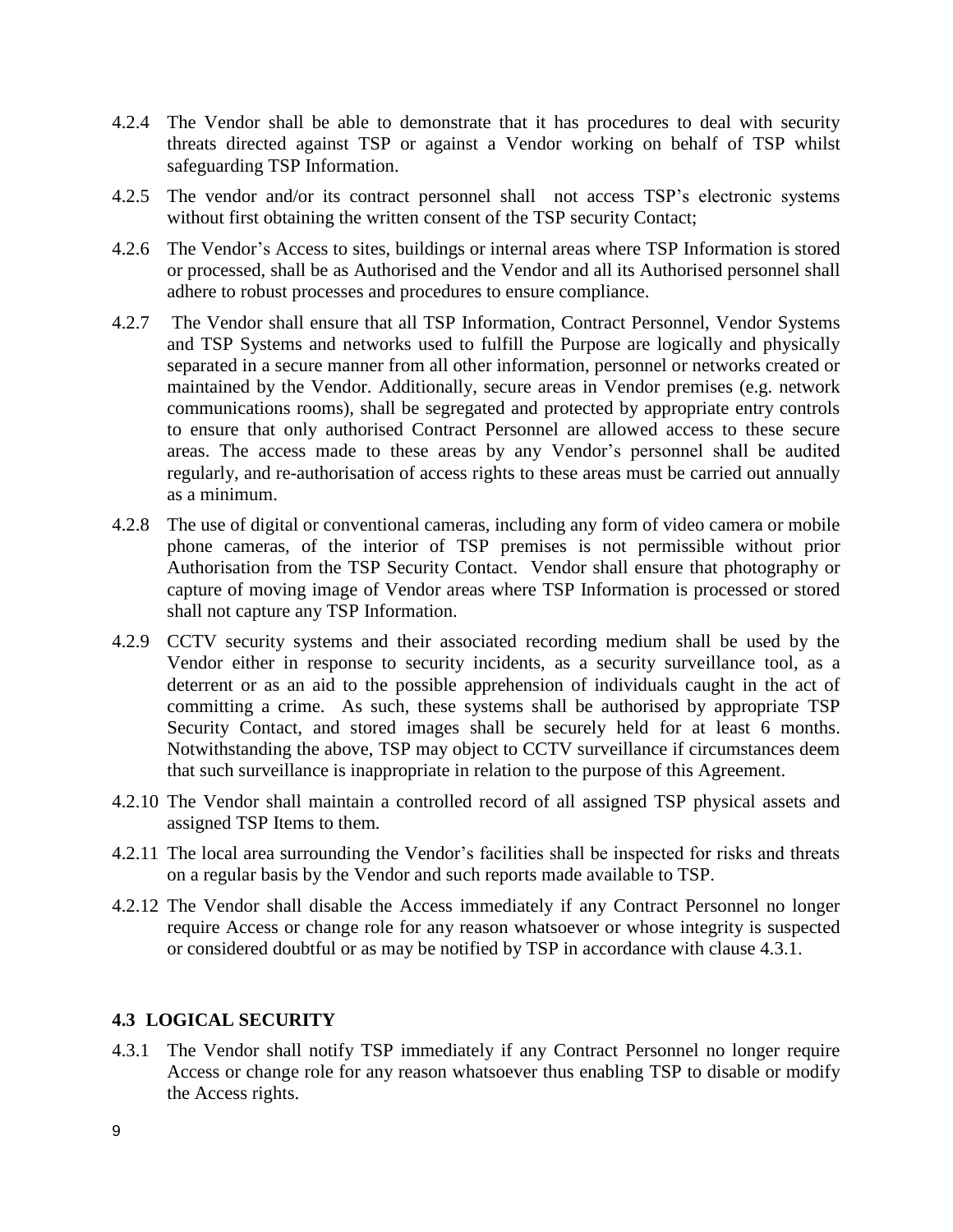- 4.3.2 The Vendor shall maintain systems which detect and record any attempted damage, amendment or unauthorised access to TSP Information.
- 4.3.3 The Vendor shall, implement agreed as well as generally prevalent security measures across all supplied components and materials including software & Data to ensure safeguard and confidentiality, availability and integrity of TSP Systems and TSP Information. The Vendor shall provide TSP with full documentation in relation to the implementation of logical security in relation to Purpose and shall ensure that it and such security:
	- prevents unauthorised individuals e.g. hackers from gaining Access to TSP Systems; and
	- reduces the risk of misuse of TSP Systems or TSP information, which could potentially cause loss of revenue or service (and its Quality) or reputation, breach of security by those individuals who are Authorised to Access it; and
	- detects any security breaches that do occur enabling quick rectification of any problems that result and identification of the individuals who obtained Access and determination of how they obtained it.

## **4.4 INFORMATION SECURITY**

- 4.4.1 The Vendor shall not use TSP Information for any purpose other than for the purposes for which they were provided to the Vendor by TSP and then only to the extent necessary to enable the Vendor to perform as per this Agreement.
- 4.4.2 The Vendor shall ensure that all information security requirements in this Agreement are communicated including in writing to all Contract Personnel in relation to their role.
- 4.4.3 The Vendor shall ensure that it operates a proactive strategy to minimise the risk and effects of fraud and other security risks and the Vendor shall maintain processes to monitor such activities.
- 4.4.4 The Vendor shall ensure procedures and controls are in place to protect the exchange of information through the use of emails, voice, facsimile and video communications facilities.
- 4.4.5 The Vendor shall use physical and electronic security measures to protect TSP Systems, TSP Information and areas where work is undertaken or where Vendor Systems provide Access.

#### **4.5 CONTRACT PERSONNEL SECURITY**

4.5.1 The Vendor shall ensure that the TSP Information provided under this Agreement is used only to the extent necessary to enable the Vendor to perform as per the terms of this Agreement. All Contract Personnel sign a confidentiality agreement either as part of their initial terms and conditions of employment or when they start working in TSP buildings or on TSP Systems and TSP Information. These confidentiality agreements shall be retained by the Vendor and accessible to TSP.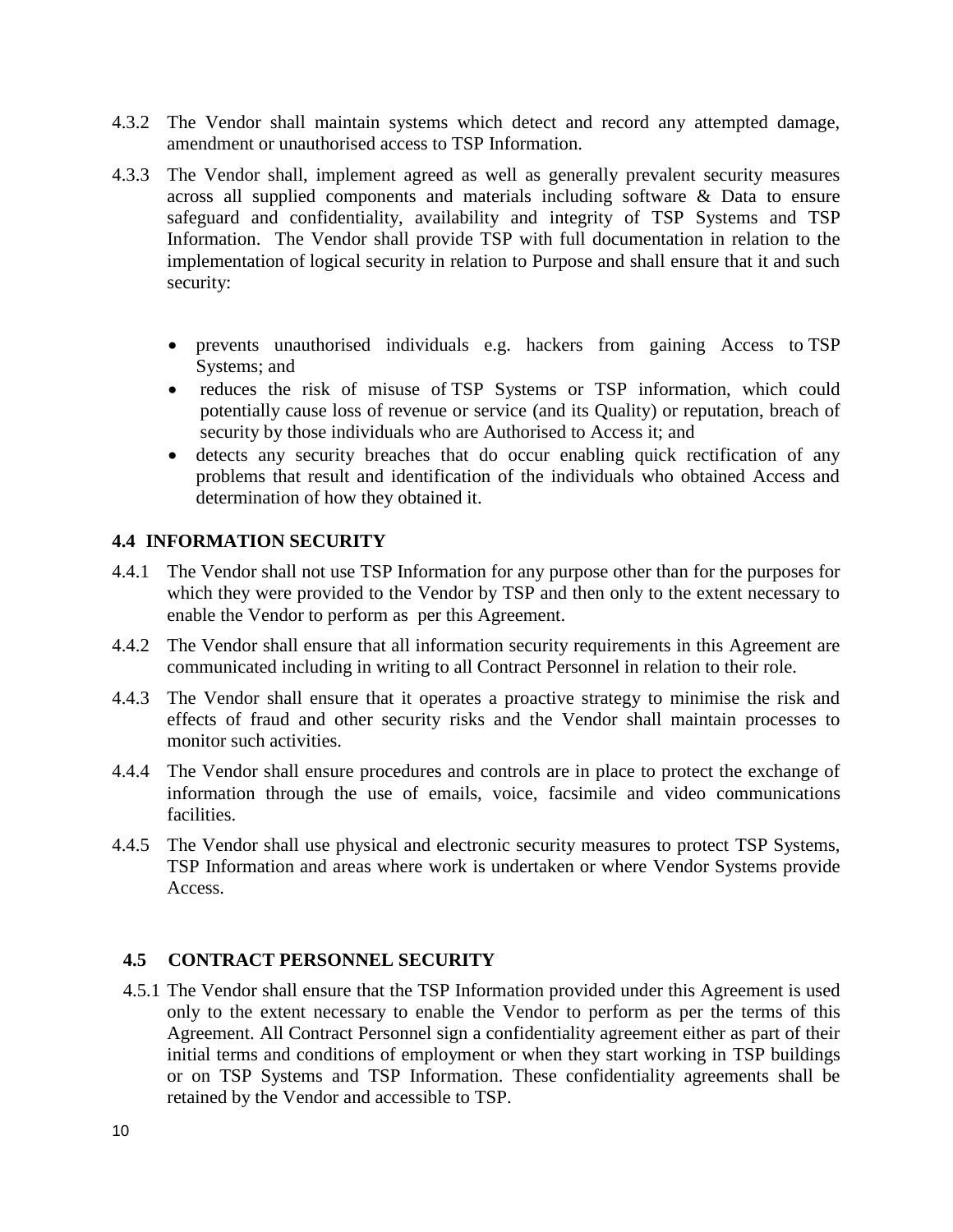- 4.5.2 The Vendor shall deal with breaches of security policies and procedures, including interfering with or otherwise compromising security measures, through a formal disciplinary process.
- 4.5.3 The Vendor shall provide a 'whistleblower' facility, available to all staff, with all TSP related issues reported back to the TSP Security Contact to the extent permissible by the law in a location in India where the Vendor is delivering its Purpose. For the avoidance of doubt, this facility shall be used by the Contract Personnel if TSP's employee, agent or contractor instructs Contract Personnel to act in an inconsistent manner in violation of the Agreement.
- 4.5.4 The Vendor shall ensure that in respect to any Contract Personnel assigned to this Agreement; it shall carry out recruitment checks in accordance with the provisions in Vendor Pre-Employment Checks Policy defined by TSP.
- 4.5.5 The Vendor shall ensure that all Contract Personnel maintain a clear-desk and a clearscreen policy to protect TSP Information.
- 4.5.6 The Vendor shall ensure that an auditable process is developed for the ongoing control and management of Contract Personnel access profiles.
- 4.5.7 The Vendor shall, and shall procure that any Contract Personnel securely destroy any TSP Information received in a recorded form from TSP (or has recorded received TSP Information), when the Contract Personnel's job or role has changed or terminated.

## **4.6 SERVICE CONTINUITY ASSURANCE:**

- 4.6.1 The Vendor shall ensure by means of all tools, skills, resources that the services of TSP remains operational at all times as per Quality of Service parameters laid down by Telecom Regulatory Authority of India.
- 4.6.2 At the time of termination of contract or as and when required by the TSP, the vendor shall ensure making over all tools, procedures, documents, skills, softwares etc. using which TSP system were maintained operated, analysed, attended etc, by the Vendor.

#### **4.7 ADDITIONAL SECURITY POLICIES**

- *4.7.1* The Vendor shall have a documented operating procedures to discharge the security requirements detailed within this Agreement and provide TSP with access to such documentation in accordance with "Access to Vendor systems" as stipulated in this agreement.
- 4.7.2 The Vendor shall notify the TSP Security Contact immediately of any changes to its Access method through the firewalls, including the provision of network address translation.
- 4.7.3 The Vendor shall implement a controlled exit procedure in respect of the individual Contract Personnel to ensure the return of any TSP assets or TSP Items or TSP Information in the possession of the individual when any of the Contract Personnel who have Access, leave the employment of the Vendor or are no longer engaged for the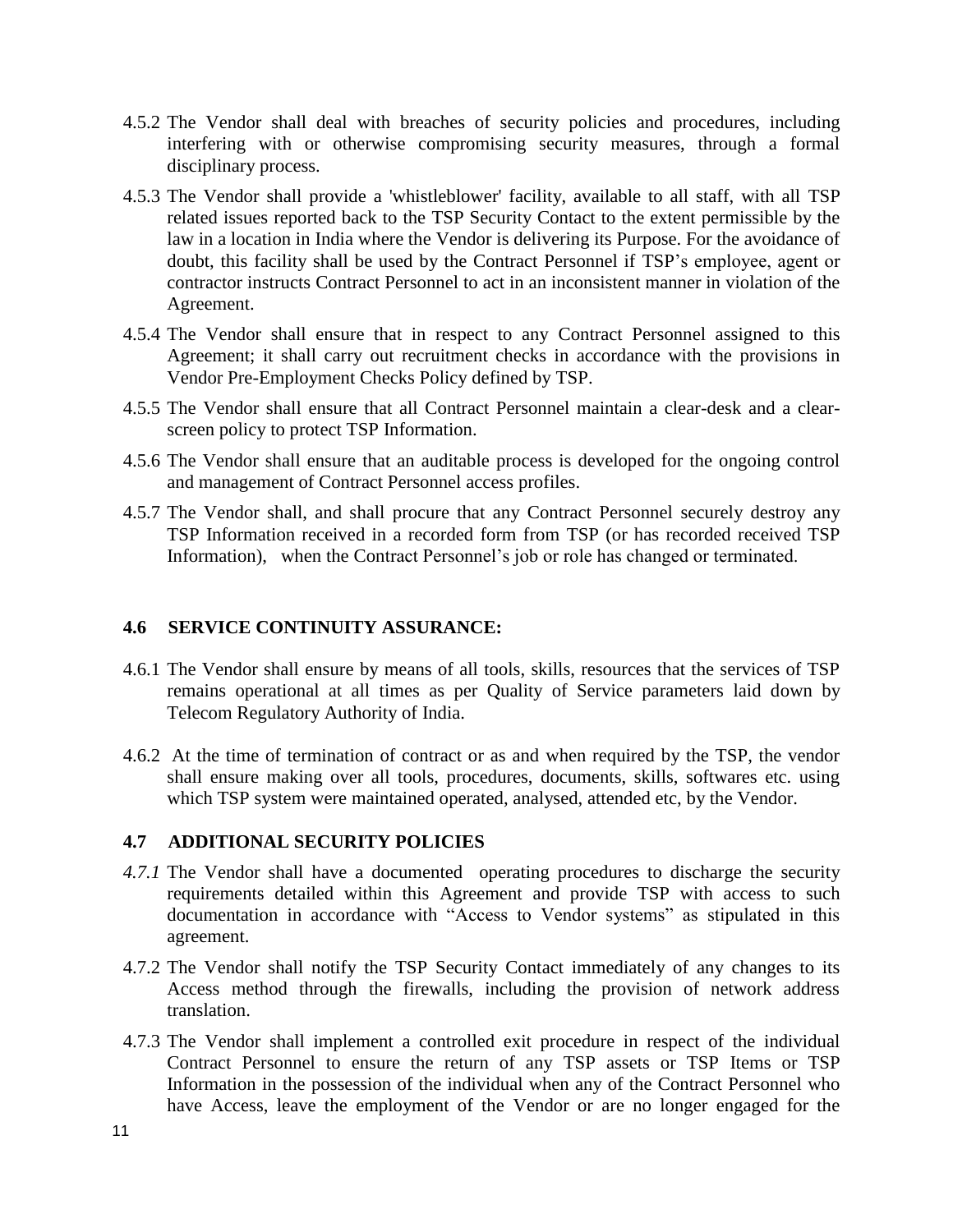purpose of this Agreement. Such controlled exit procedure shall include a written communication by the Vendor Security Contact to TSP Security Contact of this removal.

- 4.7.4 The Vendor shall inform the TSP Security Contact immediately upon its becoming aware of any actual or suspected unauthorised Access or misuse of TSP Systems or TSP Information or breach of any of the Vendor's obligations under this Agreement.
- 4.7.5 The Vendor shall maintain integrity of the software build including upgrades, operating systems and application from factory to desk. The Vendor shall demonstrate that the software build (both proprietary and off-the-shelf) delivered to TSP is the same as the software build agreed with TSP. The software should not have such bugs which could hamper security in future including any unauthorized leakage of TSP Information including Sensitive Information.
- 4.7.6 Self-help systems operated by TSP, shall only be remotely accessible by Authorised Contract Personnel.
- 4.7.7 Any change of location by the Contract Personnel or Vendor for any part of the supply chain or the support centers shall be notified to TSP immediately.
- 4.7.8 TSP may carry out current and future risk assessments and other audits with pro-active support from the Vendor on any part of the Vendor's supply chain to identify additional risks to TSP . TSP may then stipulate additional countermeasures to address any risks. This in no means would reduce the Vendor ultimate obligations and responsibility relating to security
- 4.7.9 No replacement of TSP System support tools must be undertaken by the Vendor without specific agreement from TSP.
- 4.7.10 If TSP agrees to the Vendor's appointment of Subcontractor under this Agreement , TSP may require that the associated security risks are clearly identified and assessed by TSP Group Security or the appropriate TSP line of business security team. This will ensure that any unacceptable security risks are identified and addressed. This in anyway shall not reduce the Vendor from being solely responsible to TSP for the ultimate obligations to be performed under this Agreement and responsibility relating to security.
- 4.7.11 Where TSP has approved Vendor's use of Subcontractors, formal contracts containing all necessary security requirements shall be put in place between the Vendor and its subcontractor before the Subcontractor or its personnel can access TSP Systems and TSP Information or occupy space in TSP's buildings or space in the Vendor's building that is used to access, hold or process TSP Information.
- 4.7.12 TSP may update from time to time, security related policies, guidelines, standards and requirements. TSP will incorporate such updates by reference which shall be notified in writing by TSP to the Vendor promptly. The Vendor is deemed to accept all the updates. If the Vendor has an issue with such updates, the Vendor shall promptly detail its concerns to TSP in writing. If TSP cannot agree on resolution of the Vendor's issues promptly, TSP reserves the right to revoke the Vendor's Authorisation and terminate this Agreement. Vendor shall continue its service without any interruption in the event TSP does not agree to Vendor's concern.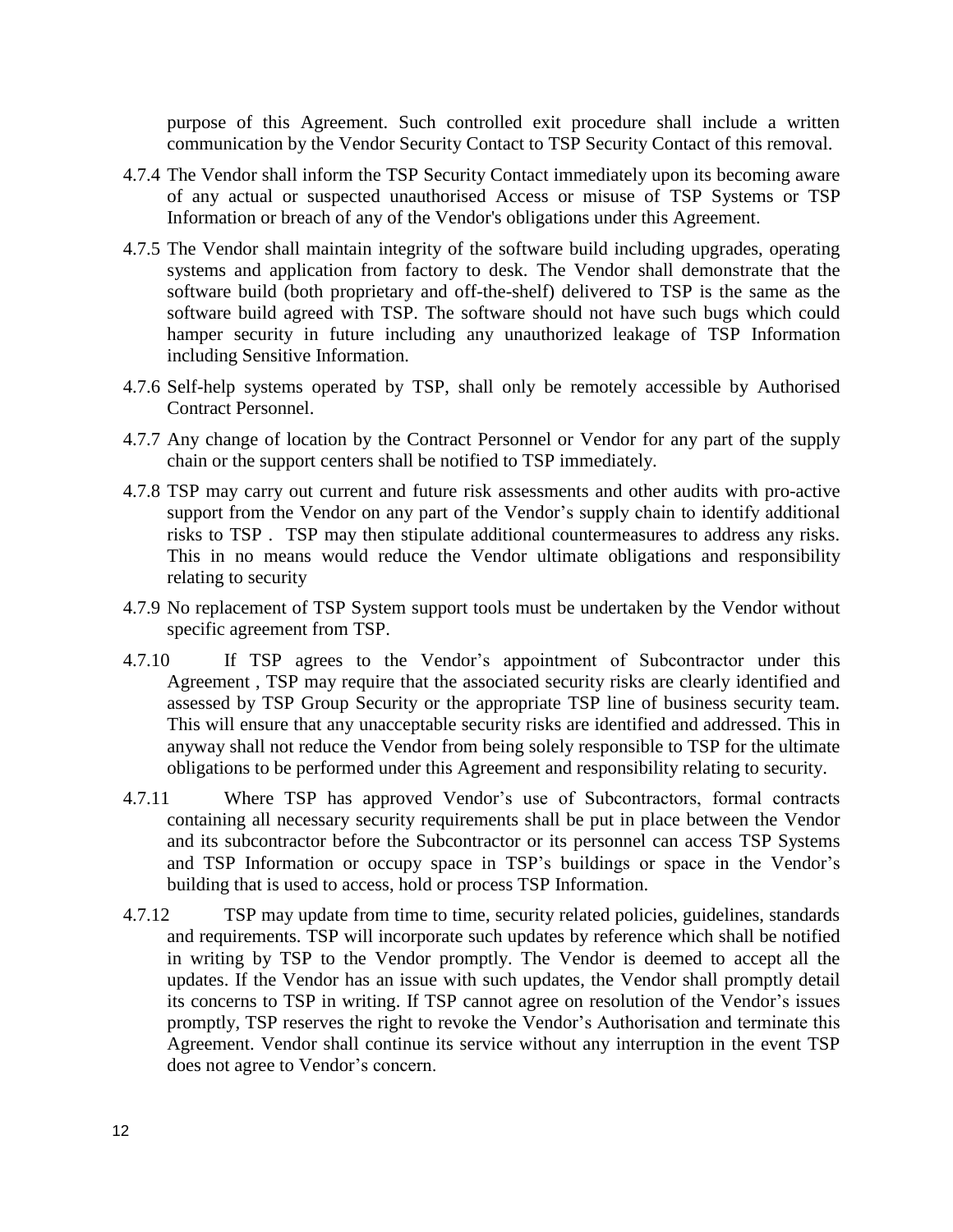- 4.7.13 The Vendor shall record and maintain detailed information of all Contract Personnel who are authorised to Access TSP Systems or TSP Information.
- 4.7.14 The Vendor shall ensure that all computers or laptops used to access TSP Systems and TSP Information have their ports locked down such that removal storage media (memory sticks, removable hard drives, compact flash and secure digital cards, floppy disks, CDs, DVDs, MP3 players and other similar devices) cannot be connected.

#### **5. Access to TSP Systems**

- 5.1 TSP allows (so far as it can and is able to do so) the Vendor, to have Access solely for the purpose as contemplated herein during the term of this Agreement.
- 5.2 In relation to Access, the Vendor shall (and, where relevant, shall procure that all Contract Personnel shall) :
	- a) ensure each individual Contract Personnel has a unique user identification and password known only to such user for his/her sole use.
	- b) ensure Contract Personnel never share user identification, passwords or security tokens.
	- c) promptly provide to TSP such reports as TSP shall from time to time require concerning the Vendor's use and security of Access and any related matters to Access.
	- d) ensure that physical access to fixed computer equipment having Access or storing TSP Information is solely with smart or proximity cards (or equivalent security systems) and Vendor conducts regular internal audit to ensure compliance with these provisions.
	- e) ensure onward bridging or linking to TSP Systems is prevented unless authorised by TSP.
	- *f)* use all reasonable endeavors to ensure no viruses or malicious code like malware, spyware, key logger, bots (as the expressions are generally understood in the computing industry) are introduced to, and that there is no corruption or modification or compromisation of, TSP Systems or TSP Information. This should un-doubtedly ensure that nothing results in denial of Service, interruption of Service, outages, reduction or compromise in quality and efficiency of Service, leakage or stealing of TSP Information, interference with mandated lawful interception policy, methodology  $\&$ provisions, enhance risks of attacks, overbilling, frauds or any other aspect that compromises the security of all the stake holders including the Government, users, TSP etc.
	- g) use reasonable endeavours to ensure that personal files which contain information, data or media with no relevance to the purpose, are not stored on TSP building servers or TSP centralised storage facilities or TSP Systems.
- 5.3 If TSP has provided the Vendor with Access to the Internet/Intranet, the Vendor shall, and shall ensure that the Contract Personnel, access the Internet/Intranet appropriately . It is the Vendor's responsibility to ensure that practical guidance on internet and email abuse (as amended) is communicated to the Contract Personnel from time to time.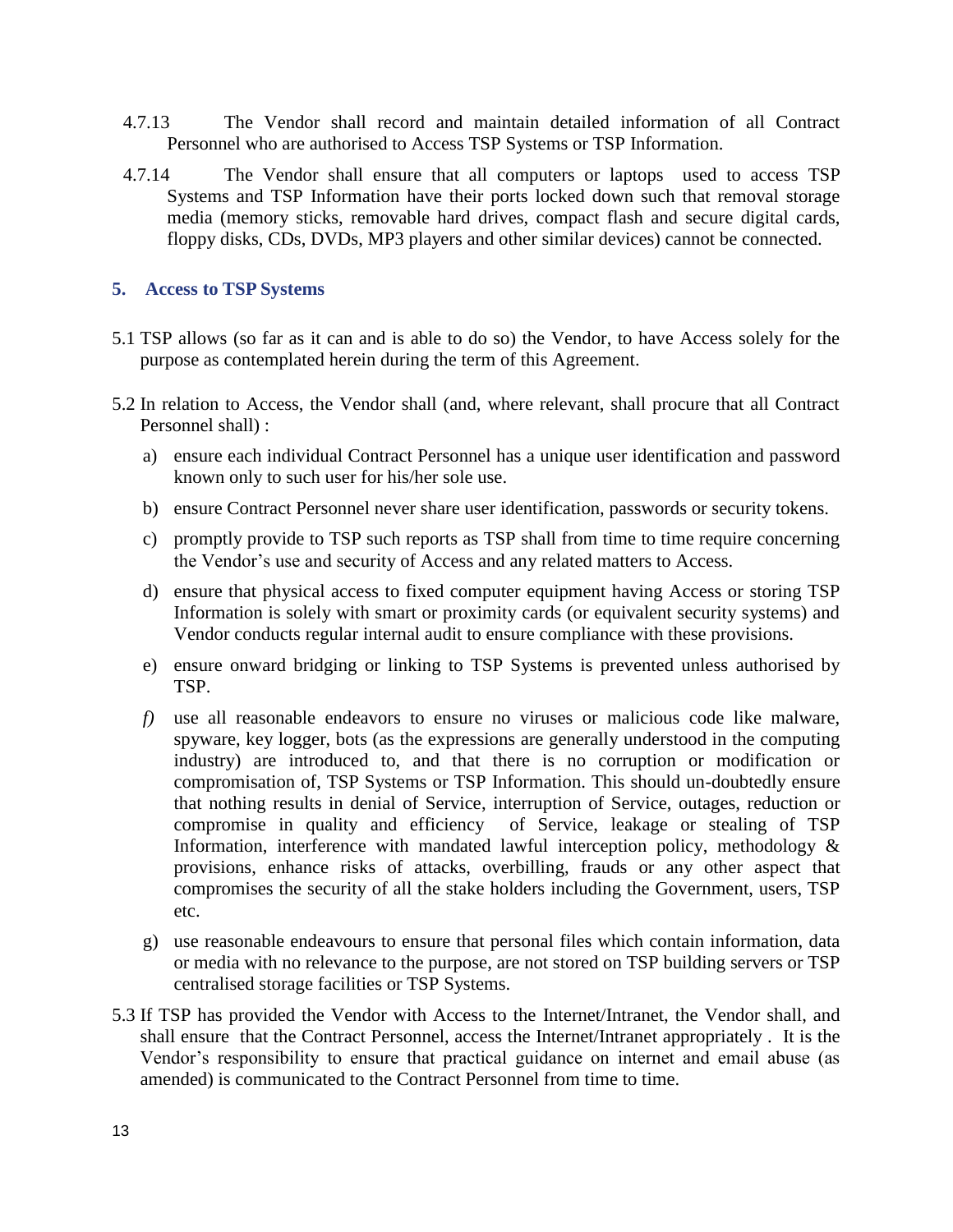- 5.4 The Vendor shall ensure that all Contract Personnel, subject to the Clauses headed "Regulatory Matters" and "Confidentiality" comply with Classifying and Handling of Information.
- 5.5 Any security software procured by the Vendor shall be used by the Vendor without modification, unless there is an essential need to do so, in which case appropriate controls shall be applied and the agreement of TSP Group Security sought.

#### **6 Access to Vendor Systems**

#### **6.1 If Contract Personnel is granted Access to Vendor Systems, the Vendor shall:**

- a) ensure each individual has a unique user identification and password known only to such individual for his/her sole use.
- b) promptly provide to TSP such reports as TSP shall from time to time require,, concerning the Vendor's use and security of access to Vendor Systems.
- c) allow Access only to the minimum extent required to enable the Contract Personnel perform their duties.
- d) allow Access using a secure login process.
- e) establish and implement formal procedures to control the allocation and de-allocation of Access rights.
- f) ensure that the allocation and use of enhanced privileges and access to sensitive tools and facilities in Vendor Systems are controlled and limited to only those users who have a business need.
- g) ensure that the allocation of user passwords to Vendor Systems that hold or access TSP Information is controlled through a formal auditable management process.
- h) conduct regular reviews of user ids and their Access rights.
- i) provide processes to demonstrate that remote and home working activities are only permitted where Authorised by TSP and subject to appropriate security controls within the Vendor's organisation including but not limited to remote Access by users being subject to strong authentication.
- j) demonstrate that users follow security best practice in the management of their passwords.
- k) implement a password management system which provides a secure and effective interactive facility that ensures quality passwords.
- l) ensure that user sessions are terminated after a defined period of inactivity.
- m) ensure that audit logs are generated to record user activity and security-relevant events and securely managed and retained with nil ability on the part of the Vendor to allow any un-authorised access or amendment to the audit logs. Such audit logs must be maintained for future reference for a period of at least one year.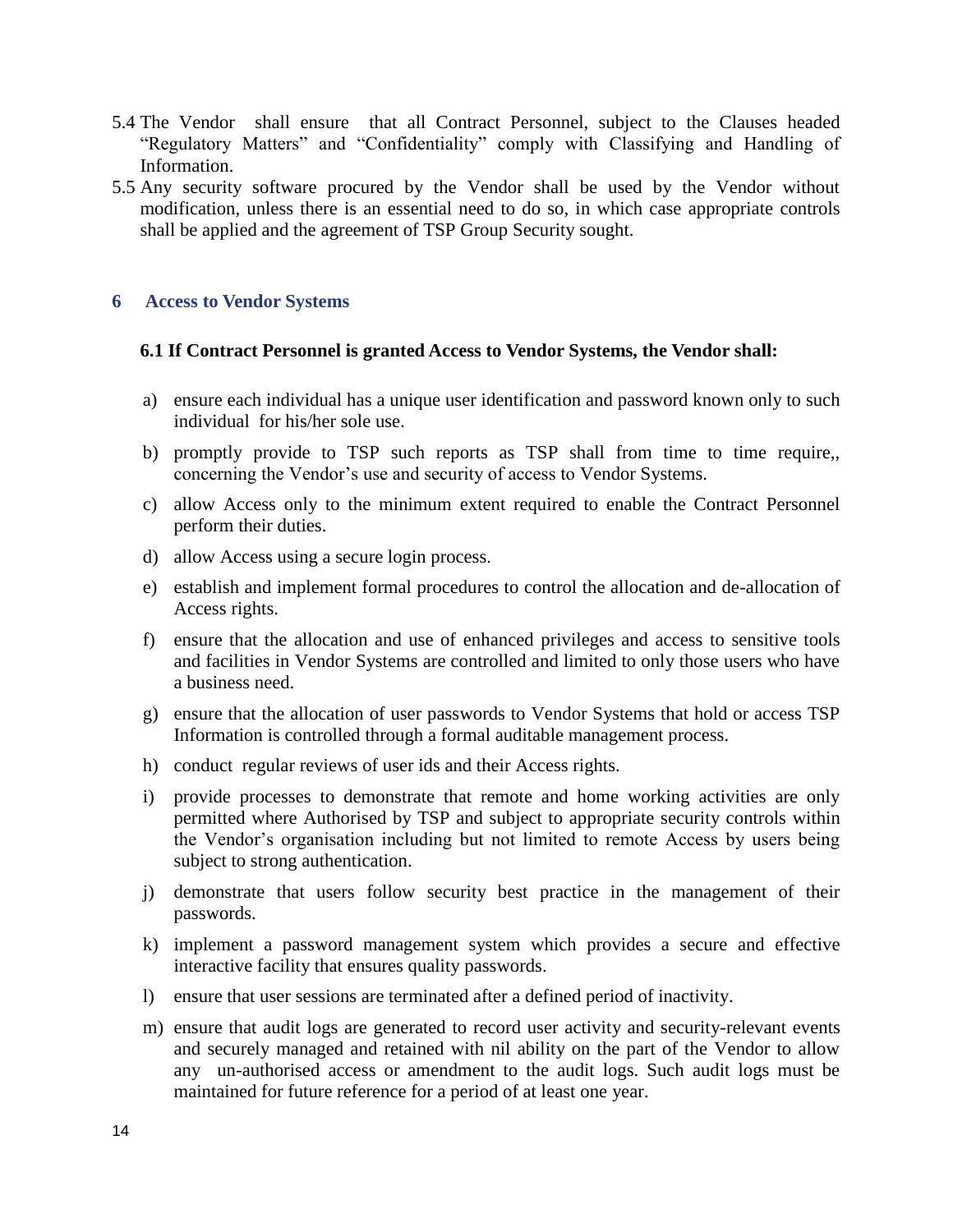- n) ensure that monitoring of audit and event logs and analysis reports for anomalous behaviour and/or attempted unauthorised access are performed by Vendor's staff independent of those users being monitored.
- o) make available audit logs where required by TSP for review.
- p) ensure all systems holding, processing or accessing TSP Information shall be hardened to TSP standards (Note to Buyer: If in doubt, please contact [TSP Security\)](http://directory.intra.bt.com/pls/ids/person?id=105462).
- q) ensure that to the extent possible, development, test and live environments are segregated from each other and the other work areas in Vendor buildings.
- r) implement controls to detect and protect against malicious software and ensure that appropriate user awareness procedures are implemented.
- s) ensure that Vendor has in relation to all Vendor Systems formal security incident management procedures with defined responsibilities.
- t) ensure that any unauthorised software is identified and removed from Vendor Systems holding, processing or accessing TSP Information.
- u) ensure that Access to diagnostic and management ports as well as diagnostic tools are securely controlled to TSP's reasonable satisfaction.
- v) ensure that Access to Vendor's audit tools shall be restricted to Relevant Contract Personnel and their use is monitored.
- w) Ensure that data gathered after running audit tool is properly protected.
- x) perform enhanced independent code reviews (including penetration testing) on all Vendor Systems.
- 6.2 The Vendor shall demonstrate to TSP that Contract Personnel who hold and use the Information on PCs and mobile computing devices are responsible for ensuring that the PCs and mobile computing devices are protected from unauthorised access. Consideration must be given to whether Sensitive Information must be stored on mobile computing devices. All Sensitive Information shall be encrypted if stored on a mobile computing device or in the event of any transmission of Sensitive Information by Contract Personnel outside of TSP's trusted network. Laptops and PCs containing Sensitive Information shall have the whole of the disk encrypted. Devices that do not allow whole-disk encryption such as memory sticks, CD/DVDs, shall be subjected to additional controls such as:
- (a) Use of file encryption, where available; or
- (b) Use of application password facilities; and
- *(c)* Where the device is "pocket-sized", it must be kept with the owner at all times*.*

Black-berry mobile phones and other such devices which use proprietary encryption technique should not be used for holding TSP information.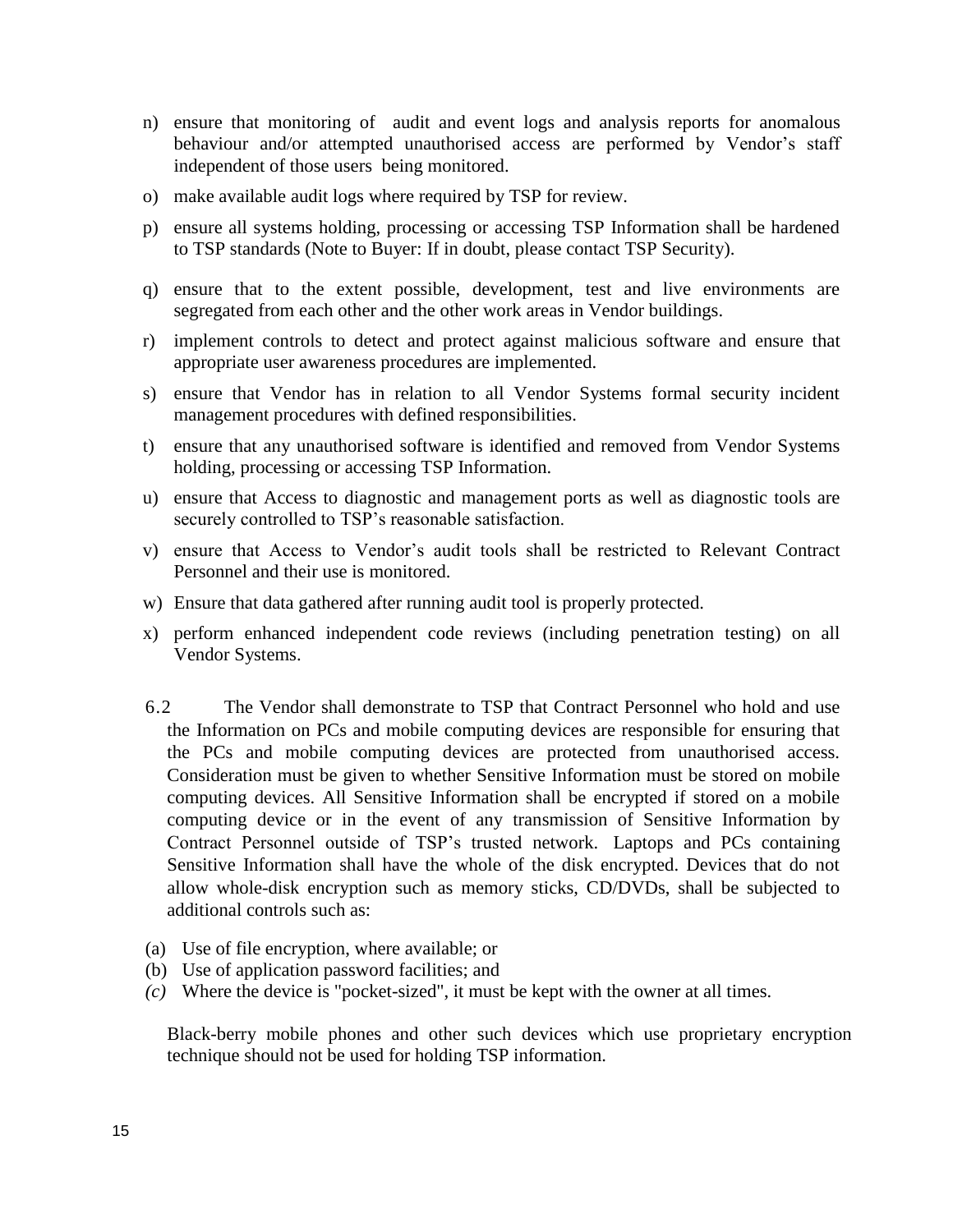- 6.3 To the extent that servers are used to fulfill the purpose of this Agreement, Vendor's servers shall not be deployed on un-trusted networks without appropriate security controls.
- 6.4 Changes to an individual Vendor Systems shall be controlled and subject to formal change control procedures. All documentation relating to Vendor Systems shall be protected from unauthorized Access or amendment.
- 6.5 Security procedures and controls shall be used to secure equipment holding, accessing or processing TSP Information in Vendor Systems.

## **7. Conditions for Equipment Vendors:**

7.1 Conformance to Security Standards and Policies:

The vendor shall ensure and certify that the supplied equipment has been subjected to penetration testing and all addressable vulnerabilities have been mitigated and the equipment is 'Safe to Connect' in the Telecom Network as per the latest standards and recommendations on the subject from ITU/ISO/IETF/IEC etc. It will also include that the equipment confirms to the security policies of the TSP with respect to network elements. This applies to all telecom network elements and IT equipment used in the network.

The vendor shall also ensure that the equipment supplied has all the contemporary features, facilities, hardware, software etc for the purpose of Interception, Monitoring, Analysis etc for use by the Law Enforcement Agencies and provide complete information to enable these features and facilities before the supply of the equipment or the procedure of enabling these, if these are to be enabled after the commissioning of the Network. The Vendor shall also submit a test report on these features and facilities and also a certificate that all contemporary features and facilities of this category exist in the equipment supplied.

#### **7.2 Submission of Test Reports:**

#### 7.2.1 General:

A report of the tests conducted with results of the tests conducted and mentioning areas where vulnerability exists and what precautions are to be taken by the TSPs to minimize the effect of such vulnerabilities. For this purpose additional requirements may be provided in the Solution Designs. Compliance statements should be made against the relevant Security Standards and where practicable, tests performed to demonstrate compliance.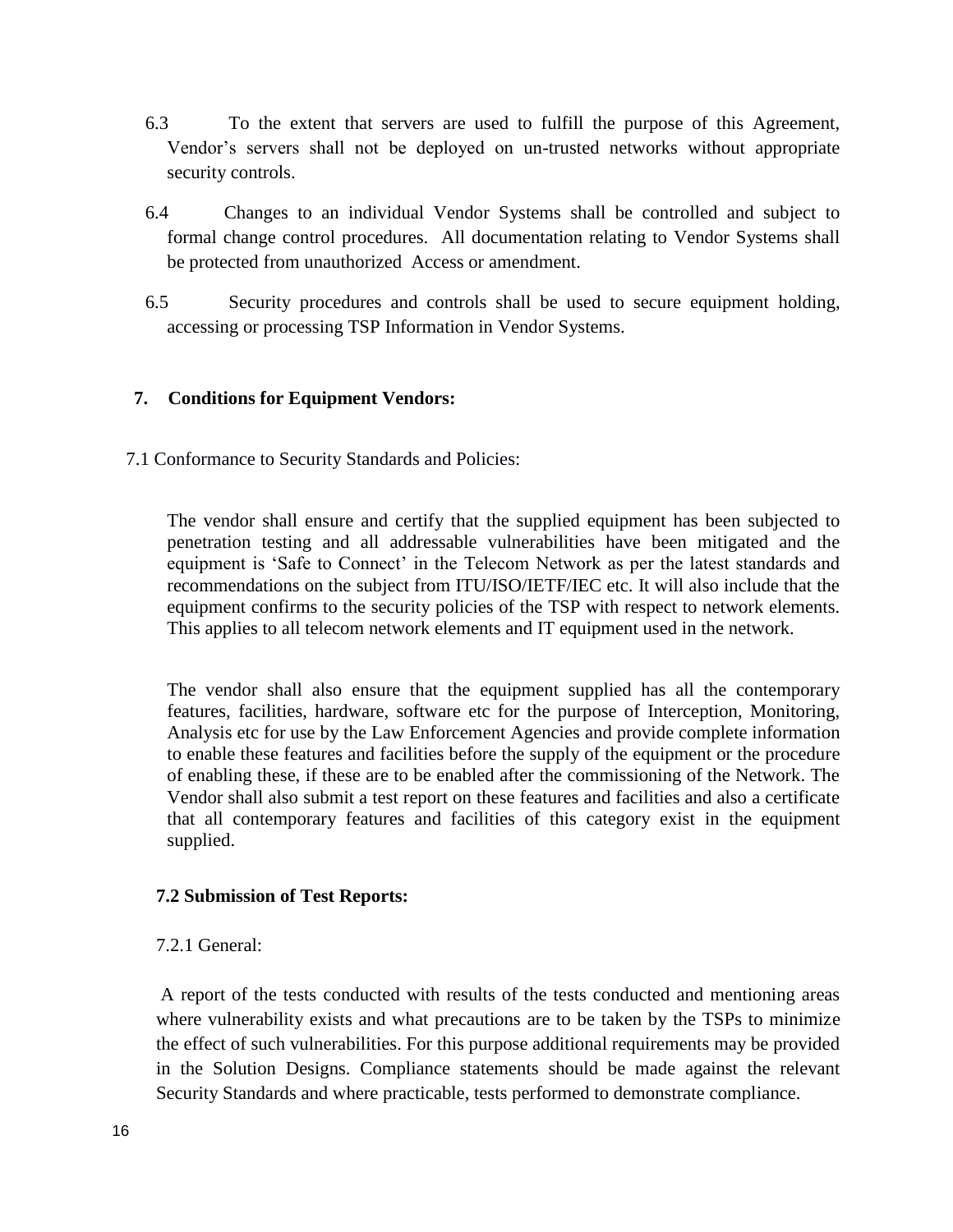#### 7.2.2 Port Enumeration

Port and protocol scans must be conducted with reference to the network design, proving that management protocols are only accessible via management interfaces, and control plane protocols are only accessible via control plane interfaces.

All interfaces where the network element can be identified (where it would be possible to respond to a PING request or appear in a route trace) must be tested. If the interface switches/routes traffic transparently or is not IP based then that interface need not be scanned.

Scans should be performed with all Access Control Lists (ACLs) first disabled, so as to give a clearer view of which ports/services are active, and then enabled, to demonstrate what is normally visible.

*Tests should detail:*

- *Which addresses were scanned (management, interface).*
- *All open, open|filtered and closed|filtered ports*
- *Detail why ports which are open are required.*

Port scan may be performed using latest version of nmap or any other open source software tool. For the purpose of illustration command used in the available version of nmap at present (July 2010) are given in annexure II.

#### 7.2.3 IP Vulnerability Scanning

Service vulnerability audits must be conducted with reference to the results of the port/protocol scans and the network design.

The audit should detail:

- Low, medium and high risk vulnerabilities so that a risk assessments can be made and fixes implemented where necessary
- List any mitigations to medium and high risk.

## 7.2.4 Compliance to AAA Design

Where a Network Element supports either RADIUS or TACACS+ for authentication, authorisation and accounting of user accounts compliance to the TSP AAA Design should be confirmed and demonstrated and test report submitted.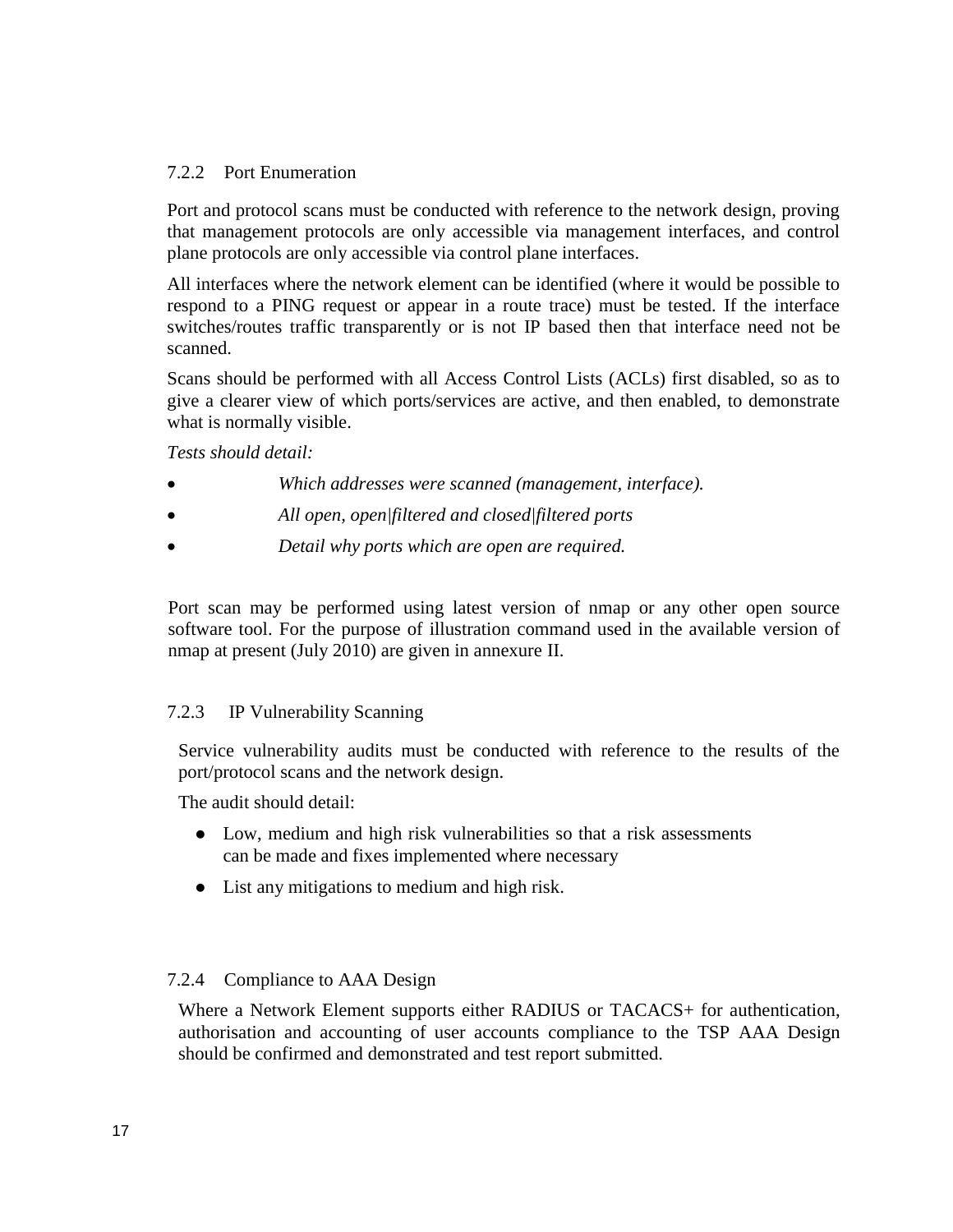## **7.3 Equipments Configuration Guide**

Two sets of equipment configuration guide should be supplied which detail the configuration required to meet the policies in the standards at least in respect of following:

Network Element security policies:

- Generic OS
- Technical Standard for Switches and Routers
- Management Standard for Switches and Routers

#### **7.4 Additional Security Tests for Telecommunication Equipments**

i) A report must be submitted in respect of following additional tests.

i.Firmware inspection

ii.Basic validation of physical device integrity

at least in respect of following Core network elements

- i. Main GSM Network peripherals (BSC, PCU, MSC/VLR, HLR, SGSN, GGSN)
- ii. Main CDMA Network peripherals (BSC, MSC, GMSC, PCF, PDSN)
- iii. Billing Systems & Servers for both GSM and CDMA network
- ii) A test report on workstation Configuration & Integrity in respect of the following:
	- i. Administrators workstations and lab stations
	- ii. User workstations
- iii) Similar reports, as mentioned above at 7.4(i) and 7.4(ii), shall be submitted in respect of networks of NLD/ILD service licenses held by the TSP.

#### **7.5 A report on the susceptibility to the attacks on GSM & other technologies networks:**

GSM equipment and network are susceptible to several attacks. A few of the known attacks with their description are given in annexure III. The vendor must submit a report categorically stating that out of these attacks or any other attack to which the equipment and the network is susceptible, the degree of risk of each type of attack and mitigation technique to deal with these attacks. The vendor will ensure that whatever mitigation was possible as per the current available technologies, techniques, configuration have already been used and adopted by them before the supply of the equipment.

## **7.6 Security from Malware:**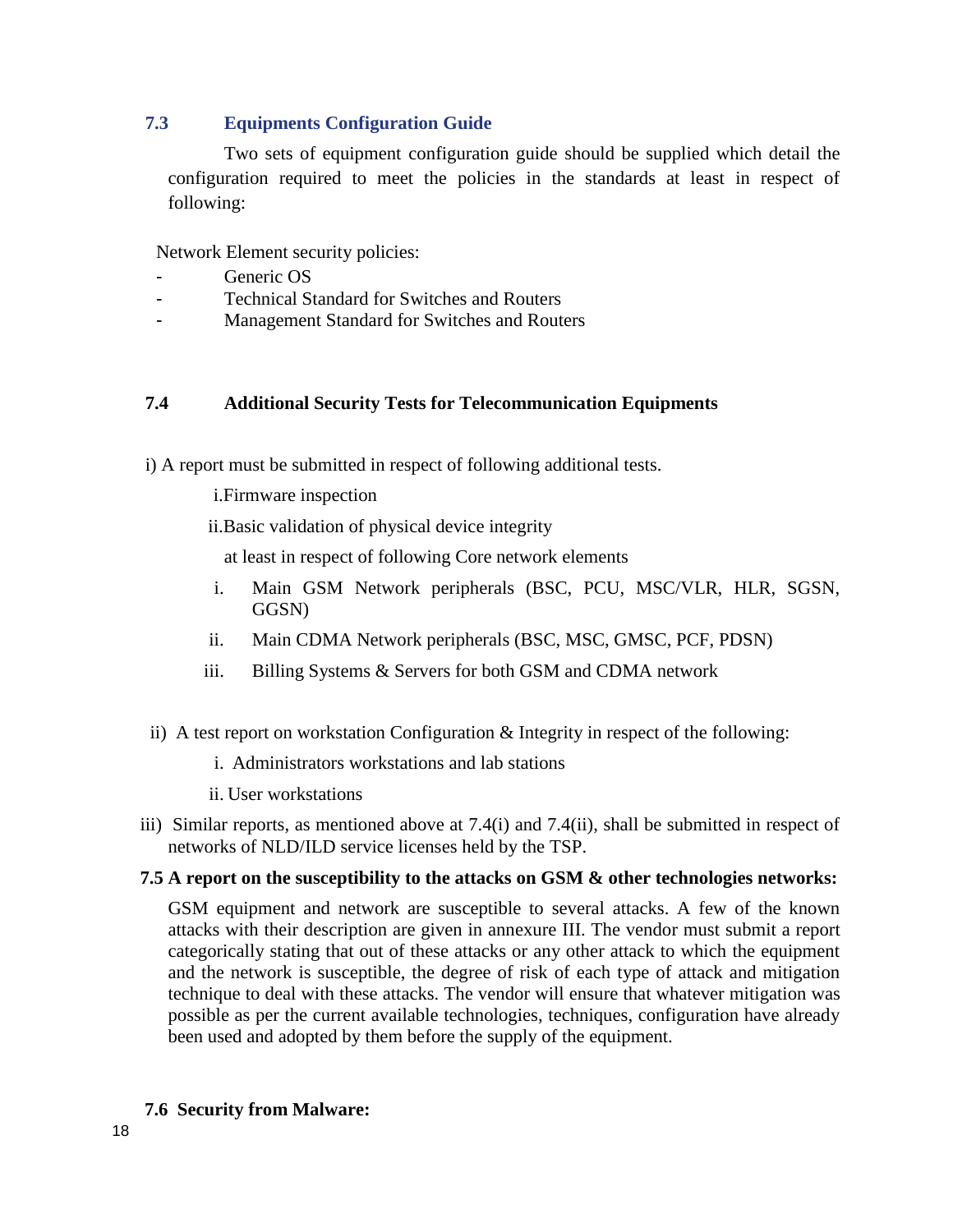There are no known cases of malware disrupting telecom services, yet. However, malware can cause information leaks and can result in the leak of private user information.

However, some viruses, worms and Trojans can infect devices and spread malware via text messages or Bluetooth connectivity. This network-based service will also block Denial of Service attacks and restrict network traffic based on source, destination, IP ports and applications. It will also allow enterprise IT managers to lock and/or delete data on lost or stolen devices. The connectivity could affect platforms if adequate firewalls, IDPs are not strong. Therefore vendors would provide adequate firewall and IDPs and submit a certificate in this regard.

## **7.7 Cryptography Related Security Issues:**

Vendors will take suitable measures to deal with cryptography related vulnerabilities and submit a report of the measures along with a certificate that they have taken adequate measures to deal with these vulnerabilities**.** 

- i. Attacks on COMP-128 algorithm
- ii. Compromised cipher key
- iii. Key recovery allowing SIM cloning
- iv. Hijacking outgoing calls in networks with encryption disabled
- v. Hijacking outgoing calls in networks with encryption enabled
- vi. Hijacking incoming calls in networks with encryption disabled
- vii. Hijacking incoming calls in networks with encryption enabled
- viii. Suppressing encryption between the target user and the intruder
- ix. Suppressing encryption between target user and the true network

#### **7.8****Data Flow Attacks**

Many sophisticated attacks disguise themselves in data flows across sessions and ports the more traffic there is, the harder it is to identify the threats. Vendors may ensure that they are aware of this and take adequate steps to make it future proof and submit compliance on the same.

#### **7.9 Additional Interfaces**

Many of the problems in the Data intensive infrastructure may come to increased number of interfaces additionally for Data than those were present for voice only initial 2G systems, hence, infra vendors must give special attention to interfaces and their related vulnerability. Such vendors may ensure that they provide additional notes that they have taken care of the same and the test mechanism and methodology adopted by them with adequate evidence. Some of these interfaces are listed below: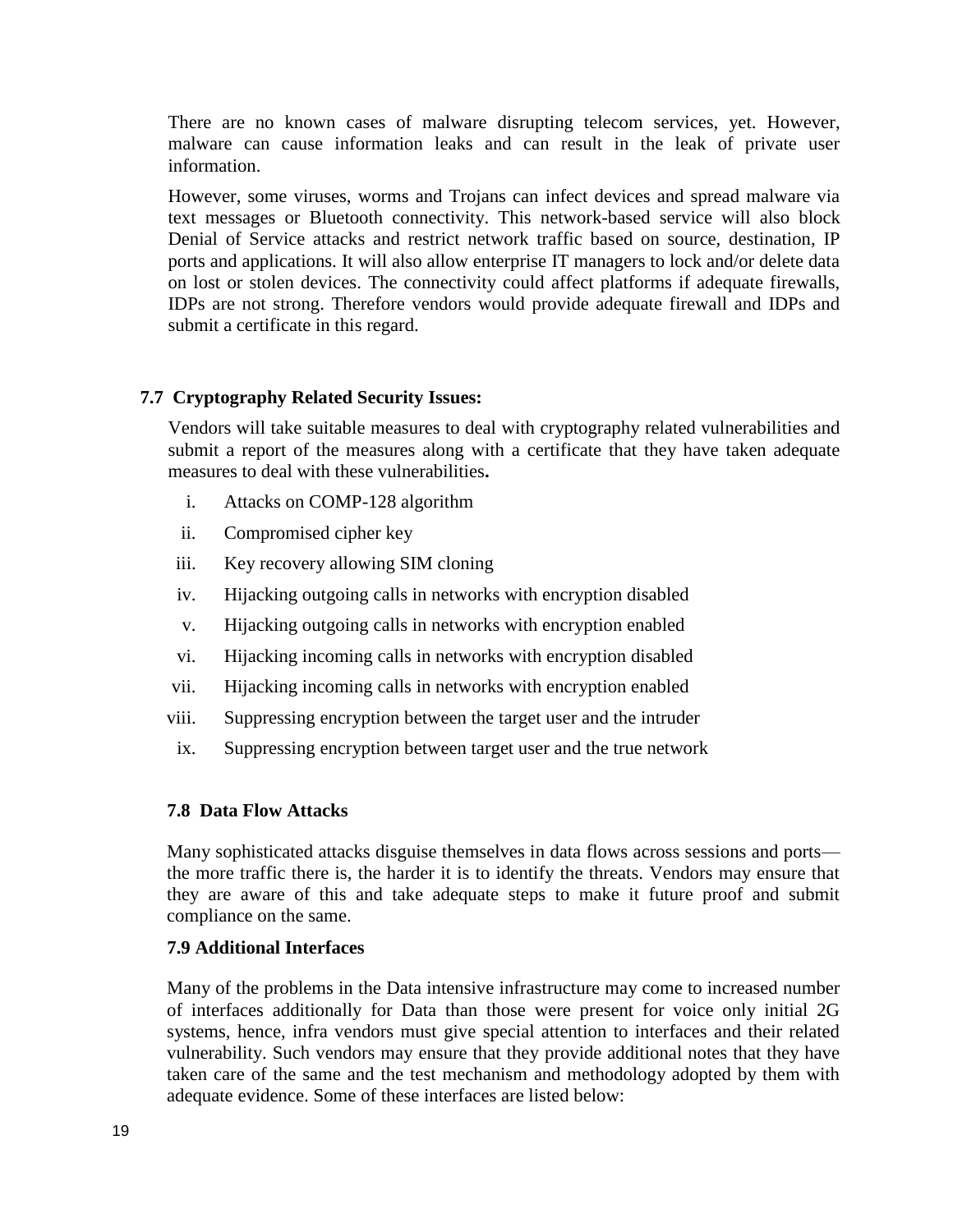Gi: Exposed to Internet and corporate networks

Gp: Primary interconnection pt. between operator's n/w and un-trusted external networks

Gc: Allows access (via HLR) to key user info. from remote network during roaming

Vulnerable Interfaces

Gi: Exposed to all threats from Internet: viruses, DoS, and malicious network traffic

Gp: Connection hijacking, overbilling from a roaming network during handover

Gn: Not encrypted by default

# **7.10 CDMA Network Managers**

For the CDMA Network Managers it may be re-ensured that the security features such as OS hardening, user access and operation audit, privilege-based user groups, centralized authentication, user profile and group management, customer plug-ins for authentication and secure remote access with IP Security Protocol (IPSec) and other capabilities in upgrading releases as well have been provided.

## *Subscriber authentication to protect the infrastructure and to prevent unauthorized access to network resources:*

CDMA 1X access authentication is accomplished by means of a authentication signature that is verified by the network's databases of user information. The Home Location Register and Authentication Center as well as 1xEV-DO algorithm in OTASP to exchange keys between the mobile device and the Access Node-Authentication Authorization Accounting (AN-AAA) server should be thoroughly tested by the Vendor and reported. The authentication key exchange protocols ensures the identity of the mobile device.

For CDMA2000 1X data sessions and EV-DO, including the Challenge Handshake Authentication Protocol (CHAP) or upgraded equivqlent by the Packet Data Serving Node-Authentication Authorization Accounting (PDSN-AAA), server should not be compromised in any case and the tests reported.

## **7.11 Security Against Remote Access:**

The vendor shall submit a written undertaking to the TSP clearly identifying all possible means of remote control/ remote access/remote command and control in the supplied equipment as well as suitable mitigation means to close such access mechanisms.

## **Note:**

**The security related test specified in this agreement are not exhaustive and are indicative. The list is a guideline to the provider to verify that the vendor has tested**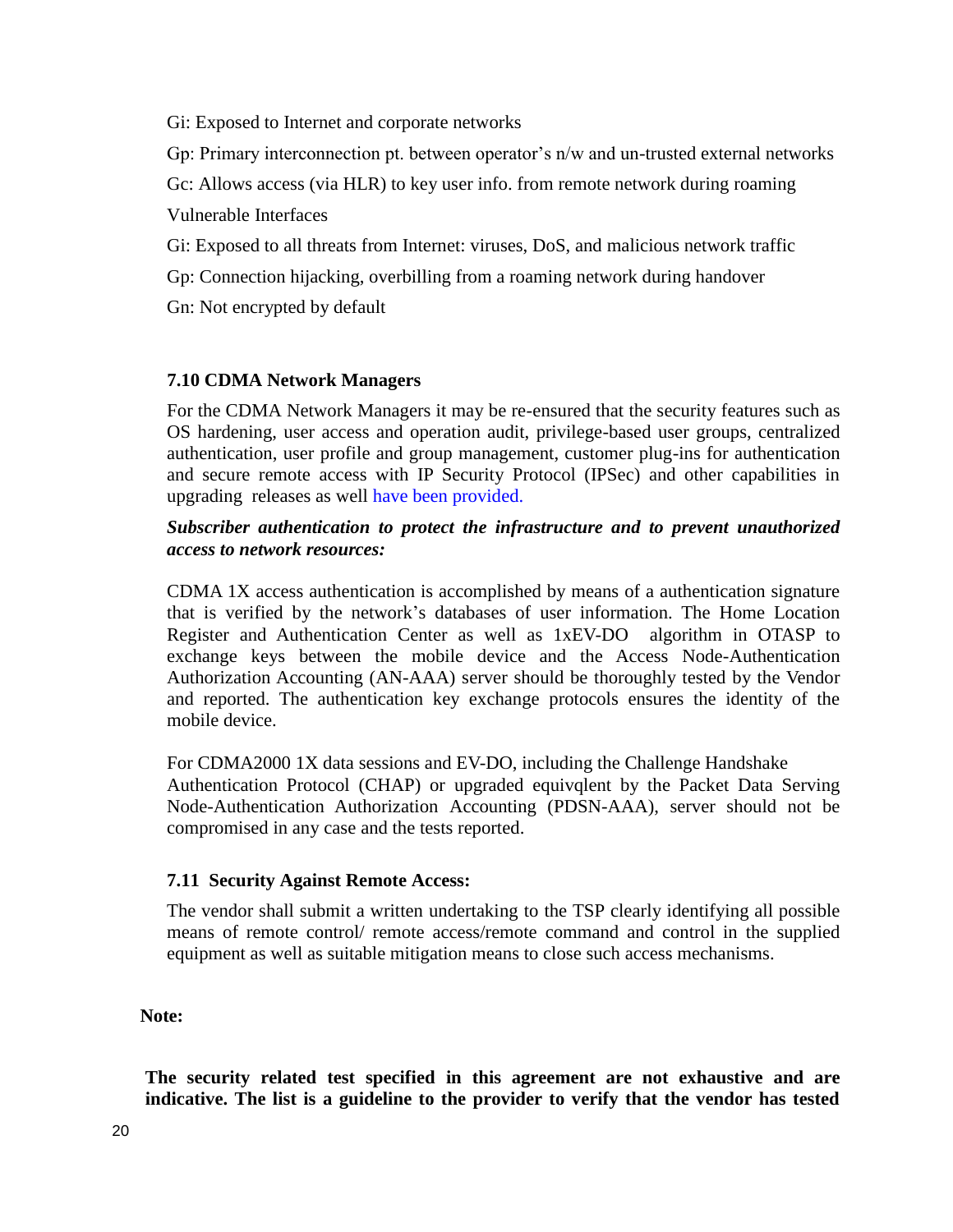**against the vulnerabilities and reported the outcome of the tests in a comprehensive test report made available to him. All required security related tests as available and applicable must be performed.**

**Hence, the following security related tests are recommended for the Vendor to perform and report to the TSP as mandatory compliance by the vendors both for the IT related infrastructure and for the telecom related infrastructure (Or for the converged infrastructure) as well as elements/appliances/subsystems including all types of related software/hardware, internal/external interfaces, signaling and all other protocols.**

# **7.12 ESCROW**

7.12.1 The Vendor shall at TSP's request at Vendor's expense, enter into an escrow deposit arrangement in respect of all Information and documentation in relation to Supplies (including, without limitation, in respect of Hardware, Software, all source code, "gold" build, software, High Level Designs (HLD), Detail Design Documents (DDD), listings and programmer's notes) ("the Escrow Information") as would enable TSP or a competent party authorized by LICENSOR on TSP's behalf to:

(a) complete any outstanding obligations of the Vendor under this Agreement, including, without limitation, obligations that would have existed (including the requirement to fulfill any orders that TSP would have otherwise placed under this Agreement) had this Agreement not been terminated by TSP (other than pursuant to of the Condition headed "Termination") before the expiry of its natural term; and

(b) readily understand and maintain the Supplies and Software

7.12.2 Without affecting any other rights it may have, TSP shall have the right, free of charge, to use the Escrow Information, after its release, in order to use or maintain (including to upgrade) the Software, to modify or have modified the Software, and to authorize such modified Software to or have it maintained by third parties.

7.12.3 The Vendor shall ensure that the Escrow Information deposited in accordance with para 7.12.1 above is and will be maintained as sufficient to allow a reasonably skilled programmer or analyst to maintain, modify and correct the Hardware and Software without the help of any other person or reference, and the Vendor further undertakes to keep the Escrow Information fully up-to-date throughout the Term.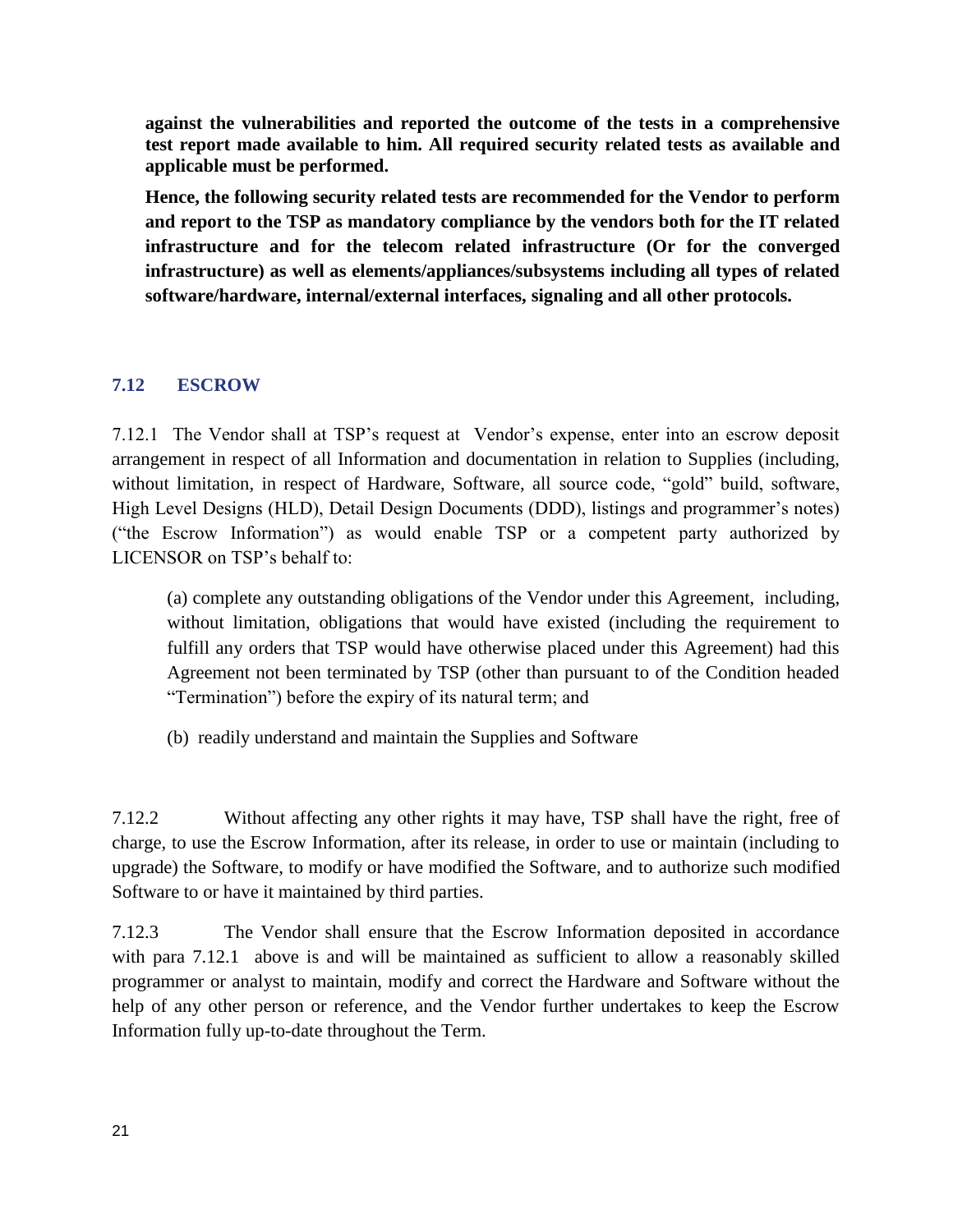7.12.4 On the occurrence of any event permitting the release of the Escrow Information, the Vendor shall immediately provide, at its cost and expense, to TSP for a reasonable period, such advice, support assistance, data, information, access to Vendor's personnel or any key personnel of legal owner of the [Hardware and/or] Software for the purpose of understanding, maintaining (including upgrading), modifying and correcting any of the Hardware and/or Software. The Source code/softwares written only in ENGLISH language shall be acceptable. The Source code/softwares shall be proven to be operational and correct version and to be certified that it does not have self destructing programmes. This may be ensured by using the same at least once for loading the system initially before being deposited.

#### 7.12.5 Further clarification w. r. t. ESCROW:

#### Parties

- 1. Escrow is an arrangement involving an owner, a beneficiary and an Escrow Agency.
- 2. The owner is a legal owner, developer or vendor who licenses or otherwise provides software to the beneficiary/user.
- 3. The beneficiary/user is the Telecom service provider in this case.
- 4. The encryption key pair need to be created by CCA ( Controller of Certifying Agencies), Government of India. Using the public key the material to be deposited in ESCROW i.e. the source code and design details etc. after verification is to be encrypted. The encrypted source code shall be deposited with an independent third party agency called Escrow Agency viz.. CAs (excluding MTNL) authorized by CCA or NIC(National Informatics Centre), Department of IT (DIT), Government of India. The decryption key shall remain with CCA ( Controller of Certifying Agencies), Government of India. The Escrow agency may release the decryption key in line with the agreement signed

Agreement

1. The parties have to sign an agreement for the same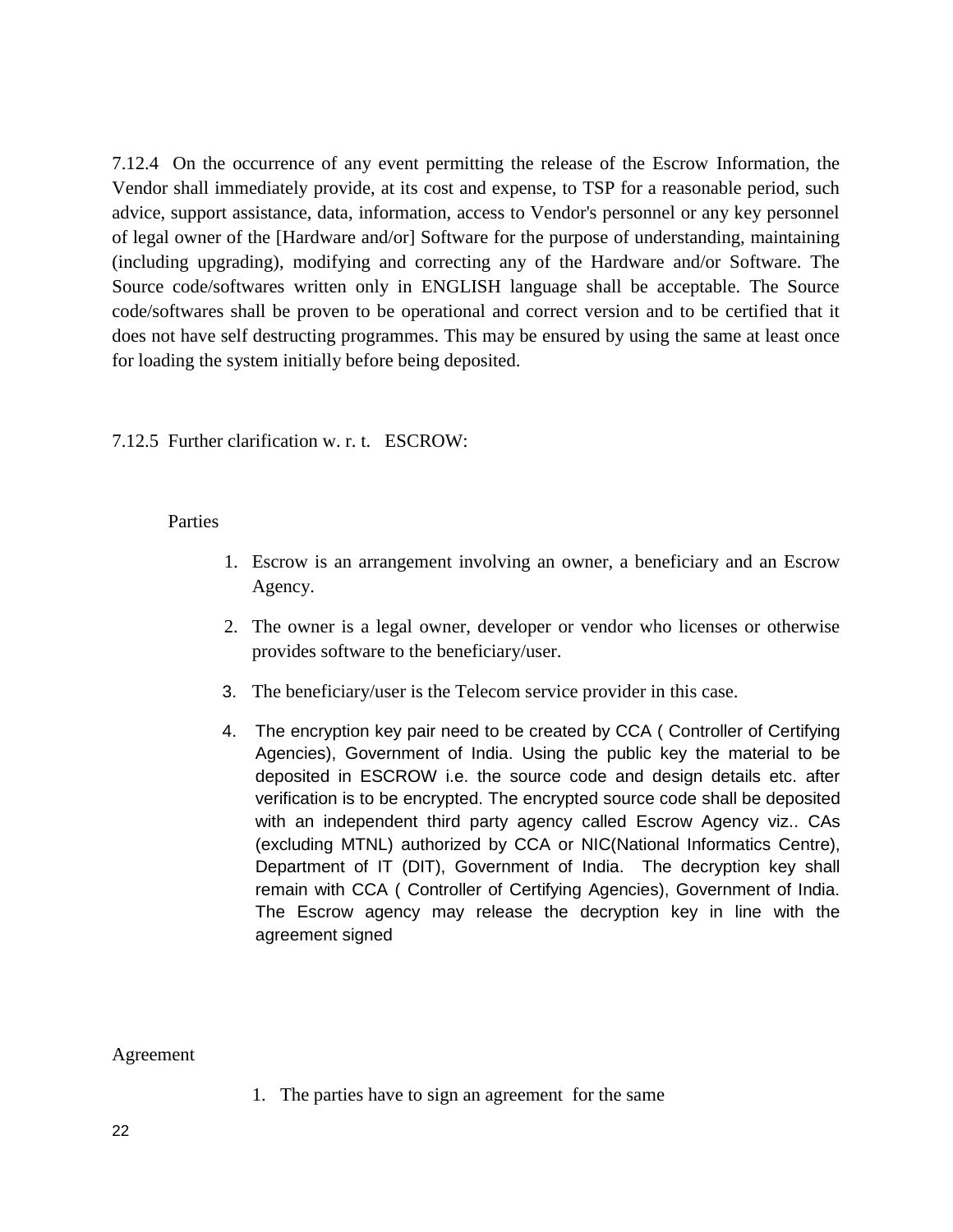#### Deposit of material

- 1. The owner deposits the material to the Escrow Agency alongwith a deposit inventory form. The form identifies the material and is signed by the owner.
- 2. The owner is responsible for keeping the escrow current by updating deposit materials to keep them current with the licensed software.
- 3. Escrow Agency then send a confirmation of receipt of deposit materials to the owner and the beneficiary. A copy of deposit inventory form is also sent along with the confirmation.
- 4. The contents, completeness and quality of the code need to be verified before deposition. Scanners, Analysers and other code sharing details as used should be made available for verification
- 5. There are 7 principal categories of items and corresponding steps that needs to be checked:
	- a) Right of the seller to the code being transferred;
	- b) Architecture, design and structure of the code;
	- c) Completeness and quality of the code transferred;
	- d) Processes, tools, recipes needed to convert the source to working executables (including compilers etc.);
	- e) Proof that the source code generates the expected executables;
	- f) Test cases and other test assets for verification and validation;
	- g) Maintenance process and patterns.

#### 6. **Interface**

For Interface to other key products such as database, etc. the vendor shall provide test product with current versions of his product;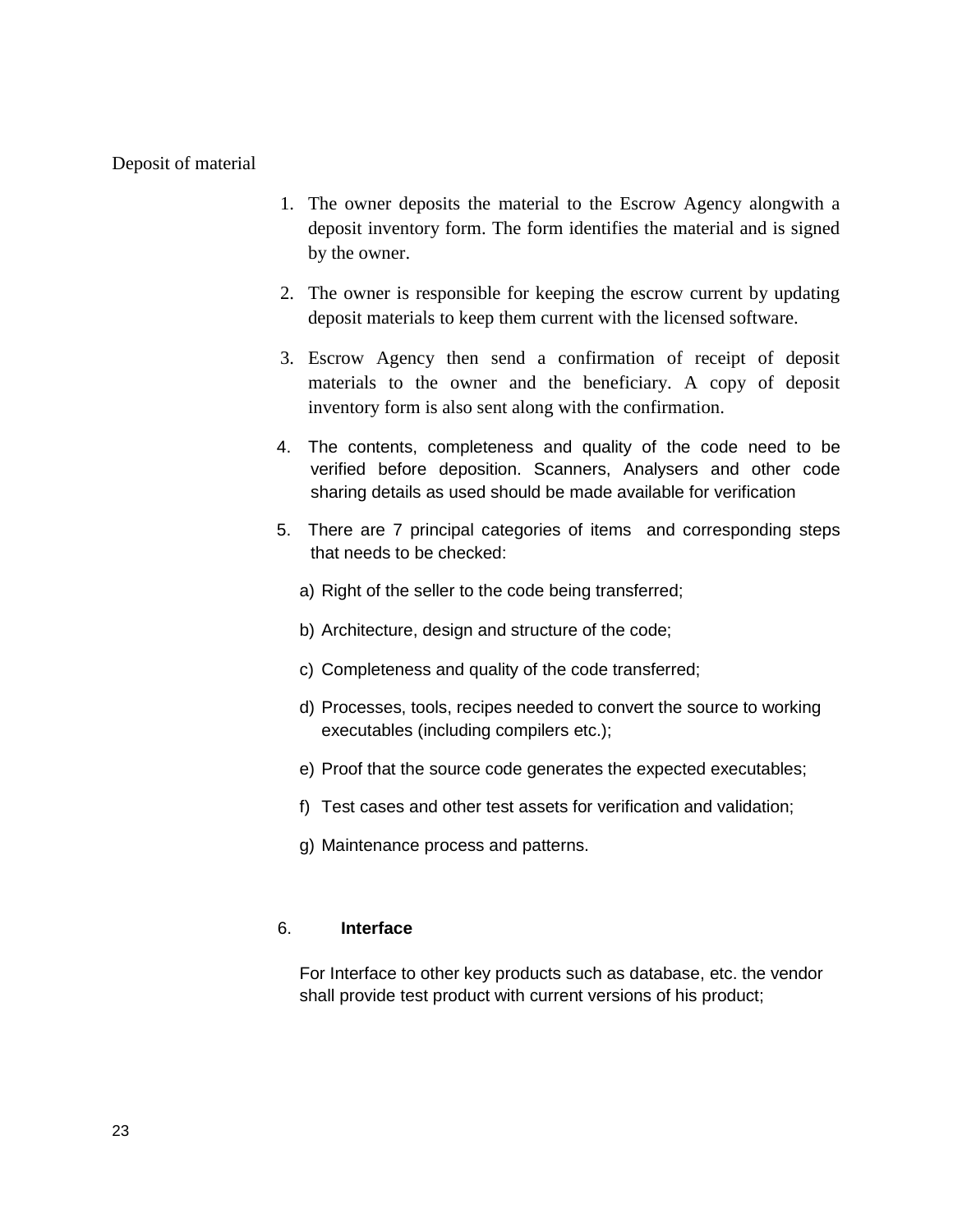## **Release of material**

- 1. Upon the occurrence of an agreed upon Release condition, the decryption key (escrow key) are released by CCA and the encrypted escrowed material by Escrow Agency to the beneficiary.
- 2. The released deposit material may be used by the beneficiary for a permitted use.
- 3. Release of decryption key (Escrow key) will be as per Section 69, of the Information Technology Act.

## Release conditions

- 1. In case the performance of beneficiary's systems are degraded and support form vendor is not forthcoming, beneficiary to ask for release of the material.
- *2.* In case of vendor's failure to support the software, going out of business, being acquired by another entity through merger, acquisition or divestiture activity or selling the company to another software vendor that does not support the software.
- 3. The Licensor shall have the power to allow inspection, analysis and use by the competent experts designated by the Government, the hardware and software designs/codes deposited in the ESCROW accounts to prevent/detect any security hazards, malware, traps etc. at any time or for any criminal investigation purpose.
- 4. Licensor will have over-riding right to order release of material from ESCROW account in case the LICENSOR is satisfied about need and requirement of such release.

A release form will have to be submitted by the beneficiary

7.12.6 Definition of Terms and expressions used in this clause

"**no longer providing support**" mean, such as providing upgraded versions to run with supported versions of operating systems and database versions.

"**going out of business**" include bankruptcy and ceasing operations

"being acquired by another entity through merger, acquisition or divestiture activity.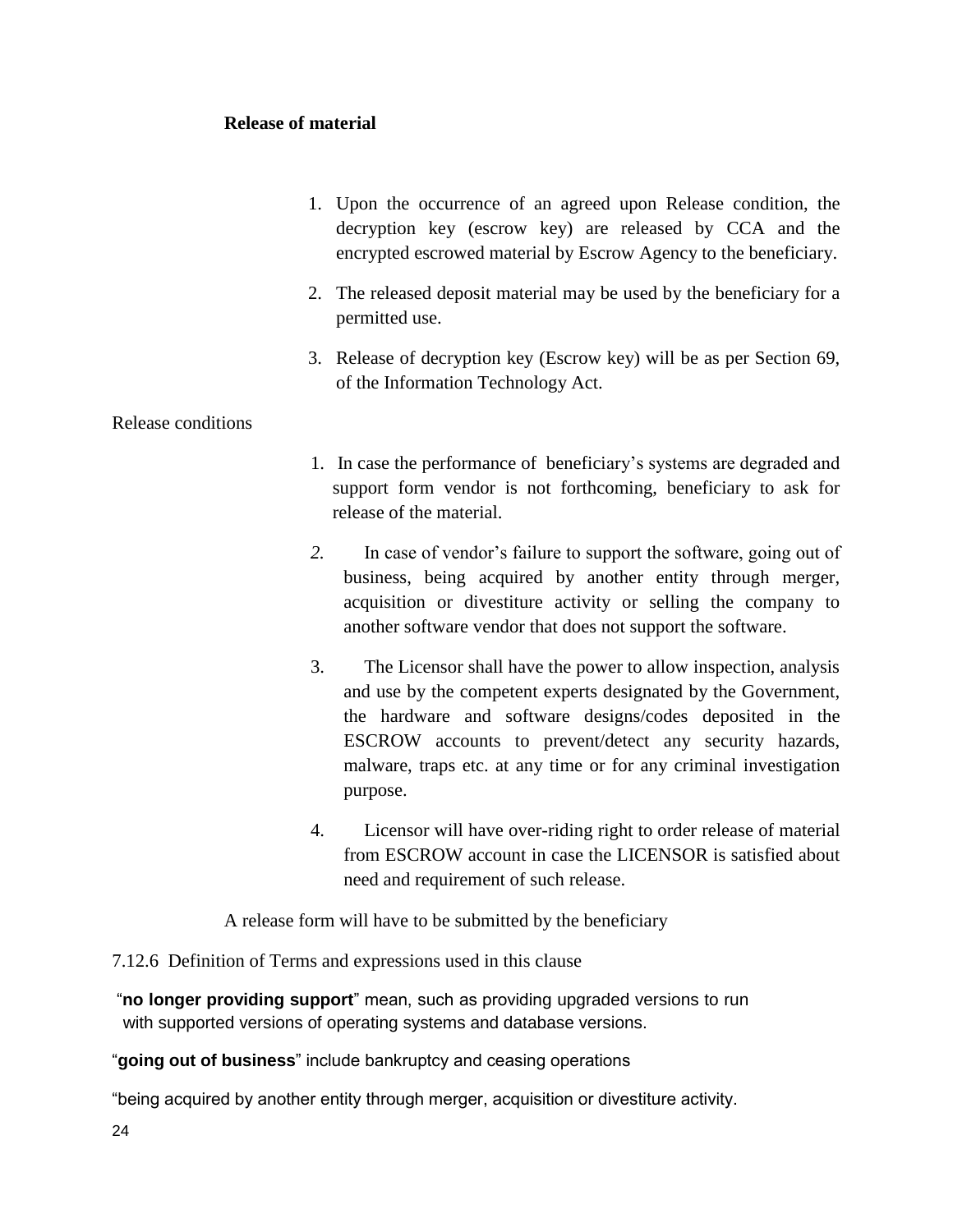7.13 **Penalty:** In the event, any security breach is detected at later stage after deployment/installation of equipment as a result of security audit or in any other manner, the relevant equipment supplied by the vendor shall be taken out of service and penalty of Rs. Fifty crore for each Purchase Order shall be imposed on the Licensee. In addition, a penalty of 100% of contract value shall be levied by the Licensor on the licensee. The Licensee shall deposit the penalty and additional penalty with the Licensor within 30 days of the Notice. The Licensor may also at its discretion blacklist the vendor from making any supply deals with Indian Operators.

#### **7.14 Inspection:**

The Vendor/Supplier must allow the Telecom Service Provider, Licensor/DoT and/or its designated agencies to inspect the hardware, software, design, development, manufacturing facility and supply chain and subject all software to a security/threat check at the time of procurement of equipment and atleast one more time in the year of procurement and every two years thereafter, at the time of discretion of the telecom service provider. The expenditure for such visits upto 40 man days per visit should either be borne by the service provider or the vendor. All the documents should be in English and handed over to the visiting team at least 4 week ahead of the visit.

#### **7.15 Language of Supplies**:

All the software codes, firmware, operating system, hardware details should be in **ENGLISH** only.

#### 8 **Data Protection:**

8.1 The following expressions are used in this Condition:

"Personal Data" - all data relating to individuals including that which is defined as 'Personal Data' or 'Sensitive Personal Data' in the Directive as well as all data relating to legal persons to the extent the same is defined as Personal Data in applicable local legislation provided by TSP to the Vendor or acquired by the Vendor from TSP's systems during the course of the negotiations leading to or on the execution and during the Term of this Contract including, without limitation, data relating to TSP employees and TSP customers.

"the Directive" - Directive of the LICENSOR with regard to the processing of personal data and on the free movement of such data, or any subsequent legislation in relation thereto.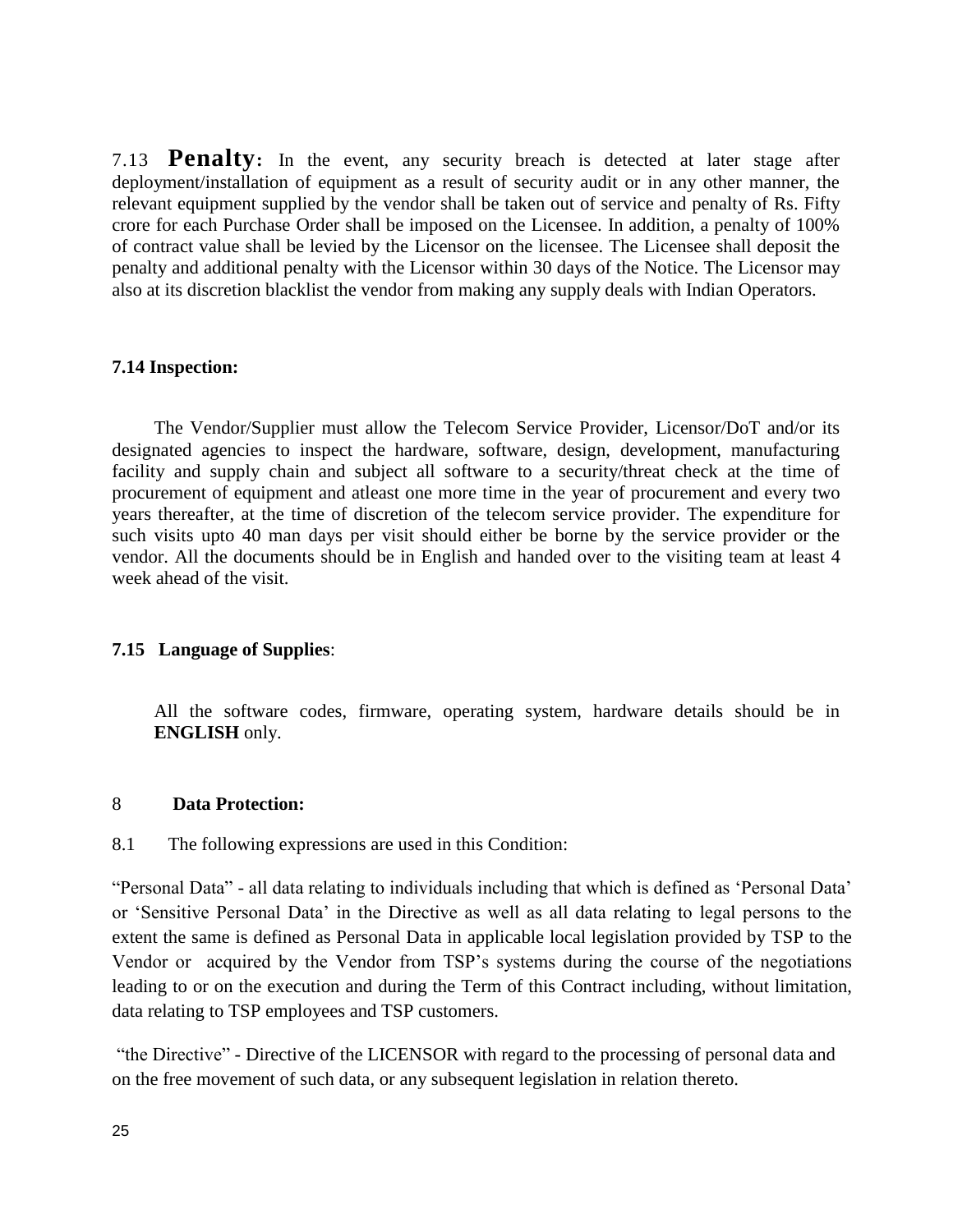"the Data Protection Legislation" - collectively the Directive, applicable local legislation, which includes in respect of Personal Data originating in the India, the IT ACT, 2000 and other relevant Laws.

"Transfer" - the provision of access to and the physical transfer of Personal Data by the Vendor to any third party.

8.2 In this Condition, the terms 'processing', 'data controller', 'data subject' and 'data processor' shall have the meanings ascribed to them in the Directive.

8.3 The Parties acknowledge that, in respect of all Personal Data and processed by the Vendor for the purpose of the provision of Supplies under this Contract, TSP alone as data controller shall determine the purposes for which and the manner in which such Personal Data will be processed by the Vendor acting as data processor.

8.4 Other than at TSP's request, or where required to provide the Supplies, or where required by law, the Vendor shall not disclose or allow access to any Personal Data other than, subject to Paragraph 8.6(d) to a person placed by the Vendor under the same obligations as contained in this Condition who is employed or engaged by the Vendor or within the control of the Vendor in the performance of the Contract.

8.5 The Vendor shall not use Personal Data for any purpose other than the provision of the Supplies and shall return any Personal Data to TSP immediately upon request at any time providing such return does not prevent the Vendor from fulfilling its obligations under this Contract. The Vendor shall retain Personal Data no longer than is necessary for the provision of the Supplies, in accordance with the relevant Data Protection Legislation and such instructions as TSP may provide from time to time. Upon expiry or termination of this Contract for whatever reason, the Vendor shall immediately return to TSP all Personal Data and certify that no copies have been made or retained by the Vendor or any third party acting on its behalf.

8.6 The Vendor shall:

- (a) process Personal Data only on the instructions of TSP and to the extent necessary for the performance of this Contract; and
- (b) not modify, amend or alter the contents of the Personal Data except as required or permitted by this Contract or with TSP's prior written consent; and
- (c) implement the appropriate technical and organisational measures to protect Personal Data against accidental or unlawful destruction or accidental loss, alteration, unauthorised disclosure or access, and against all other unlawful forms of processing, which measures are set out in more detail in Condition headed "Security of Information" and provide to TSP a written description of the measures taken when requested by TSP; and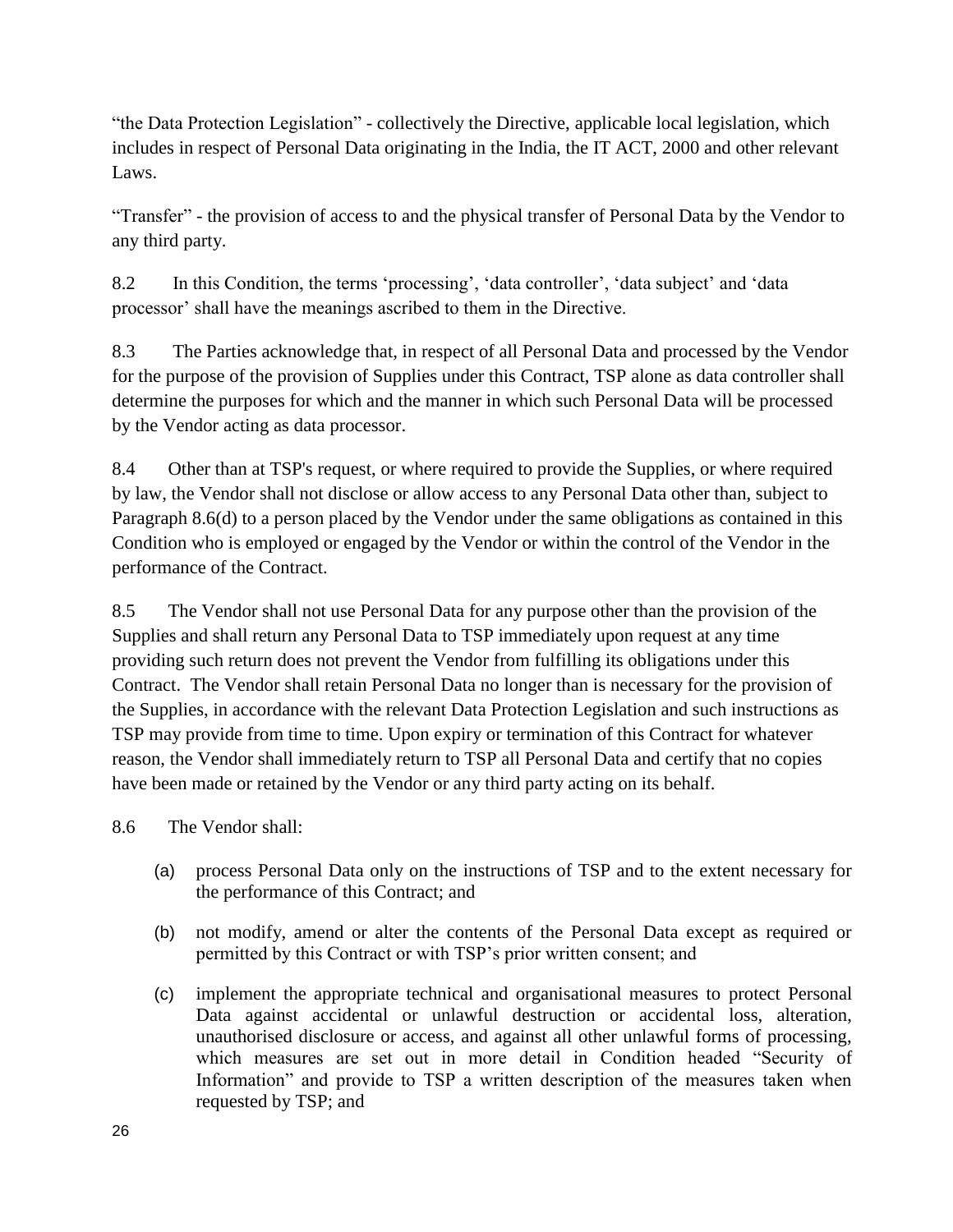- (d) comply with all relevant provisions of any TSP codes of practice notified to the Vendor from time to time and the Data Protection Legislation; and
- (e) keep all Personal Data secure and confidential, act only on TSP's instructions with respect to it, and comply with such further reasonable requirements from time to time of TSP for the security of it; and
- (f) ensure that, of the Vendor's staff, only those of the Contract Personnel who need to have access to the Personal Data are granted access to the Personnel Data only for the purposes of the performance of this Contract and the Contract Personnel are informed of the confidential nature of the Personal Data and comply with the obligations set out in this Condition; and
- (g) notify TSP forthwith, and in any event, no later than 12 hours from the time it comes to the Vendor's attention, that Personal Data transferred by TSP to the Vendor has been the subject of accidental or unlawful destruction or accidental loss, alteration, unauthorised disclosure or access, or any other unlawful forms of processing; and
- (h) notify TSP in the event that it receives a request or notice from any data subject to have access to that person's Personal Data held by it and will provide TSP with full cooperation and assistance in relation to any complaint or request including providing TSP with any relevant Personal Data it holds within the timescales provided by the request or notice or as otherwise required by TSP.
- 8.7 In respect of Transfer of Personal Data the following conditions shall apply:
	- (a) obtain TSP's prior written consent before transferring Personal Data to any Subcontractors in connection with the provision of the Supplies;
	- (b) prior to any Transfer of Personal Data, enter into or procure that any Subcontractor delivering the Supplies will enter into contracts for the transfer of personal data. In respect of Personal Data transferred by TSP to the Vendor or acquired by the Vendor from TSP's systems to a country outside of India shall be on the basis of the Legislation issued by the Indian Government pursuant to the Directive or such other data protection model contract terms as may be agreed between the Parties from time to time, except where the relevant Data Protection Legislation provides for a derogation from this requirement.
- 8.8 In the event any Personal Data is processed in the India, the Vendor warrants that it, and/or, as the case may be, any relevant third party:
	- (a) is safe harbour registered as at the Commencement Date; and
	- (b) shall maintain its safe harbour registration throughout the Term; and
	- (c) acknowledges that the processing of any Personal Data by it or any relevant third party in India is conditional on its and/or their safe harbour registration and that if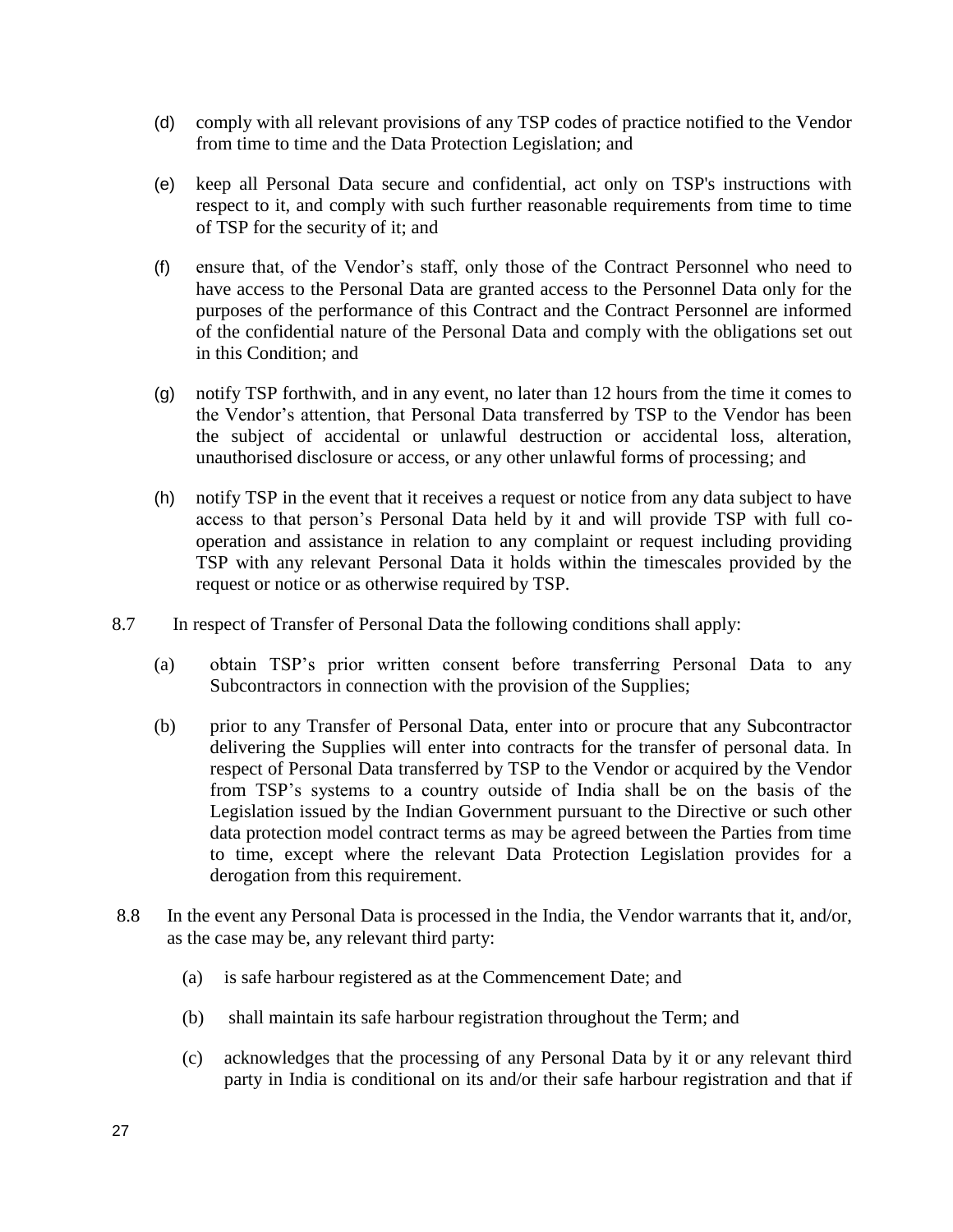such registration is not maintained for any reason it shall immediately notify TSP in writing and shall immediately discontinue the processing of Personal Data in India

8.9 Any breach of this Condition by the Vendor shall be deemed to be a material breach of the Contract and the Vendor shall indemnify TSP from and against any costs, losses, damages, proceedings, claims, expenses or demands incurred or suffered by TSP which arise as a result of such breach.

8.10 The Vendor shall, upon TSP giving reasonable notice, allow TSP or its nominated representatives such access to its premises, Information and records and those of its agents subsidiaries and sub contractors, as may be reasonably required by TSP from time to time to assess the Vendor's and/or Contract Personnel's compliance with this Condition.

8.11 This Condition shall survive the Contract.

## **9. Regulatory Matters**

- 9.1 In this Clause:
	- a) "Regulatory Matter(s)" means all relevant regulations, laws, rules, guidelines, notifications, determinations, directions, decisions and the like, and any formal or informal Undertakings, governing the conduct of TSP under the Licence provided to TSPs & notified by Government or its authorized person.
	- b) "Vendor Regulatory Contact" means whose identity and contact details are notified by the Vendor to the TSP Regulatory Contact from time to time.
	- c) "Undertaking" means any undertaking or assurance (however described) given by TSP to a relevant regulatory authority in response to, or with the object of avoiding being made, any determination, direction, decision or intervention by the authority.
- 9.2 The Vendor shall, at its own cost:
	- (a) comply with all Regulatory Matters including, without limitation, any actions that TSP may require in connection with any Regulatory Matter, that are notified to the Vendor Regulatory Contact from time to time by the TSP Regulatory Contact in so far as they relate to the performance of the Contract by the Vendor;
	- (b) within 14 days of the Commencement Date, ensure that the Vendor Regulatory Contact contacts the TSP Regulatory Contact to establish the nature and extent of any guidance and training that the TSP Regulatory Contact considers necessary for the TSP or the LICENSOR or any other person nominated by the LICENSOR to comply with and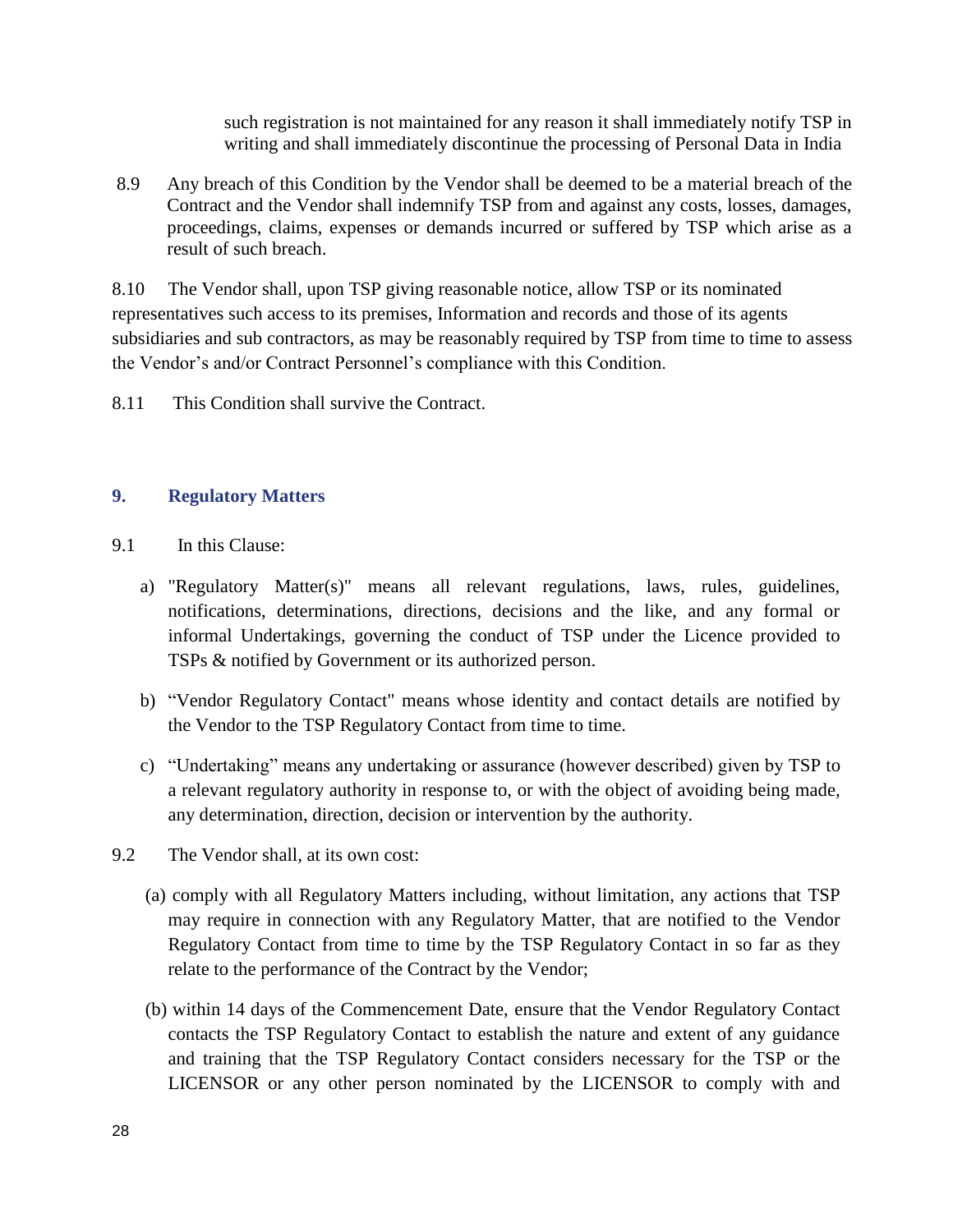undertake in relation to Regulatory Matters ("the Required Training"). The instructions of LICENSOR shall be binding in this regard and shall have overriding effect;

- (c) ensure that the vendor and its Contract Personnel have undergone the proper and adequate Training for the purpose of execution of this agreement;
- (d) create and maintain records of training and any access to TSP's electronic systems of all Contract Personnel ("Records"). Records shall include:
	- Name of Contract Personnel
	- Unique Identification Number (UIN)
	- Company Name
	- **Location**
	- **Project Name**
	- **TSP Client**
	- **System Profile**
	- **Training details including course title and date completed**
- (e ) promptly provide such information to TSP as shall be necessary for TSP to respond fully and to the timescale required to any request or requirement for information from a government or any regulatory authority, to the extent that such information relates to the performance of the Contract by the Vendor; and
- (f) permit TSP and/or its authorised agents such access to the Vendor's premises and such Access to and copies of its Information and Records (and to and of those of any Contract Personnel) as is required by TSP to assess and/or validate the Vendor's performance of its obligations under or in relation to this Clause.

#### **10. Confidentiality**

- 10.1 In this Clause , TSP Information which TSP from time to time identifies to the Vendor as being commercially confidential, or is by its nature commercially confidential or defined by TSP as confidential, or confidential as per the applicable law.
- 10.2 Except with TSP's agreement, the Vendor shall not disclose Information to any TSP employee, not authorized to receive
- 10.3 Subject to the Condition headed 'Intellectual Property", either party receiving Information ("the Recipient") from the other shall not without the other's prior written consent use such Information except for Contract purposes or disclose such Information to any person other than TSP's employees, agents and contractors or Contract Personnel who have a need to know and who are bound by equivalent obligations of confidentiality. Any breach of such obligations by Contract Personnel or TSP's employees, agents or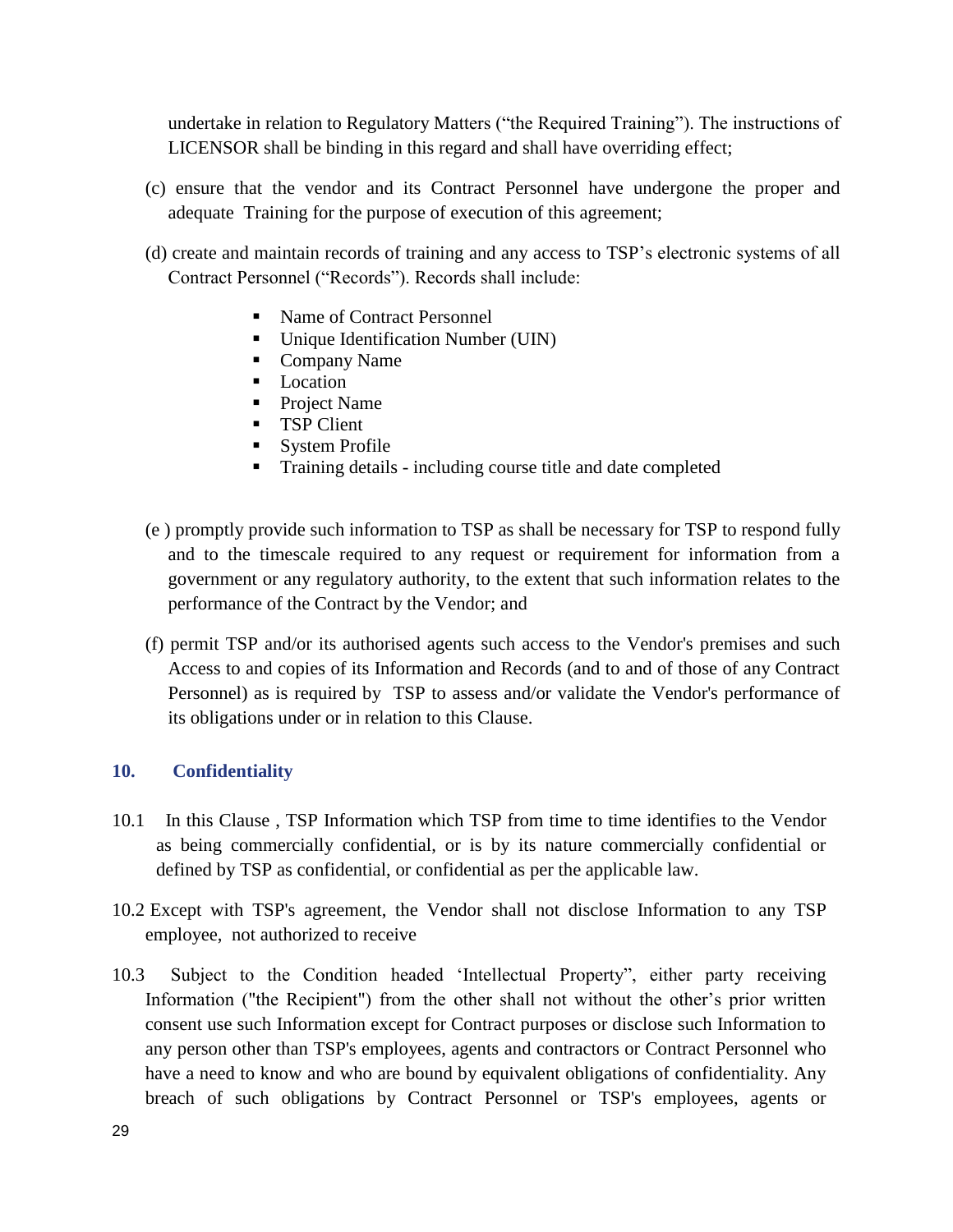contractors (as the case may be) shall be deemed to be a breach by the Vendor or TSP respectively.

10.4 Paragraphs 2 and 3 of this clause shall not apply to Information that is:

(a) published except by a breach of the Contract; or

(b) lawfully known to the Recipient at the time of disclosure and is not subject to any obligations of confidentiality; or

(c) lawfully disclosed to the Recipient by a Vendor without any obligations of confidentiality; or

(d) replicated by development independently carried out by or for the Recipient by an employee or other person without access to or knowledge of the Information.

- 10.5 The Vendor shall not publicise this Agreement without TSP's prior written consent and shall ensure that any subcontractor is bound by similar confidentiality terms to those in this clause.
- 10.6 Either party that has during the course of this Agreement received Information in a recorded form from the other (or has recorded received Information) shall return or destroy in a complete irrecoverable mode (at the option of the disclosing party) such records upon:
	- (a) expiry or termination of this Agreement; or
	- (b) upon earlier request

unless such records are part of the Supplies.

10.7 This clause shall survive termination / expiry of this Agreement.

#### 11. INTELLECTUAL PROPERTY

Each Party will retain its right, title and interest in its respective trademarks, service marks and trade names as well as rights in respect of any patent, copyright, trade secrets or other intellectual property used during the performance of this Agreement. Both Parties recognise that except as otherwise expressly provided herein or agreed between the Parties, they shall have no right, title, interest or claim over the others' intellectual property.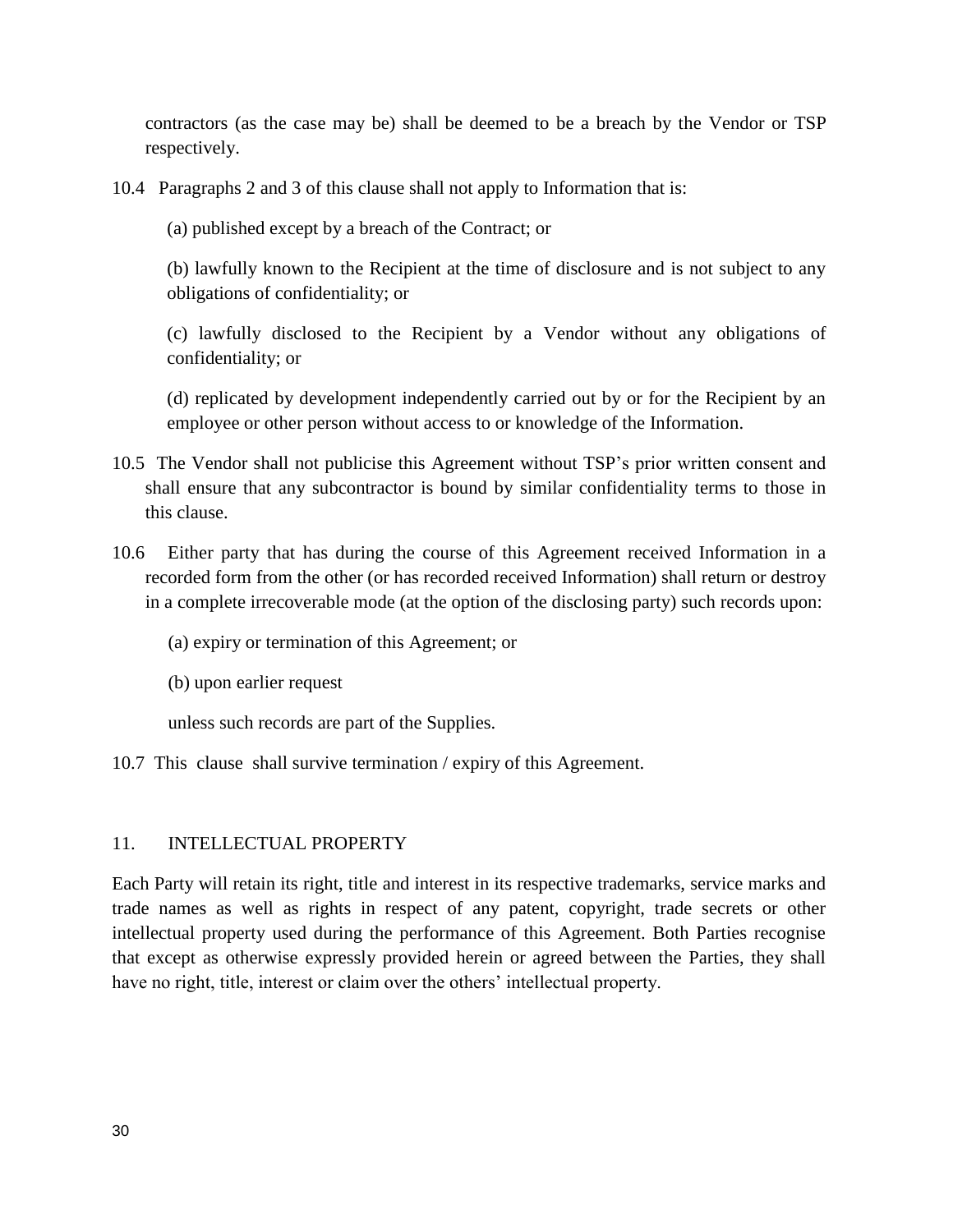## **12. Security Review**

The Vendor shall:

- (a) give to (or procure the giving to) TSP (or any person authorised by TSP) such access at all reasonable times to the Vendor's and any Subcontractor's records and premises related to this Agreement as TSP may require from time to time to assess the Vendor's compliance of these policies in this Agreement; and
- (b) such assessments may include assessments of all elements of physical and logical audits, penetration testing of the Vendor's Systems. The Vendor shall facilitate this assessment by permitting TSP to collect, retain and analyse information to identify potential security risks including trace files, statistics, network addresses and the actual information or screens accessed or transferred; and
- (c) provide such reports to TSP and attend such meetings as may be reasonably required by TSP.

## **13. NETWORK AUDIT, TEST AND CERTIFICATION**:

The process of networks Audit and certification must be performed by Third Party/Parties to include following activities:

(I) **Network forensics** to identify existing unwanted running processes\ malwares\ backdoors etc. on all networks' elements. The operation includes sniffing of live traffic to identify unwanted redirection and interception of traffic.

(II) **Network Hardening** to map all networks elements and to calibrate them to optimized secured state.

(III) **Network penetration test** to assure system durability against any kind of attack.

(IV) **Risk assessment** to understand what actions should be taken to minimize future damage to carrier and what risks are inevitable.

(V) **Actions** to fix found problems by setting systems to default or acquiring relevant IT security technologies to prevent such problems from reoccurring.

The Third party audit and certification is initially limited to Core Equipments such as Routers, Switches, Firewall, IDS, IPS and VOIP and the software associated with all the Telecom operations and services. The Licensor has the option to issue direction to add more systems to the list of Core Equipments. The l**ist of Test and Certification Agencies (Third Parties) in**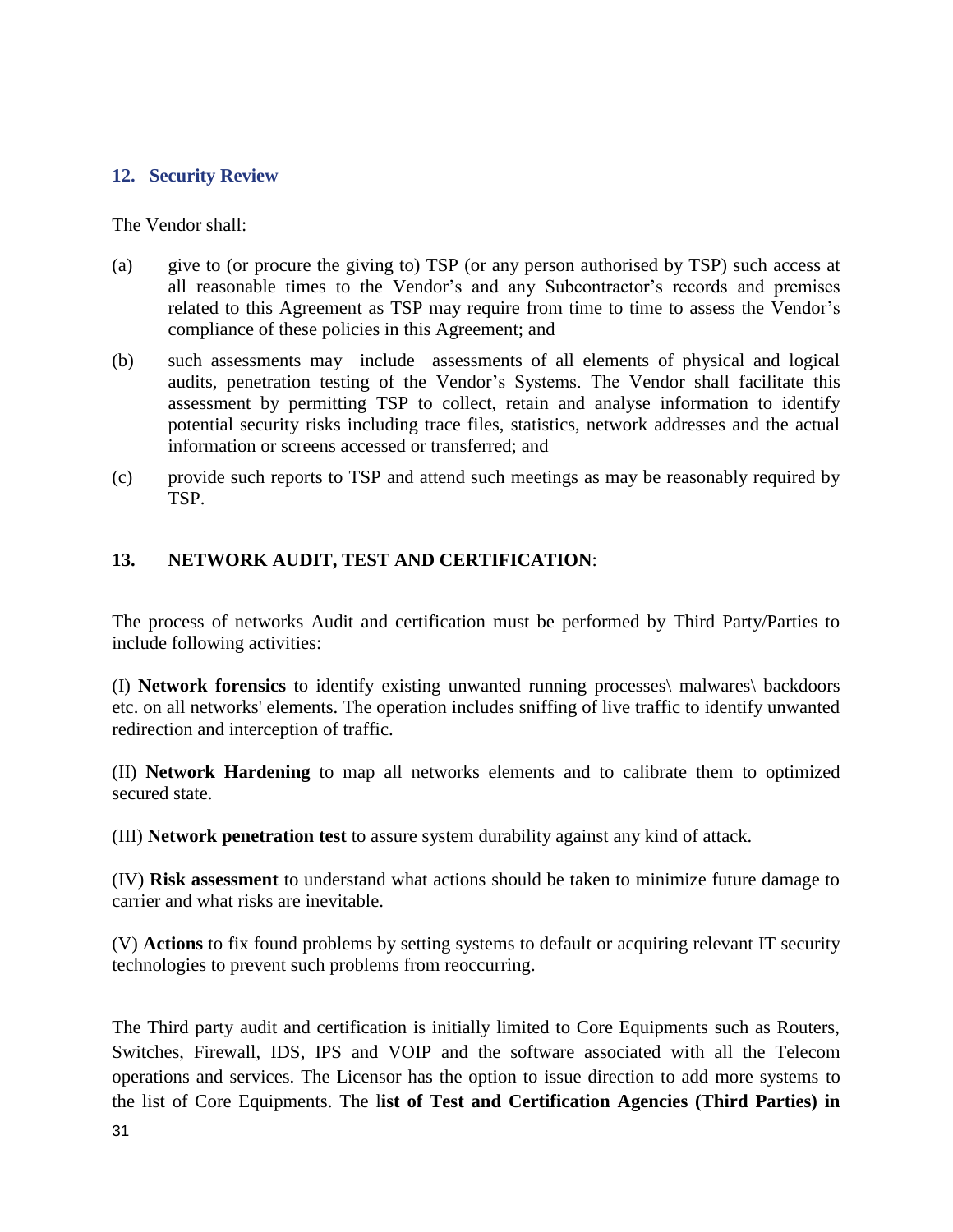**various countries who may take up the regular Technical Audit of Networks and Security Certification is at Annexure I.** The List is tentative and Licensor has the discretion to add and delete agencies in this list. The TSP may propose name of any other Network Audit and Security Certification agency to be engaged as Third Party subject to prior approval of Licensor.

# **14 Investigation:**

14.1 If TSP believes that there has been a breach by the Vendor of the provisions of this Agreement, TSP will inform the Vendor Security Contact. The Vendor shall cooperate with TSP fully in any ensuing investigation. The Vendor shall provide list of users who have had access to TSP Systems and TSP Information to TSP and/or any law enforcement agency. TSP shall have unrestricted access to the Vendor Systems and TSP Information in the Vendor's premises which will include the right to make unannounced visits.

14.2 The Vendor shall report to TSP Security Contact promptly of any potential misuse of TSP Information or improper or unauthorised access to TSP Systems and TSP Information. Upon request, the Vendor shall promptly provide to TSP a written report with details of the potential misuse of TSP Information or improper or unauthorised access to TSP Systems and TSP Information, a remedial plan and a timetable for achievement of the planned improvements and steps to be taken to avoid the repeat of the potential misuse of TSP Information or improper or unauthorised access to TSP Systems and TSP Information. Please see note at the end of the clause 14

14.3 If any audit or investigation reveals that there is a potential risk to the confidentiality, integrity or availability of TSP Information in the Vendor's processes or Vendor Systems, Vendor shall promptly correct any security risk in the Vendor's processes or Vendor Systems promptly.

14.4 During investigation, the Vendor shall co-operate with TSP, providing reasonable access, accommodation, facilities and assistance to all Vendor Systems as reasonably necessary to investigate the breach of the provisions of this Agreement including permitting interview of any sales, engineering or other operational personnel of Vendor. TSP shall, or at TSP's request shall instruct the Vendor to, confiscate for evaluation any tangible or intangible asset belonging to the Vendor to aid the investigation.

**Note: The clause No. 14.1 to 14.4 relates investigation of all the security aspects and other relevant provisions contained in the earlier paras/clauses.**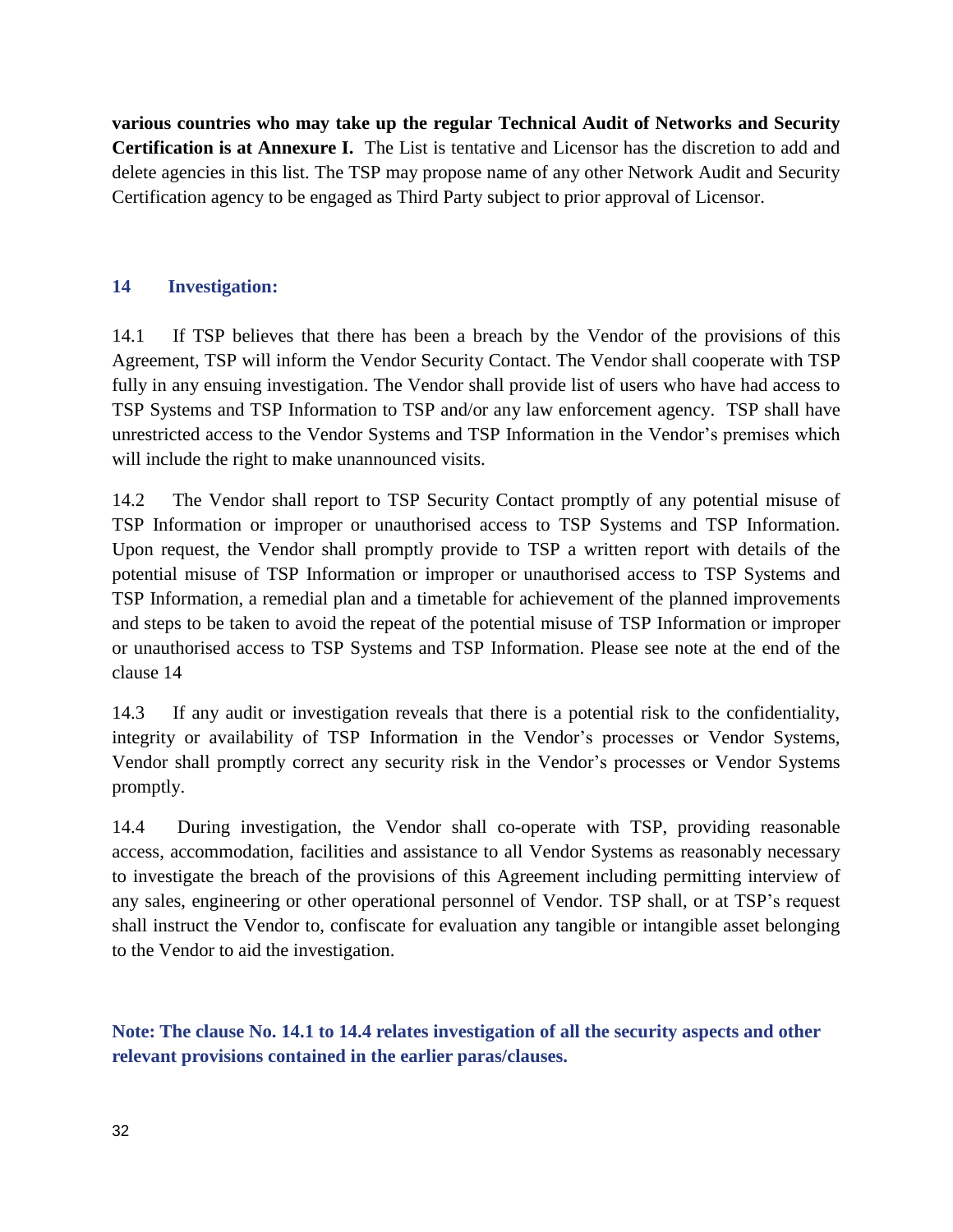## **15 Limitation of Liability**

I) Subject to Paragraph (III) of this Clause, neither Party shall be liable to the other under the Contract for any indirect or consequential loss or damage.

II) Subject to Paragraph (III) of this Clause the liability of TSP under or in connection with the Contract shall not exceed 50 CRORE FOR EACH PURCHASE ORDER, HOWEVER, VENDOR SHALL BE LIABLE TO REIMBURSE TO LICENSEE, ALL SUCH COST, CHARGES, EXPENSES, LOSS, LIABILIITES, DAMAGES INCURRED BY OR ARE LEVIED UPON, BY LICENSOR OR ANY REGULATORY OR GOVERNMENT AUTHORITY, AGAINST THE BREACH OF ANY OF THE PROVISOINS OF THIS AGREEMENT BY VENDOR. **This liability of the Vendor shall be in addition to the limitation of liability defined under the main frame supply & services contracts executed between TSP and the Vendor**

III) Paragraphs (I) and (II) of this Clause shall not apply to loss or damage arising out of or in connection with death or personal injury caused by negligence.

This CLAUSE shall survive TERMINATION / EXPIRY OF the Contract.

## **16 Termination**

This Agreement shall be effective from the date hereof and shall continue to be in full force and effect concurrently with the Vendor agreement ("**Term**") unless terminated earlier by TSP in accordance with the provisions below.

Any breach of this Agreement by the Vendor shall be deemed to be a material breach of the Contract and TSP reserves the right to forthwith terminate this Agreement in the event Vendor fails to rectify the breach within 15 days of receipt of written notice to rectify. TSP shall have the right but not the obligation to terminate the supply agreement in the event of any breach of this agreement by the Vendor. The Contract may also be terminated on directions of the Licensor alongwith Penalty under the Laws of the land in India in relation to breaches noticed.

Without prejudice to TSP's rights and remedies under the Agreement, the Vendor shall at its own cost and expense take all steps necessary to restore the lost or corrupted TSP Information to the last back-up and/or terminate the unauthorised use of or access to the Information to the extent it caused such loss, corruption or unauthorised use of the TSP Information.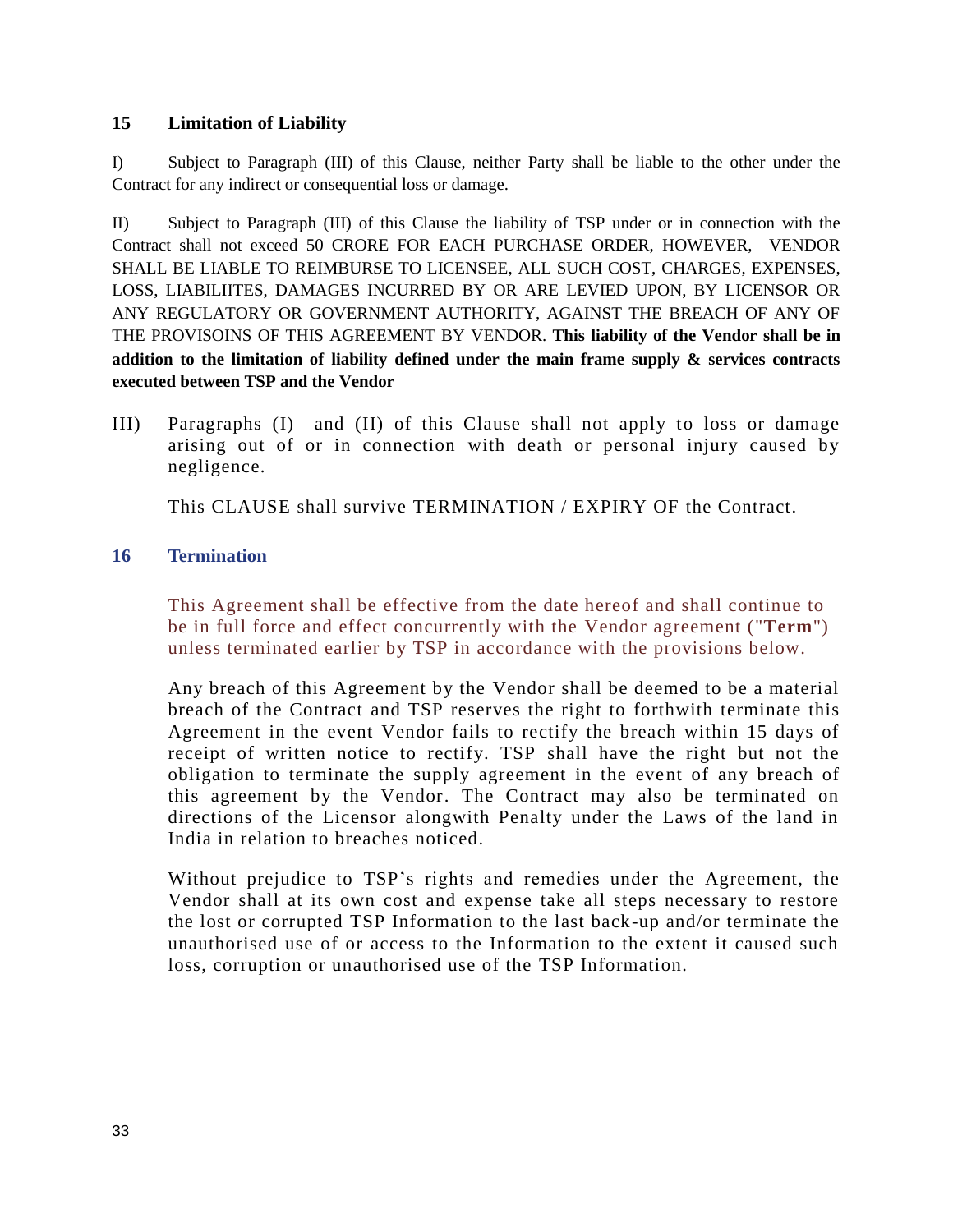## **17 Other Parties**

A person who is not a party to this Agreement may not enforce any of its terms under the Contracts, to specify law prevalent in India.

#### **18 Law and jurisdiction**

This Agreement is governed by Indian law and subject to clause 18, Parties agree to the exclusive jurisdiction of the Indian courts where the registered office of the TSP is situated.

#### **19. ARBITRATION**

*Any dispute arising out of this Agreement shall be settled and resolved as per the dispute resolution and arbitrations clause agreed between the Parties under the Supply & Services Agreement.* 

## **20 NOTICES**

*All notices, requests, consents, waivers or other communication required or permitted hereunder shall be delivered as per the Notice clause agreed between the Parties under the Supply & Services Agreement.*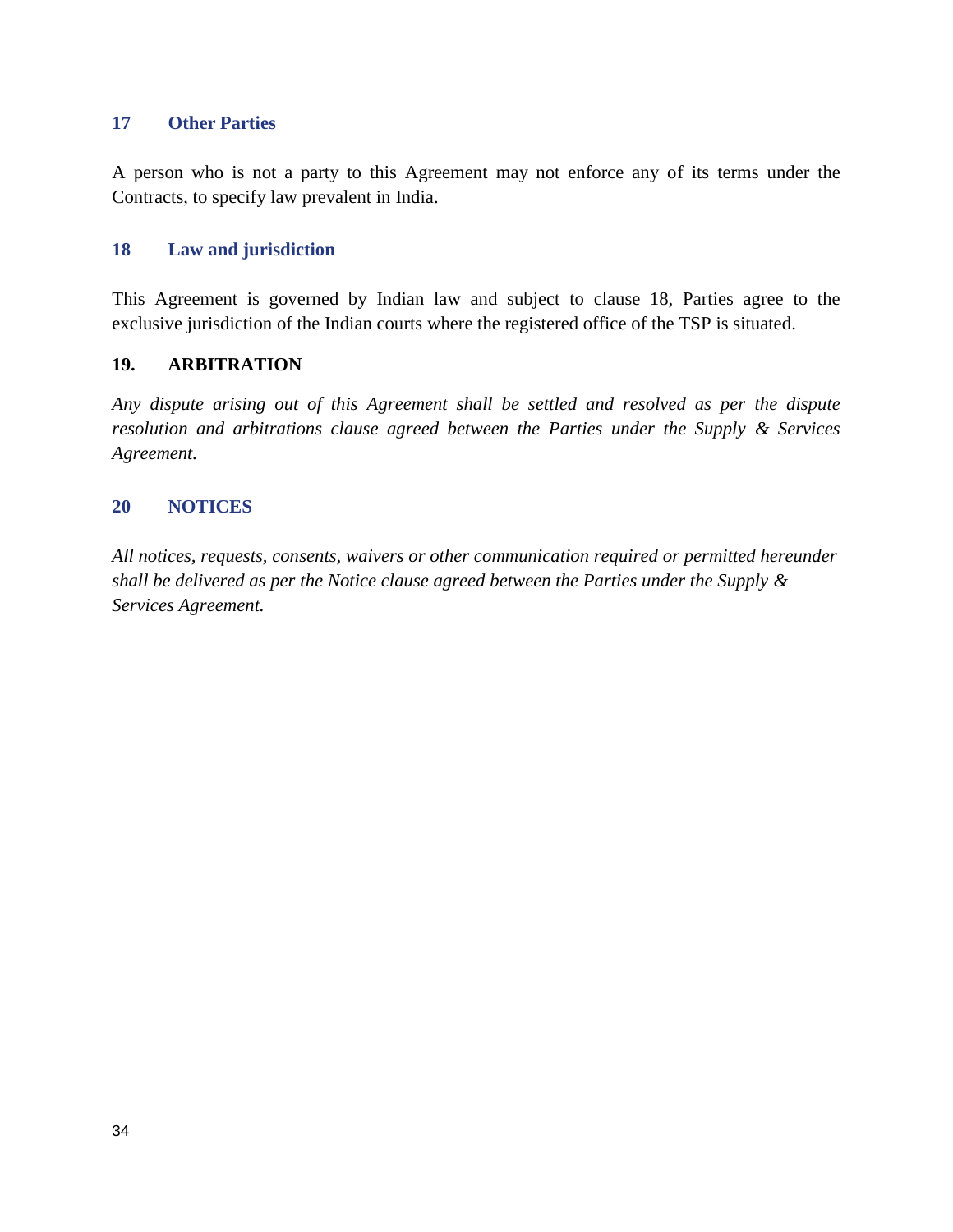**IN WITNESS WHEREOF,** the Parties have caused this Agreement to be duly executed**.**

| <b>SIGNED</b> for and on behalf of | <b>SIGNED</b> for and on behalf of the Vendor |
|------------------------------------|-----------------------------------------------|
| <b>TSP</b>                         |                                               |
| [ TO BE SIGNED BY TSP Security]    |                                               |
|                                    |                                               |
|                                    |                                               |
| Signature                          |                                               |
|                                    | Signature                                     |
|                                    |                                               |
|                                    |                                               |
| Name                               |                                               |
|                                    | Name                                          |
|                                    |                                               |
|                                    |                                               |
| Position                           |                                               |
|                                    | Position                                      |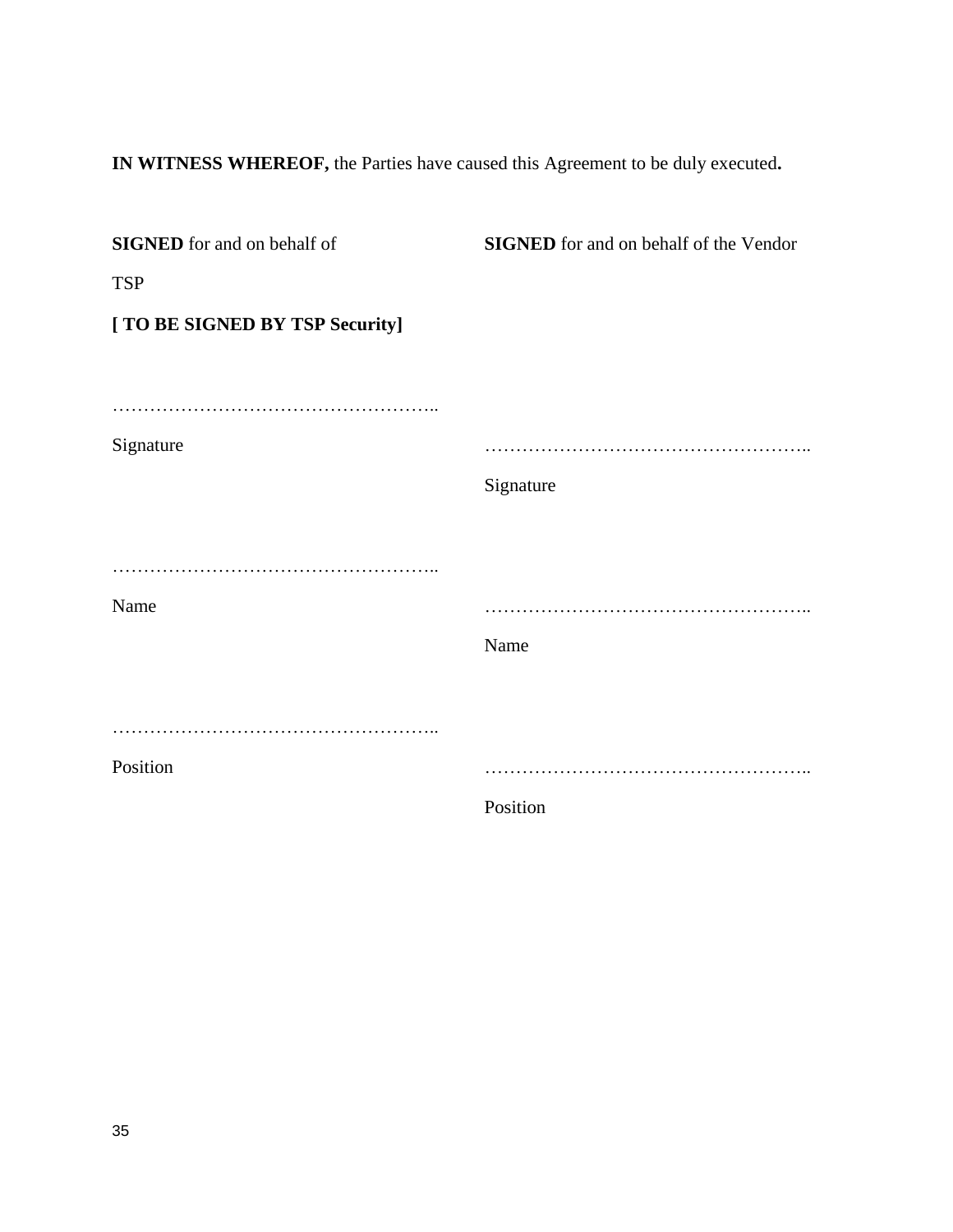# **List of Test and Certification Agencies (Third Parties) in various countries who may take up the regular Technical Audit of Networks and Security Certification.**

The List is tentative and Licensor has the discretion to add and delete agencies in this list. The TSP may propose name of any other Network Audit and Security Certification agency to be engaged as Third Party subject to prior approval of Licensor.

## **CC Evaluation Labs**

#### **Australia and New Zealand**

*1 Computer Sciences Corporation (CSC)*

[http://www.csc.com/security/offerings/26694-common\\_criteria\\_at\\_csc](http://www.csc.com/security/offerings/26694-common_criteria_at_csc)

Contact: Andrew Coggle 212 Northbourne Avenue Braddon ACT 2612 Tel: +61 2 6246 8000 Fax: +61 2 6246 8181 E-mail: [aisef@csc.com.au](mailto:aisef@csc.com.au) Web:<http://www.csc.com/commoncriteria>

*2 Logica*

<http://www.logica.com.au/>

Contact: Bruce Legge 1 Torrens Street BRADDON ACT 2612 Tel: +61 2 6246 1900 Fax: +61 2 6262 8827 E-mail: [aisef.au@logica.com](mailto:aisef.au@logica.com) Web:<http://www.logica.com/au>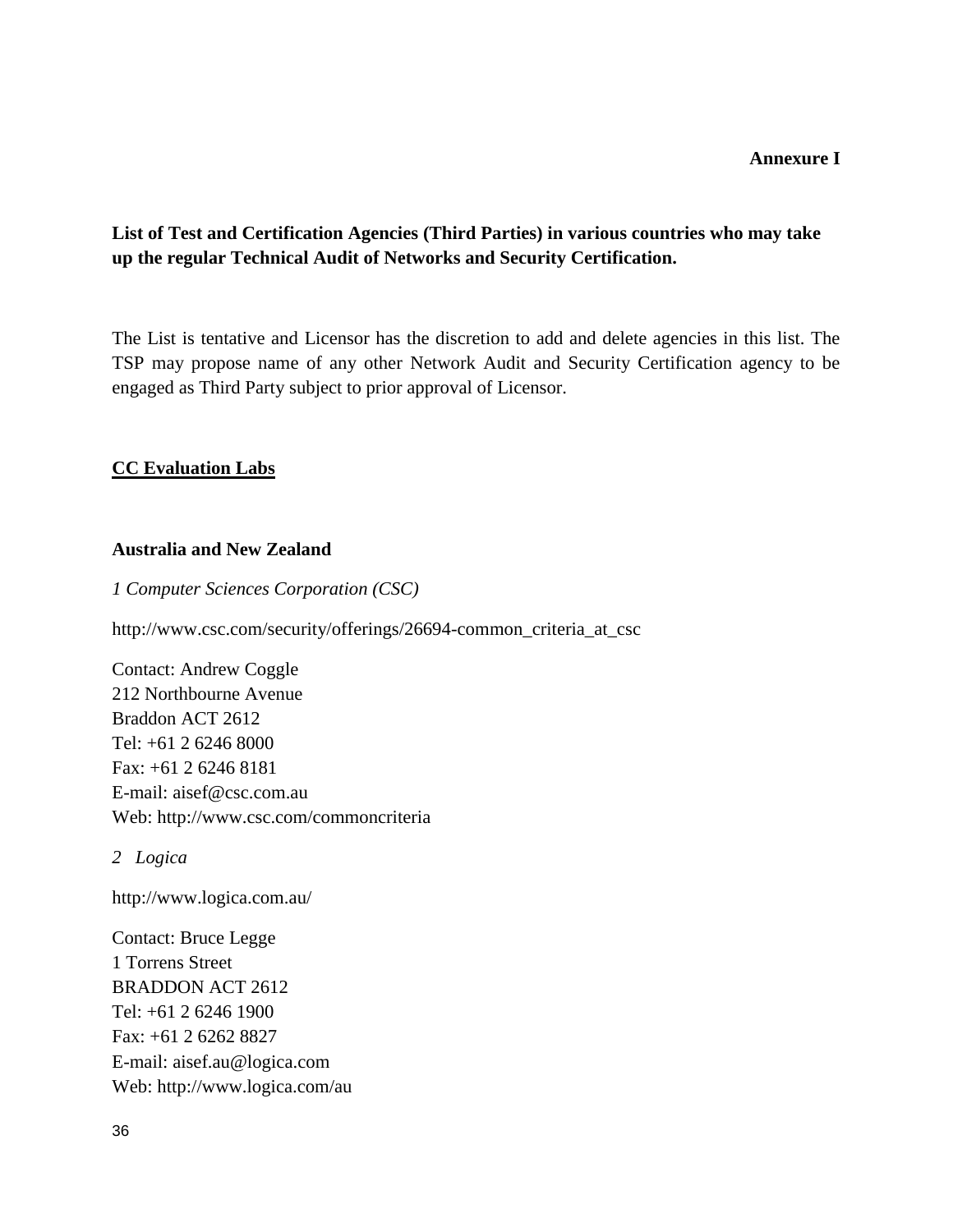*3 Startsec*

<http://www.stratsec.net/Home>

Contact: Aleks Lubiejewski Unit 1, 50 Geils Court DEAKIN ACT 2600 Tel: +61 2 6260 8878 Fax: +61 2 6260 8828 E-mail: [lab@stratsec.net](mailto:lab@stratsec.net) Web: [http://www.stratsec.net](http://www.stratsec.net/)

## **Germany**

*1 CSC Deutschland Solutions GmbH*

Contact: Herrn Dr. Goswin Eisen Sandstr. 7-9 80335 München Telefon: +49 89.5908.6504 Fax.: +49 89.5908.6503 E-Mail: [geisen@csc.com](mailto:geisen@csc.com) Web: [http://www.csc.com/security/ds/11371/15880-german\\_laboratory\\_experience](http://www.csc.com/security/ds/11371/15880-german_laboratory_experience)

*2 atsec information security GmbH*

<http://www.atsec.com/us/addresses-contact.html>

Contact: Gerald Krummeck Steinstr. 70 81667 München Telefon: 089 44249-830 Fax: 089 44249-831 E-Mail: [gerald@atsec.com](mailto:gerald@atsec.com) Web: [http://www.atsec.com](http://www.atsec.com/)

## **United Kingdom**

1 EDS

<http://h10134.www1.hp.com/>

2 Logica

37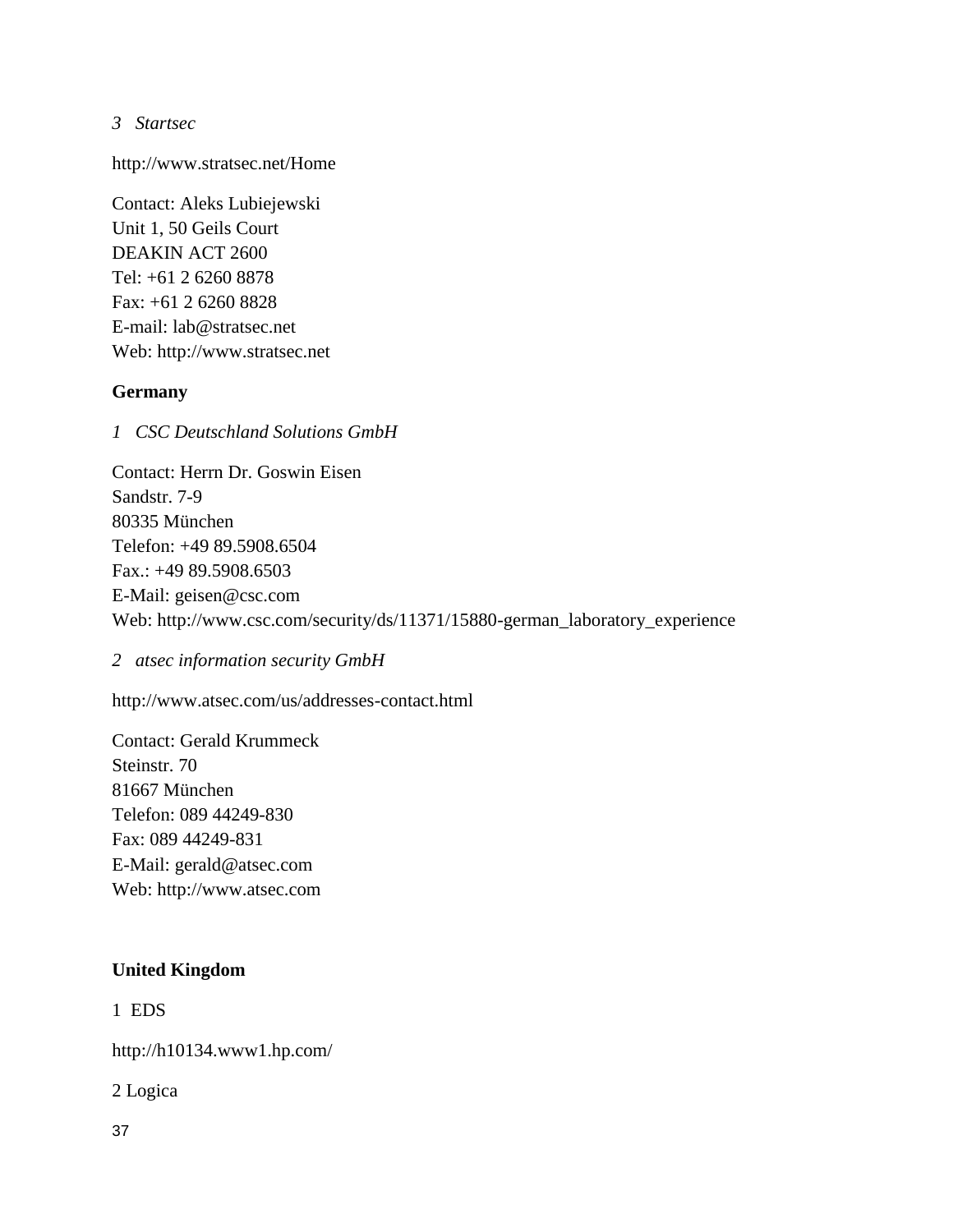[www.logica.com](http://www.logica.com/)

3 SiVenture

[http://www.siventure.com](http://www.siventure.com/)

## **USA**

*1 Arca Common Criteria Testing Laboratory*

<http://www.savvis.net/en-US/Pages/Home.aspx>

Contact: Pete Feeney 45901 Nokes Boulevard Sterling, VA 20166 Tel: +1 703-667-6684 Fax: +1 509-691-7440 Mobile: +1 703-999-1075 E-mail: [arca-cctl@savvis.net](mailto:arca-cctl@savvis.net)

## *2 CygnaCom Solutions' Security Evaluation Laboratory*

<http://www.cygnacom.com/labs/common-criteria/index.htm>

Contact: Ms. Nithya Rachamadugu 7925 Jones Branch Drive, Suite 5200 McLean, VA 22102-3305 Tel: +1 703.270-3563 Tel: +1 858-509-0180 Fax: +1 703-848-0985 E-mail: [selinfo@cygnacom.com](mailto:selinfo@cygnacom.com) Web: [http://www.cygnacom.com](http://www.cygnacom.com/)

## *3 SAIC Common Criteria Testing Laboratory*

<http://www.saic.com/infosec/testing-accreditation/common-criteria.html>

Contact: Robert L. Williamson Ctr. for Information Security Tech. SAIC 7125 Columbia Gateway Drive, Suite 300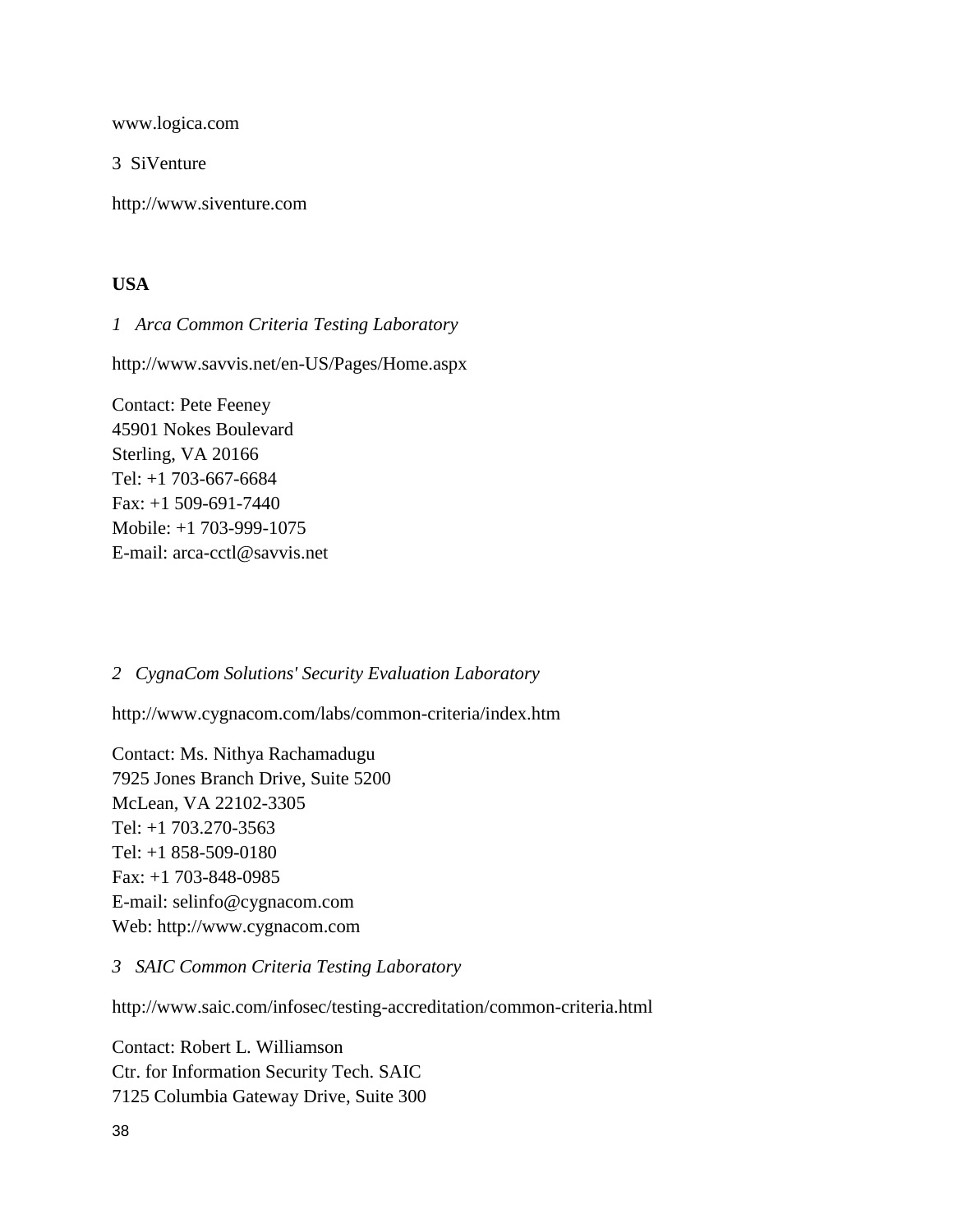Columbia, MD 21046 Tel: +1 410-953-6819 Fax: +1 410-953-7001 E-mail: [robert.l.williamson.jr@saic.com](mailto:robert.l.williamson.jr@saic.com) Web: [http://www.saic.com](http://www.saic.com/)

4 Computer Sciences Corporation (CSC)

[http://www.csc.com/security/offerings/26694-common\\_criteria\\_at\\_csc](http://www.csc.com/security/offerings/26694-common_criteria_at_csc)

Contact: Charles Nightingale 7231 Parkway Drive Hanover, Maryland 21076 Tel: 443.445.8400 Fax: 443.445.8002 E-mail: [STCL@csc.com](mailto:STCL@csc.com) Web:<http://www.csc.com/commoncriteria>

5 *Booz Allen Hamilton Common Criteria Testing Laboratory*

900 Elkridge Landing Road, Suite 100, Linthicum, MD 21090

[http://www.boozallen.com/doingbusiness/contractvehicles/gmacs/alliant/alliant/38447966/38470](http://www.boozallen.com/doingbusiness/contractvehicles/gmacs/alliant/alliant/38447966/38470558) [558](http://www.boozallen.com/doingbusiness/contractvehicles/gmacs/alliant/alliant/38447966/38470558)

6 *COACT Inc. CAFE Laboratory*

9140 Guilford Road Suite N, Columbia, MD 21046-2585

<http://www.coact.com/>

7 DSD Information Assurance Laboratories (DIAL)

1160 Johnson Ave. Suite 101, Bridgeport, WV 26330

<http://dsdial.com/>

8 InfoGard Laboratories, Inc.

709 Fiero Lane Suite 25, San Luis Obispo, CA 93401

<http://www.infogard.com/>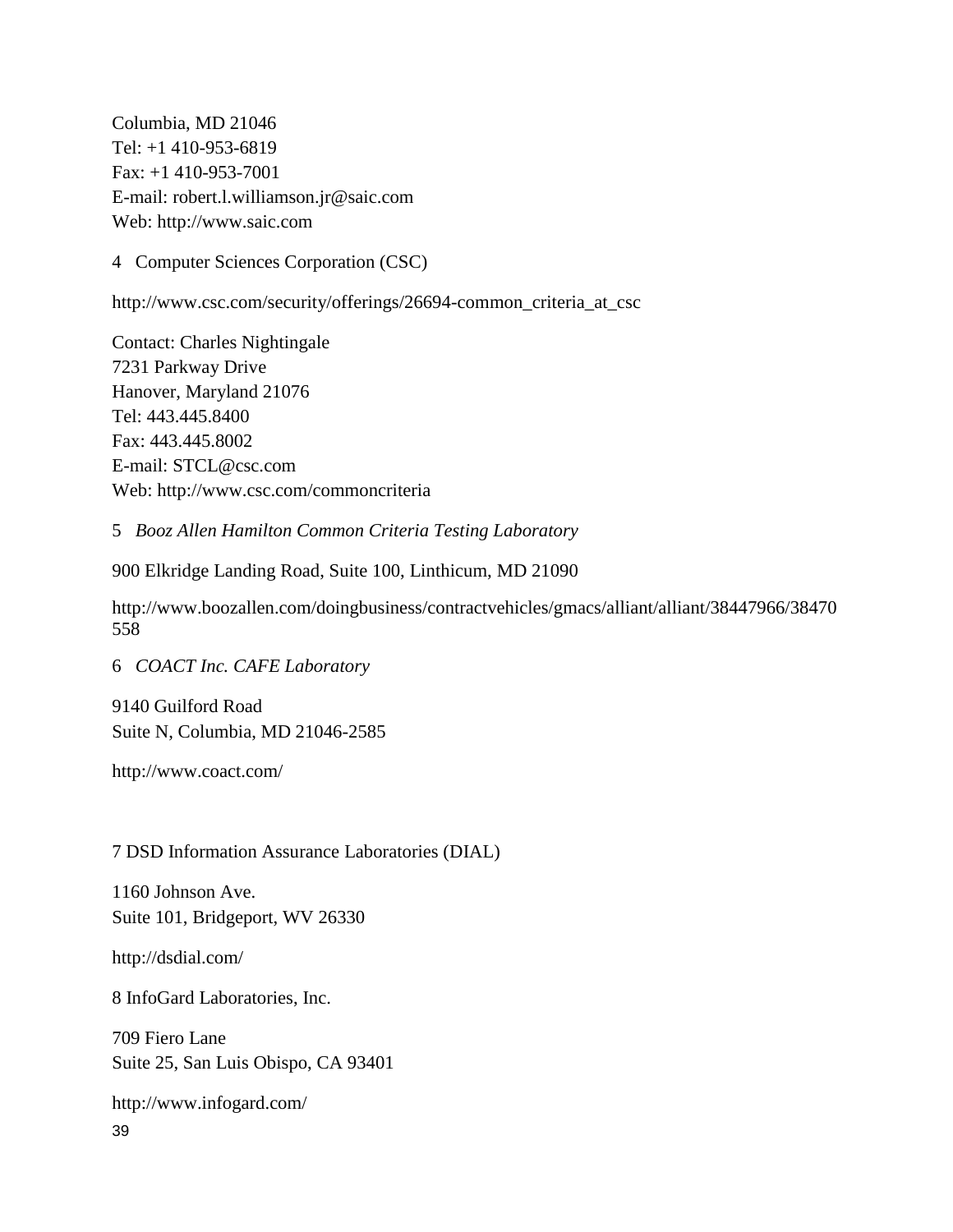#### **Taiwan (not from CC portal)**

Telecom Technology Center, Taipei, Taiwan

[http://www.ttc.org.tw/english/its\\_e.asp](http://www.ttc.org.tw/english/its_e.asp) 

[http://www.ttc.org.tw/english/its\\_e\\_01.asp](http://www.ttc.org.tw/english/its_e_01.asp)

## **The Nederlands**

#### *Brightsight IT Security Evaluation Facility*

Contact: Mr. Dirk-Jan Out Delftechpark 1 2628 XJ Delft The Netherlands Telefon: +31 15 269 25 00 Fax: +31 15 269 25 55 E-Mail: [info@brightsight.com](mailto:info@brightsight.com) Web: [http://www.brightsight.com](http://www.brightsight.com/)

**Israel** ALTAL Security Consulting, Israel

<http://www.altalsec.com/index.php?langpage=eng&&language=eng>

#### **Canada**

Electronic Warfare Associates (EWA), Canada <http://www.ewa-canada.com/>

#### **Routers Tested as per CC:**

#### **Cisco Routers**

*Cisco Systems Routers (800, 1700, 1800, 2600XM, 2800, 3700, 3800, and 7200 running Cisco IOS Release 12.4(11)T2; 7300, 7400, and 7600 running Cisco IOS Release 12.2(18) SXF8; 10000 and 12000 running 12.0(32)s7) and Cisco Secure ACS version 4.1.2.12*

TOE evaluation was sponsored by Cisco Systems, San Jose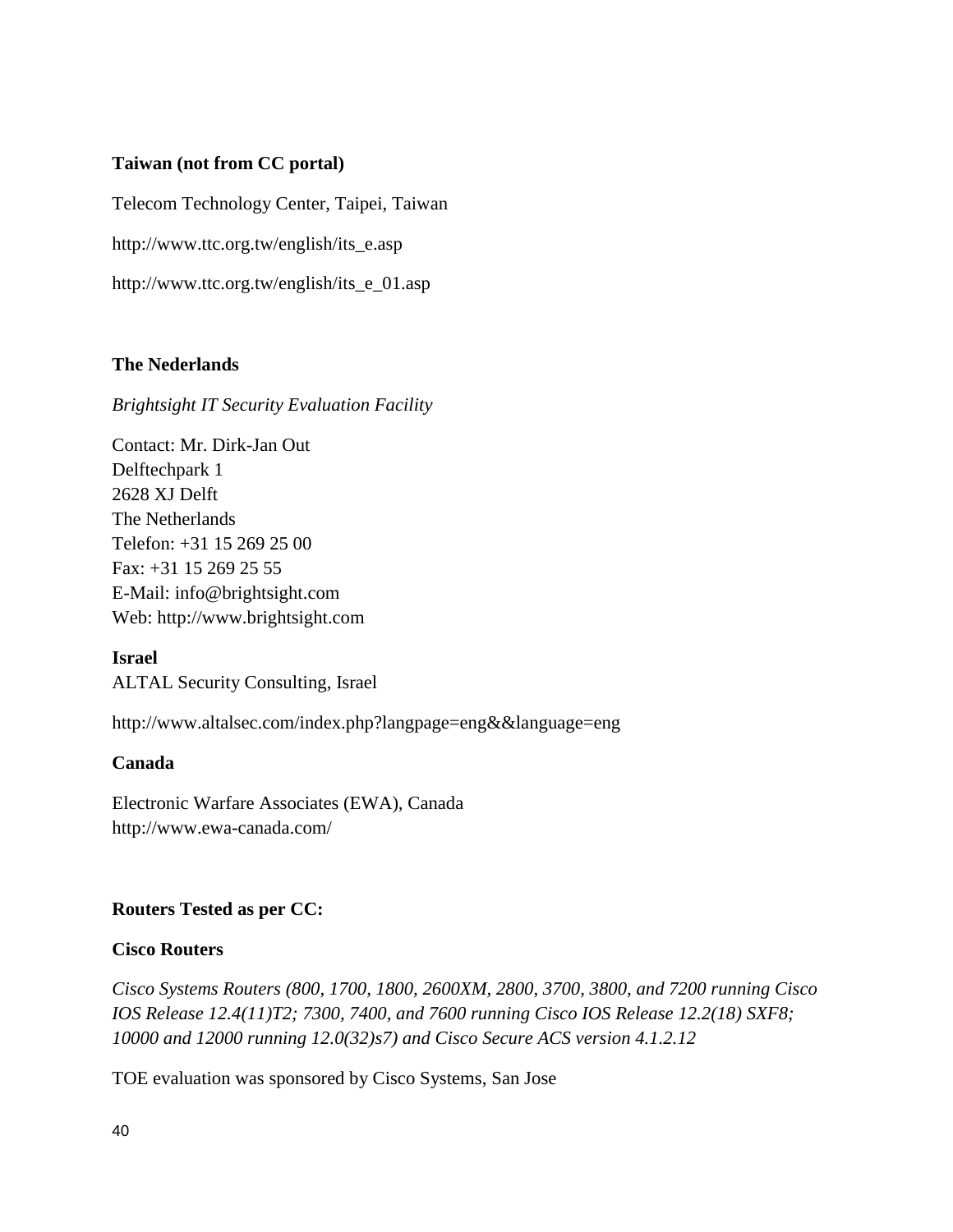Evaluation was carried out by: "*Arca Common Criteria Testing Laboratory"*

<http://www.savvis.net/en-US/Pages/Home.aspx>

Contact: Pete Feeney 45901 Nokes Boulevard Sterling, VA 20166 Tel: +1 703-667-6684 Fax: +1 509-691-7440 Mobile: +1 703-999-1075 E-mail: [arca-cctl@savvis.net](mailto:arca-cctl@savvis.net)

# **Juniper Routers**

Juniper Networks J-Series Family of Service Routers running JUNOS 7.3R2.14

ST was prepared by:

Science Applications International Corporation(SAIC) Common Criteria Testing Laboratory 7125 Columbia Gateway Drive, Suite 300 Columbia, MD 21046

<http://www.saic.com/>

Evaluation was carried out by:

Science Applications International Corporation(SAIC) Common Criteria Testing Laboratory 7125 Columbia Gateway Drive, Suite 300 Columbia, MD 21046

<http://www.saic.com/>

## **VoIP equipments tested as per CC**:

## **AVAYA VoIP PBX System**

ST prepared by:

*CSC Deutschland Solutions GmbH*

Contact: Herrn Dr. Goswin Eisen Sandstr. 7-9 80335 München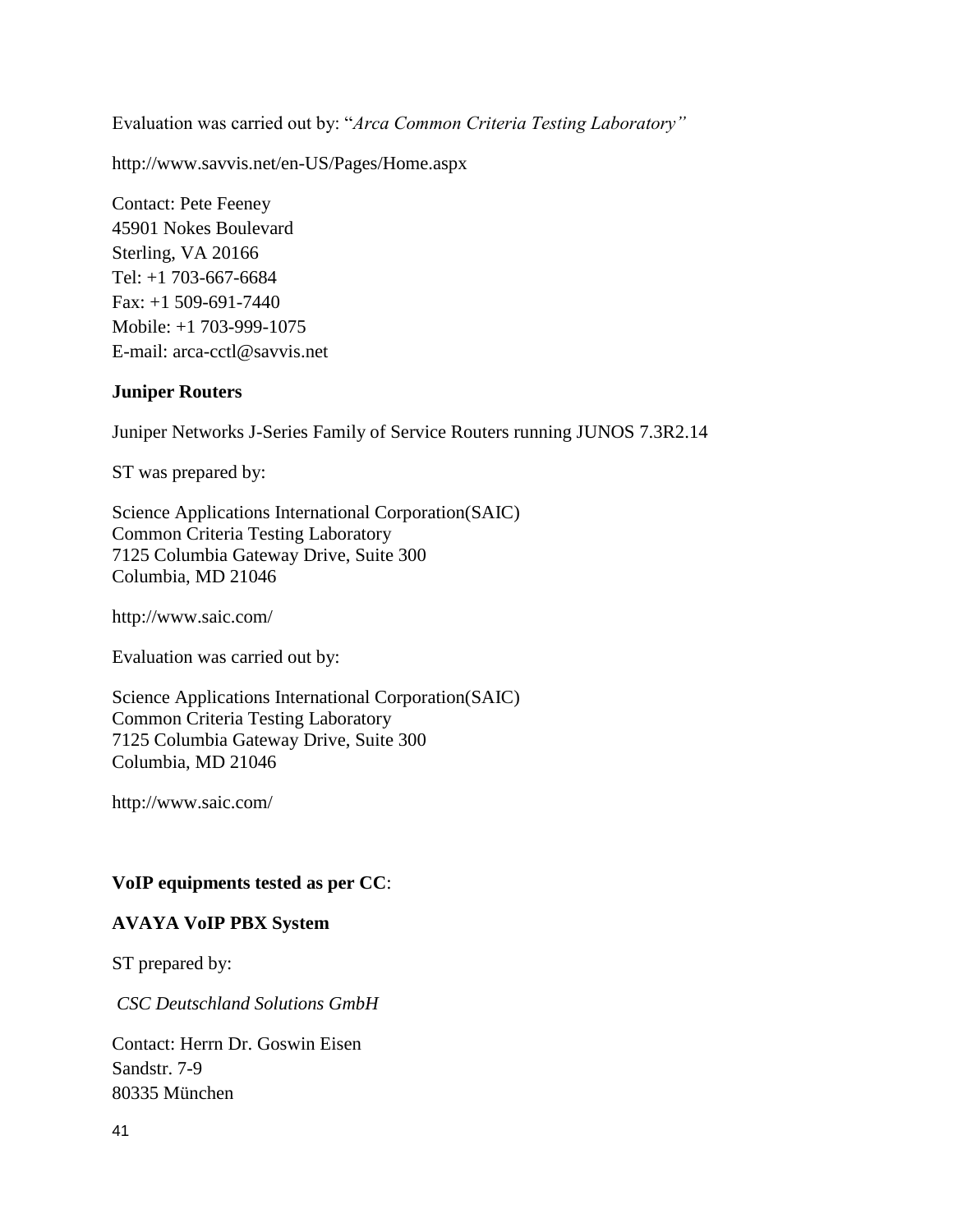Telefon: +49 89.5908.6504 Fax.: +49 89.5908.6503 E-Mail: [geisen@csc.com](mailto:geisen@csc.com) Web: [http://www.csc.com/security/ds/11371/15880-german\\_laboratory\\_experience](http://www.csc.com/security/ds/11371/15880-german_laboratory_experience)

Evaluated by:

*CSC Deutschland Solutions GmbH*

Contact: Herrn Dr. Goswin Eisen Sandstr. 7-9 80335 München Telefon: +49 89.5908.6504 Fax.: +49 89.5908.6503 E-Mail: [geisen@csc.com](mailto:geisen@csc.com) Web: [http://www.csc.com/security/ds/11371/15880-german\\_laboratory\\_experience](http://www.csc.com/security/ds/11371/15880-german_laboratory_experience)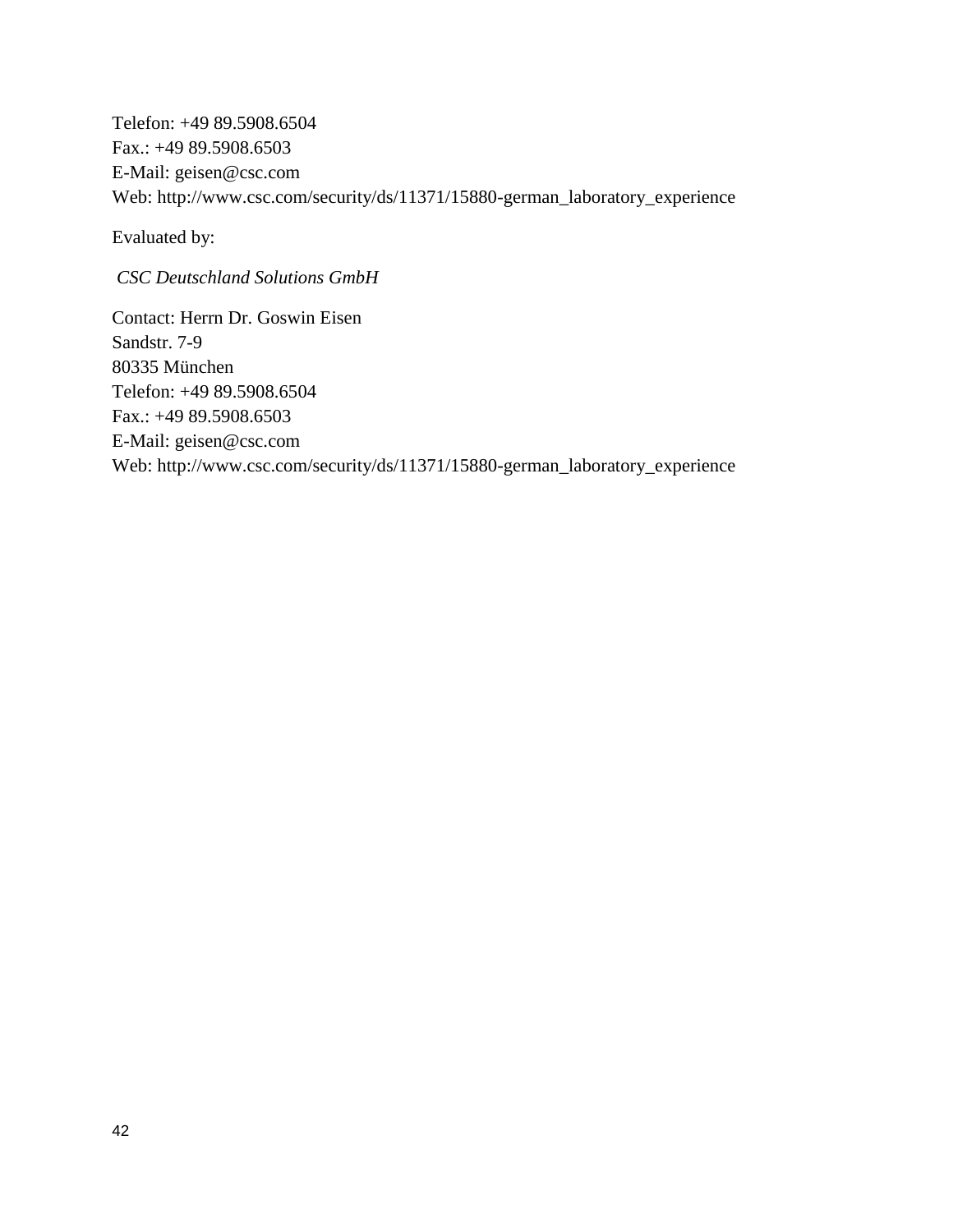*Commands that should be used with nmap are detailed below:*

*TCP Scan: nmap -sS -v -PN -n -p- -r -oN <Target IP Address>*

 *UDP Scan: nmap -sU -v -PN -p- -n -r -oN <Target IP Address>*

 *Protocol Scan: nmap -sO -v -PN -n -oN <Target IP Address> The parameters used are:*

*-sS = TCP SYN scan* 

*-sU = UDP scan*

*-sO = Protocol scan*

*-v = Verbose output* 

*-PN = Assume host is up don't ping first* 

*-n = No DNS lookup* 

*-p- = Scan all ports from 1 to 65535* 

*-r = Scan port consecutively - don't randomise* 

*-oN = Output scan in normal format*

*If desired a filename can be given before the target IP address for the results to be written into.*

*NOTE: These commands are for nmap version 4.5 and above, every effort should be taken to use the most recent version of nmap. If an older version must be used or a different scanner software then matching parameters should be given and detailed within the test results.* 

*It should also be noted that nmap does not produce accurate results when executed from a Windows XP host, if possible all scans should be performed from a Unix based host (Linux, Mac OS X, Solaris, etc).*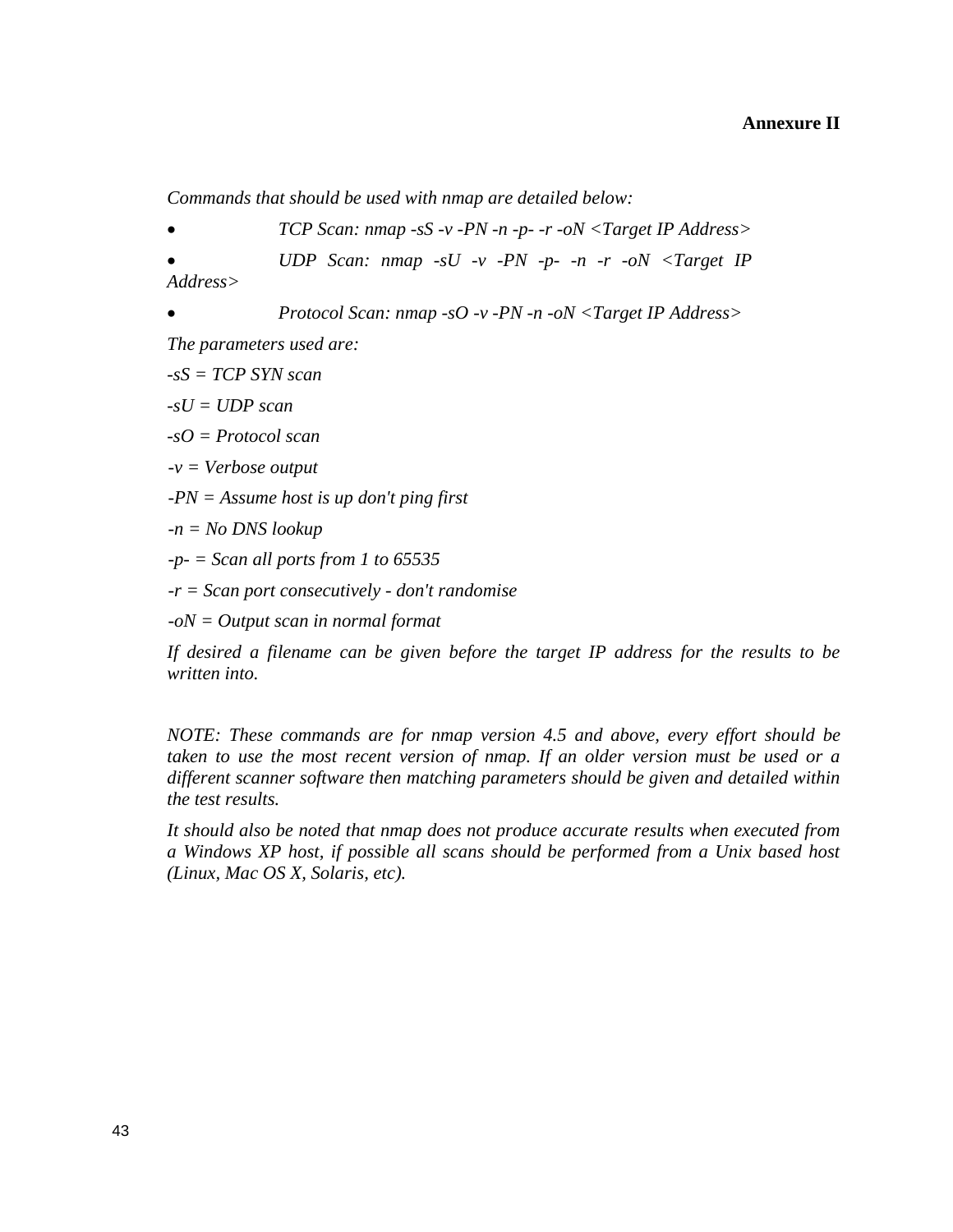#### **Annexure III**

#### **Some of the known types of attacks on GSM and CDMA networks**

• Eavesdropping

This is the capability that the intruder eavesdrops signalling and data connections associated with other users. The required equipment is a modified MS.

• User Impersonation

An intruder sends signalling and/or user data to the network, in an attempt to make the network believe they originate from the target user. The required equipment is again a modified MS.

De-registration spoofing

An attack that requires a modified MS and exploits the weakness that the network cannot authenticate the messages it receives over the radio interface. The intruder spoofs a de-registration request (IMSI detach) to the network.The network de-registers the user from the visited location area and instructs the HLR to do the same. The user is subsequently unreachable for mobile terminated services.

Location update spoofing

An attack that requires a modified MS and exploits the weakness that the network cannot authenticate the messages it receives over the radio interface.The user spoofs a location update request in a different location area from the one in which the user is roaming.The network registers in the new location area and the target user will be paged in that new area.The user is subsequently unreachable for mobile terminated services.

Passive Identity Caching

A passive attack that requires a modified MS and exploits the weakness that the network may sometimes request the user to send its identity in cleartext.

Active Identity Caching

An active attack that requires a modified BTS and exploits the weakness that the network may request the MS to send its permanent user identity in cleartext.An intruder entices the target user to camp on its false BTS and subsequently requests the target user to send its permanent user identity in cleartext perhaps by forcing a new registration or by claiming a temporary identity mismatch due to database failure.

Impersonation of the network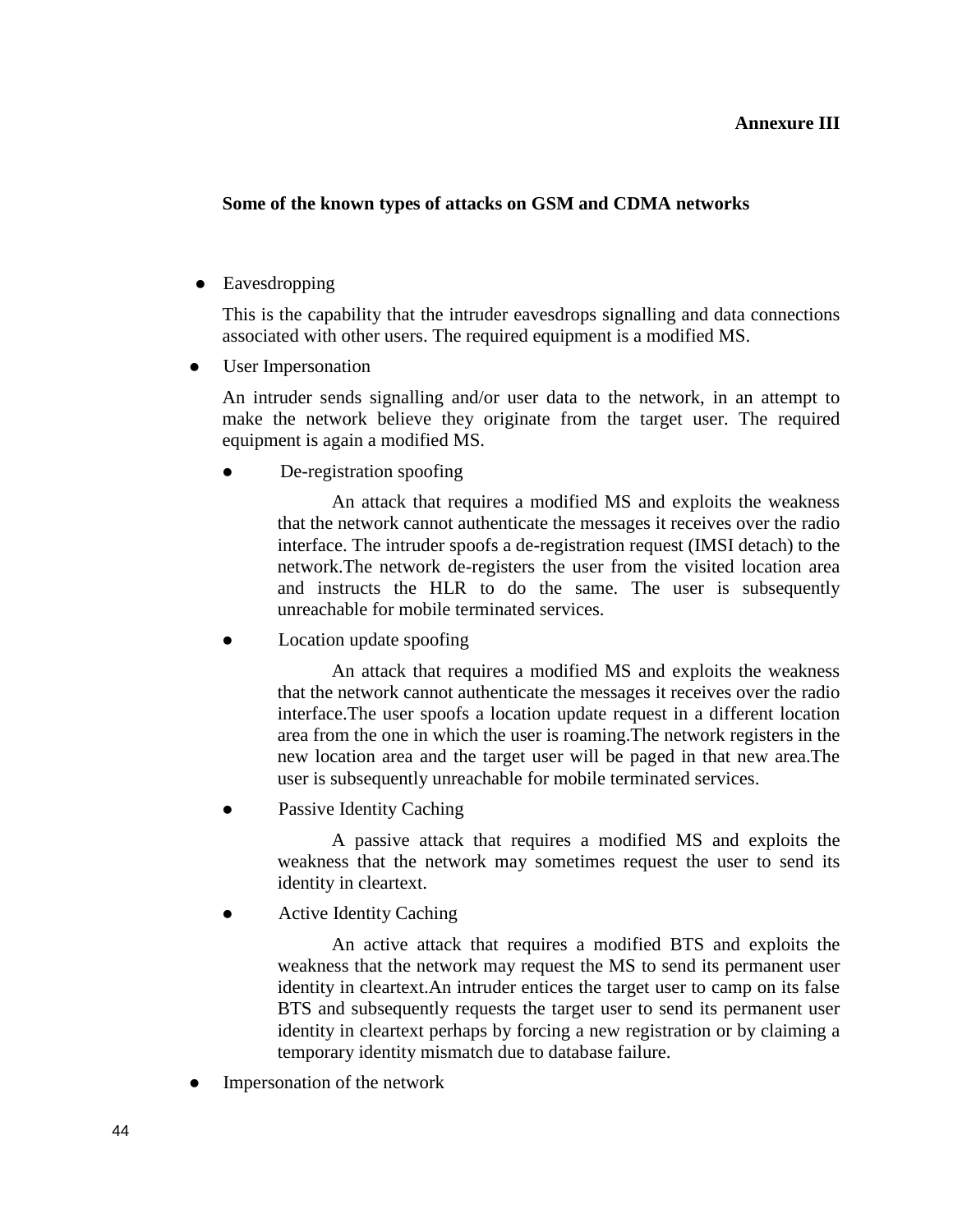This is the capability whereby the intruder sends signaling and/or user data to the target user, in an attempt to make the target user believe they originate from a genuine network. The required equipment is modified BTS.

• Camping on a false BTS

An attack that requires a modified BTS and exploits the weakness that a user can be enticed to camp on a false base station.Once the target user camps on the radio channels of a false base station, the target user is out of reach of the paging signals of the serving network in which he is registered.

• Camping on false BTS/MS

An attack that requires a modified BTS/MS and exploits the weakness that a user can be enticed to camp on a false base station.A false BTS/MS can act as a repeater for some time and can relay some requests in between the network and the target user, but subsequently modify or ignore certain service requests and/or paging messages related to the target user.

• Man-in-the-middle

The intruder puts itself in between the target user and a genuine network and has the ability to eavesdrop, modify, delete, re-order, replay, and spoof signaling and user data messages exchanged between the two parties. The required equipment is modified BTS in conjunction with a modified MS.

• Compromising authentication vectors in the network

The intruder possesses a compromised authentication vector, which may include challenge/response pairs, cipher keys and integrity keys. This data may have been obtained by compromising network nodes or by intercepting signalling messages on network links.

o Overbilling Attack

Involving a malicious user hijacking a subscriber's IP address and then using that connection to initiate fee-based downloads or simply use that connection for their own purposes. In either case, the legitimate user is billed for activity which they did not authorize or actually conduct.

o Spoofed PDP context

Exploiting the weakness in the GTP (GPRS Tunneling Protocol)

o Spoofed delete PDP context packets

Which would cause service loss or interruption for end users